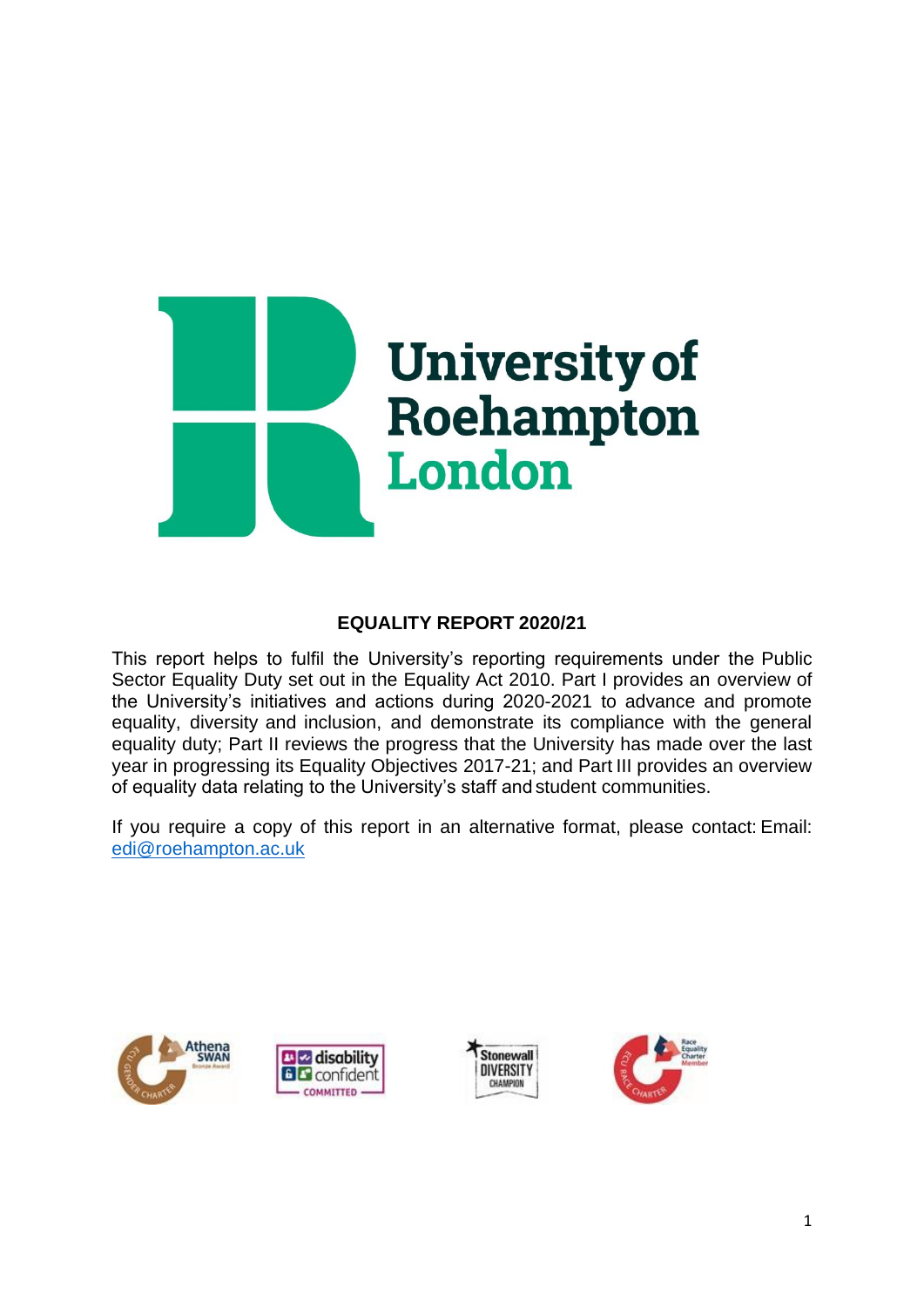# **Table of Contents**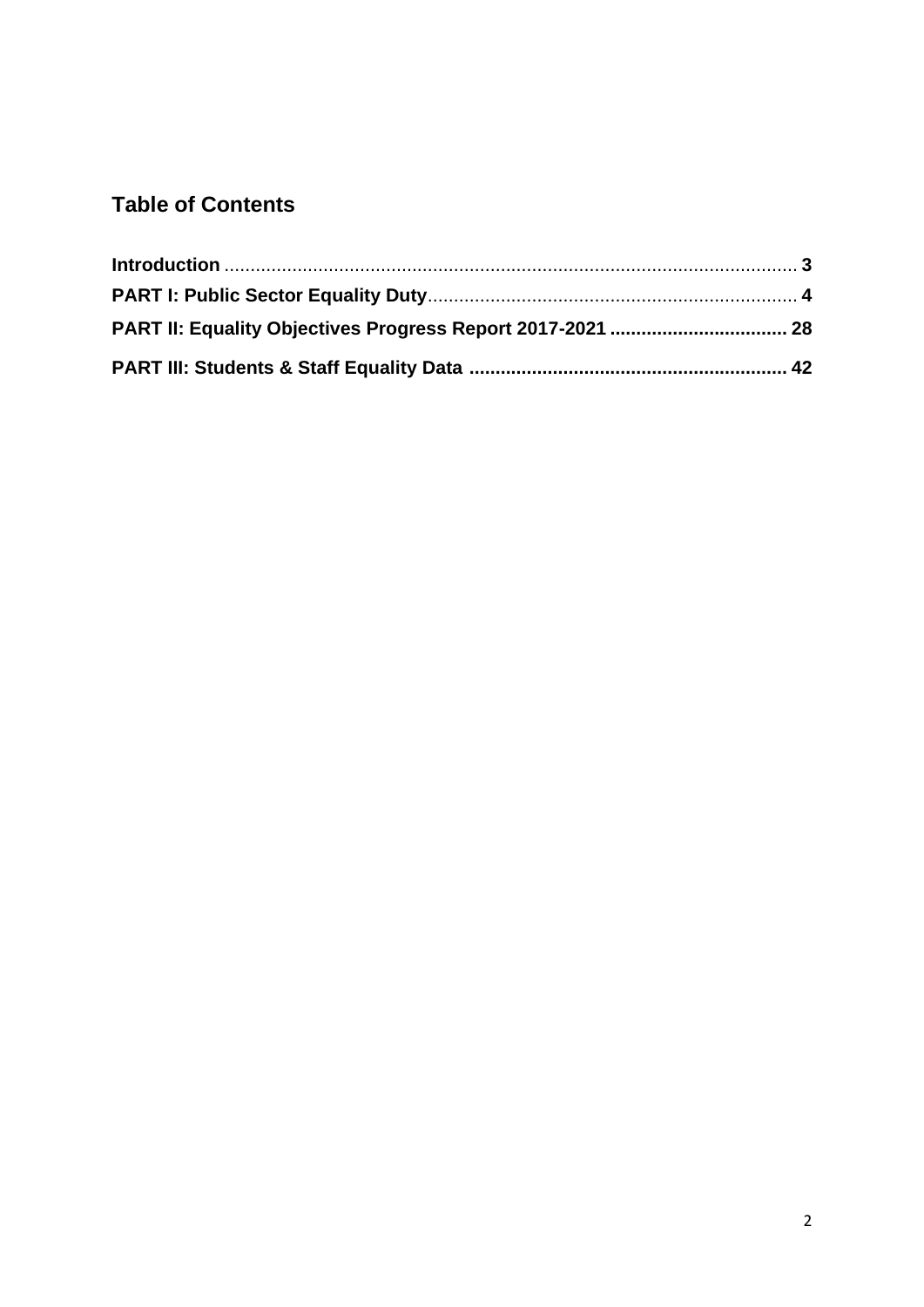#### **INTRODUCTION**

The University of Roehampton continued to deliver on its equality, diversity and inclusion (EDI) agenda in what has been a challenging year due to continuation of the COVID-19 pandemic. We adapted well, delivering events and services to our staff virtually.

Our response to supporting staff from the onset of the pandemic recognised in our Human Resources & Health and Safety team being shortlisted for a sector award in the annual Universities Human Resources awards.

We have continued to advance equality, diversity and inclusion in 2020/21 with our established REASoN & UR Pride Networks. The networks continue to the impactful, enable advancement and provide a supportive community. Our Women's Network launched, sponsored by our Deputy Vice-Chancellor and Provost. Other notable progress made with regard to EDI include:

- The launch of the University's race awareness programme for all staff
- Ensuring recruitment and selection panel members participated in unconscious bias training
- Adoption of the IHRA definition of anti-Semitism
- Supporting staff through external leadership development programmes, specifically for women and Black, Asian and Minority Ethnic staff
- Establishment of a Women's Network.

This report helps to fulfil the University's reporting requirements under the Public Sector Equality Duty set out in the Equality Act 2010. Part I provides an overview of the University's initiatives and actions during 2020-2021 to advance and promote equality, diversity and inclusion, and demonstrate its compliance with the general equality duty. Part II reviews the progress that the University has made over the last year in progressing its Equality Objectives 2017-21. Part III provides an overview of equality data relating to the University's staff and student communities.

### **The Equality, Diversity and Inclusion Committee**

#### **31 March 2022**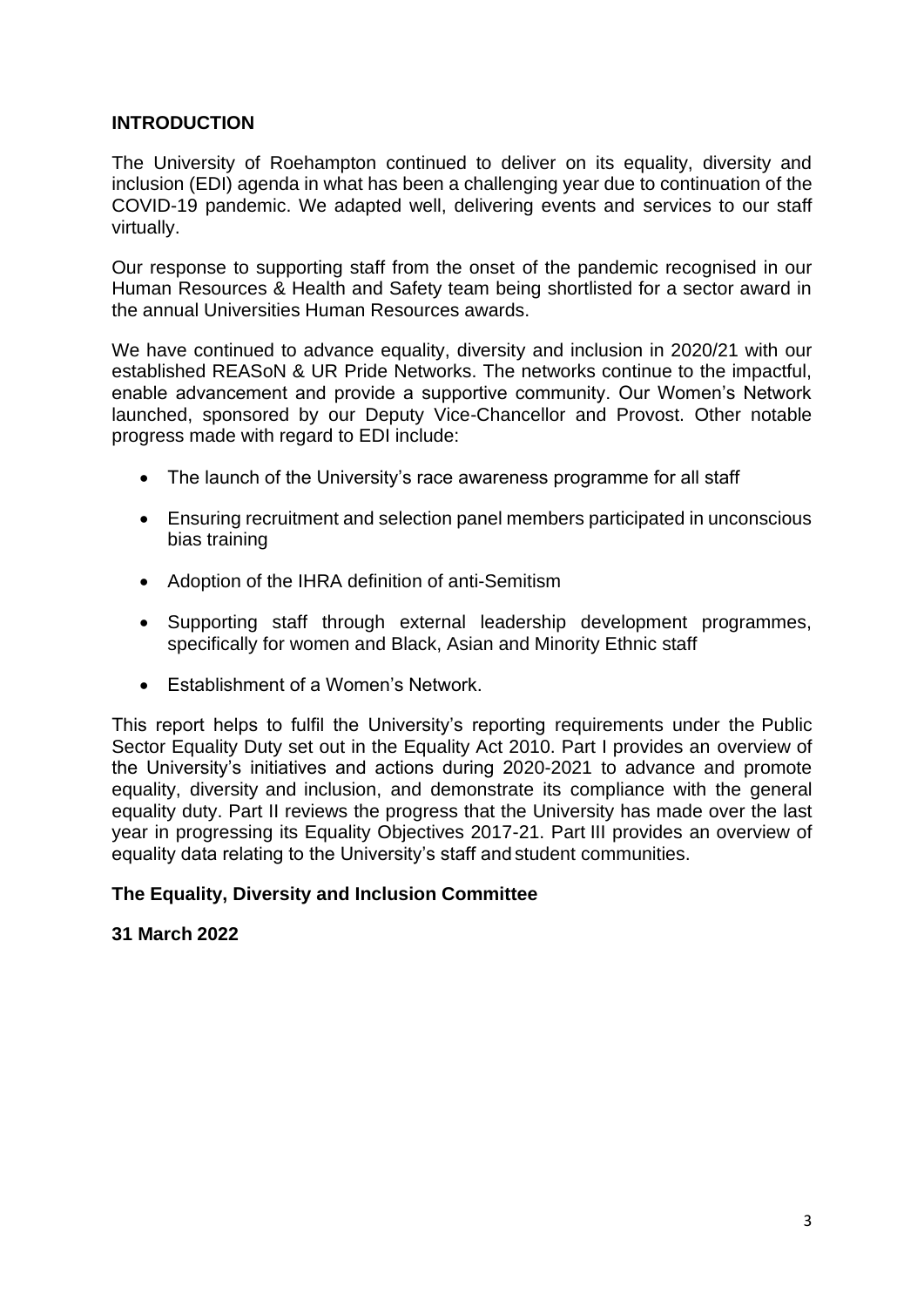## **PART I**

#### **PUBLIC SECTOR EQUALITY DUTY**

As a public body, the University is subject to the Public Sector Equality Duty (the Equality Duty) under the Equality Act 2010. The Equality Duty covers the protected characteristics of age, disability, gender, gender reassignment, pregnancy and maternity, race, religion or belief and sexual orientation. The Equality Duty consists of a general equality duty which is set out in section 149 of the Act, and requires public bodies to have due regard to the need to:

- Eliminate unlawful discrimination, harassment and victimisation and other conduct prohibited by the Equality Act 2010;
- Advance equality of opportunity between people who share a protected characteristic and those who do not; by removing or minimising disadvantages suffered by people due to their protected characteristics by (i) taking steps to meet the needs of people from protected groups where these are different from the needs of other people; and (ii) encouraging people from protected groups to participate in public life or in other activities where their participation is disproportionately low;and
- Foster good relations between people who share a protected characteristic and those who do not by tackling prejudice and promoting understanding between people from different groups.

(The three above-mentioned actions are known as the aims or arms of the general equality duty).

The Equality Duty also consists of specific duties set out in secondary legislation. The specific duties are designed to help public bodies meet the general duty and require public bodies to publish relevant proportionate information demonstrating their compliance with the Equality Duty at least annually and to set themselves specific, measurable equality objectives. The University demonstrates how it is meeting the Equality Duty and reports on the progress that it is making in meeting its equality objectives in Parts I and II of this report, respectively.

#### **EQUALITY, DIVERSITY AND INCLUSION AT ROEHAMPTON**

The University is shaped by its people who come from a diverse range of backgrounds, and who have brought a rich set of experiences and knowledge which have culminated in a truly enriching environment for students, staff and visitors. The University is committed to preserving these qualities and is committed to increasing diversity, promoting equality and aims to create an inclusive culture and environment in which students, staff and visitors are treated fairly and can prosper irrespective of their background.

Responsibility for EDI at the University rests with the Equality, Diversity and Inclusion Committee (EDIC), reporting to the University Executive Board. EDIC is chaired by the Vice-Chancellor and composed of other senior staff including the Deputy Vice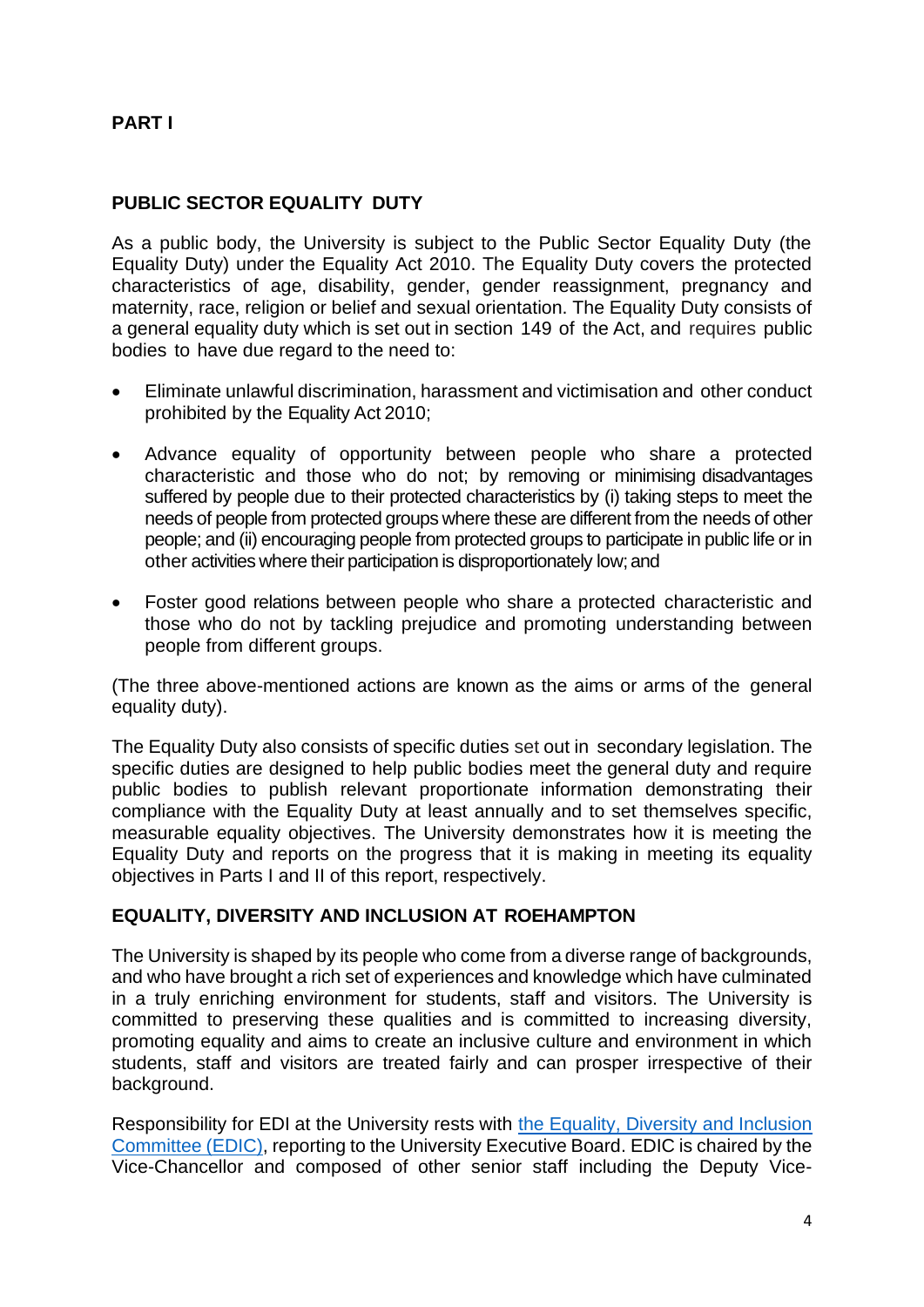Chancellor and Provost and the Director of Finance. Representatives from the Trade Unions and the Students Union also have membership.

In the last twelve months, EDIC was also supported by the Equality, Diversity and Inclusion Group (EDIG) whose membership included representatives of the Trade Unions, Students Union, Chaplaincy, the Staff Network Groups and staff of key support departments including HR, Legal Services, Disability Services and Student Support Services.

During the 2020-21 academic year, in line with agreed best practice in the sector, Council commissioned an external review of the University's governance arrangements. The review recommended a number of amendments to the University's Articles of Association, which were approved by Council in May 2021. Council also endorsed amendments to the University Regulations. Amendments included the discontinuation of the informal EDIG and the change in the EDIC's reporting structure. The Committee now reports to the University Executive Board in place of Council.

The University, EDIC and others within the wider University community have continued in their commitment advance EDI and ensure that the University meets the three aims of the Equality Duty. Such work and the various EDI initiatives and established structures are detailed below, under the three aims of the Equality Duty.

### **1. ELIMINATING UNLAWFUL DISCRIMINATION, HARASSMENT,VICTIMISATION AND OTHER PROHIBITED CONDUCT**

The University seeks to eliminate unlawful discrimination, harassment, victimisation and other conduct prohibited under the Equality Act (hereinafter called Prohibited Conduct) through such measures as (i) the development and implementation of sound strategies and robust policies and procedures; (ii) the provision of adequate training and equality awareness; and (iii) the exercise of zero tolerance in relation to Prohibited Conduct.

### **1.1 Development of strategy, policies and procedures**

The University's Governing Body (Council), has overall responsibility for ensuring the effective strategic management of the University. Each member of Council undertakes to act in accordance with the Seven Principles of Public Life (the "Nolan Principles") and with the University's Mission and Values. The latter includes a commitment to promoting equality, diversity, mutual respect and understanding.

EDIC is responsible for the development of the University's strategy in relation to equality and diversity matters and for ensuring that the University has appropriate strategies, policies and procedures in place to meet its obligations under diversity and equalities legislation.

The University published the [Enabling Strategies 2019 –](https://www.roehampton.ac.uk/globalassets/documents/corporate-information/enabling-strategies-2019-2025.pdf) 2025 in November 2019. The enabling strategies reaffirms the University's commitment to providing a community that is characterised by friendliness, openness, inclusion, and freedom of thought and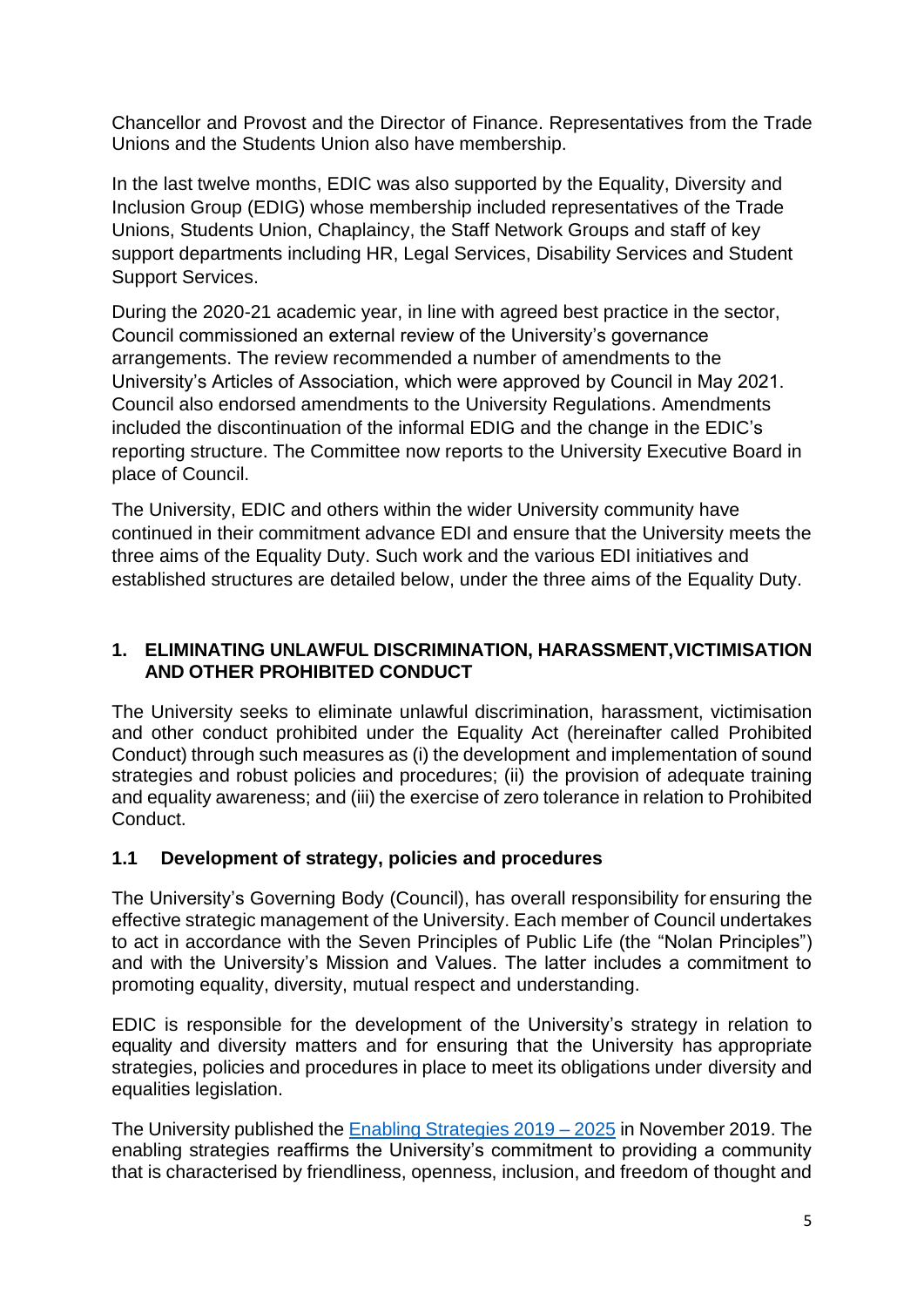expression; and to providing a curriculum that reflects the diversity of modern society. Key components of the Enabling Strategies include: the creation of a student experience that enriches the lives of all of its students, fostering a culture of positive wellbeing and valuing their voices; and building opportunities for its staff to develop and grow in a community that is open to the world.

The Enabling Strategies are reported on frequently to allow Council, the University Executive Board, Senate and their relevant sub-committees, including EDIC to effectively scrutinise progress.

The University has a number of policies in place to ensure compliance with the Equality Act 2010. Key policies include the:

- Equality and Diversity Policy;
- Dignity and Respect Policy (formerly known as the Bulling and Harassment Policy);
- Disability Policy;
- Trans, Non-Binary and Intersex Equality Policy and Guidance;
- Parental Leave including Time off for dependents Policy;
- Paternity Leave and Pay;
- Shared Parental Leave Policy;
- Shared Parental Leave and Pay (Worked Examples) Policy;
- Maternity Leave and Pay Policy.
- Chaplaincy Policy;
- Procedures Regarding Student Pregnancy, Maternity, Paternity and Infant Care Policy;
- Sensitive Issues Policy;
- Student Mental Health Policy;
- Flexible Working and
- Staff Disability Policy.

The University's policies can be viewed [here.](https://www.roehampton.ac.uk/corporate-information/policies/)

#### **1.2 Provision of Training and Awareness raising**

The University believes that equality training assist individuals to understand equality and diversity issues and can help to elimination of Prohibited Conduct. It further believes that such training can promote behaviour and attitudes that are in keeping with the University's core values and strengthen the institution's operational effectiveness. The University has therefore sought to equip its staff and students with the necessary skills to challenge inequality and discrimination in their work and study environment through equality training which is mandatory for all members of staff. Training is provided as part of staff induction and members of staff have access to an online self-assessment tool for refreshing awareness.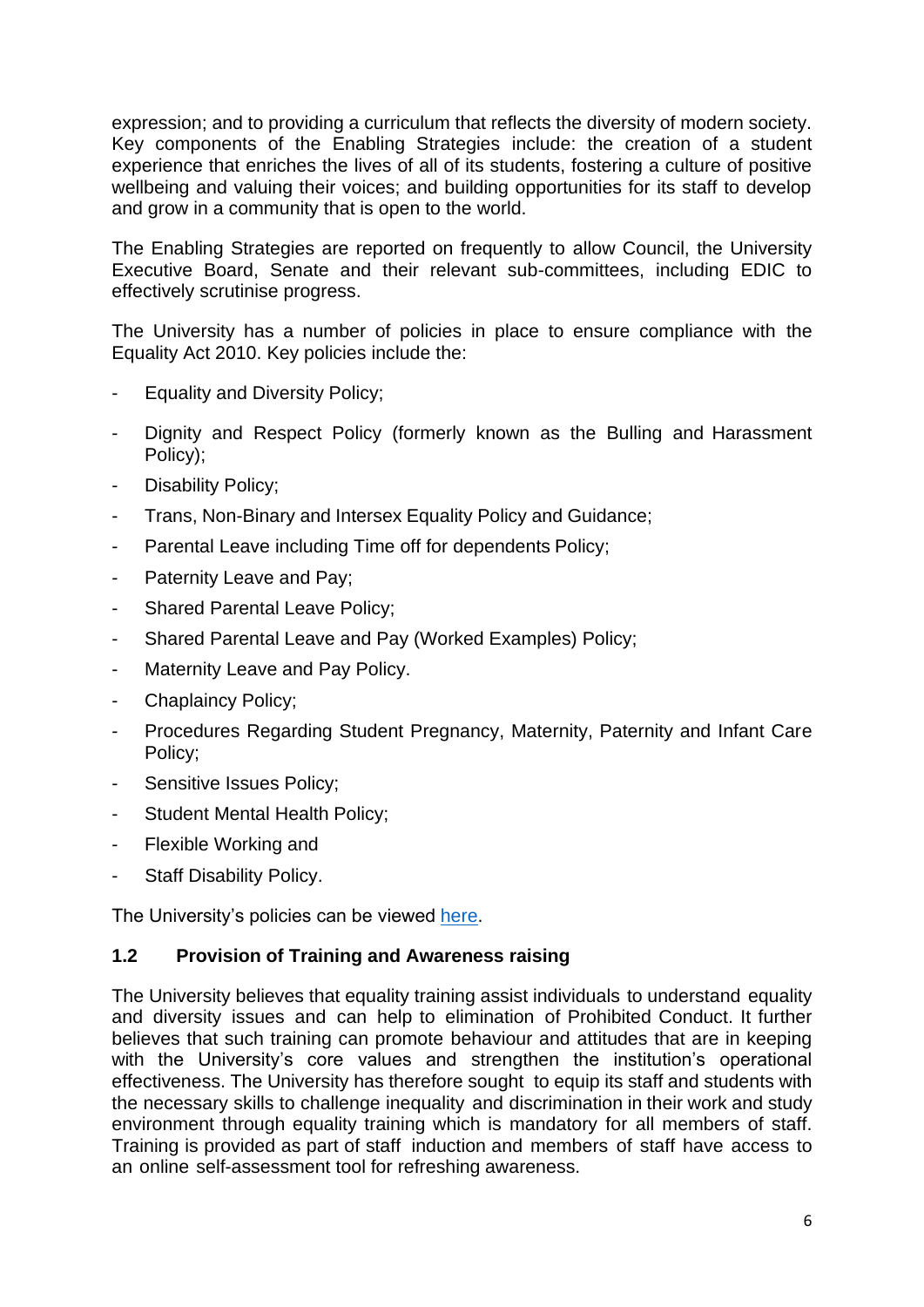Due to the pandemic, the suite of staff training, which is generally delivered face-to-face, was not offered in the 2020-21 academic year. The diversity e-Learning module (available to all staff) remained available throughout the period, and the University rolled its compulsory unconscious bias e-module to all staff, which it developed in partnership with its e-learning partner Cylix.

After reviewing its provision of anti-racism training, the University developed and piloted a new race awareness programme, in partnership with Challenge Consultancy. In continuation with the strong theme of stakeholder engagement, Challenge held a couple of focus groups in June 2021, to help inform the design of the awareness programme. Following positive feedback from pilot participants, the module has been rolled out in the current year as mandatory for all staff.

The Roehampton Students Union (RSU) offered and facilitated events and activities throughout 2021, to raise equality and diversity awareness within the student community.

The UR Pride Network developed training materials including a webinar on 'Embedding the Rainbow and Queering the Curriculum'. The webinar explores ways to provide support to LGTBQ+ students and how to create an inclusive teaching and learning environment. The training is now available to members of the University's student and staff communities via the UR Pride Network webpages.

Representatives of the Network's Allies produced training materials for staff on being a LGBTQ+ Ally, and delivered a live training session on Zoom in September 2020, which was introduced by the Vice-Chancellor. The training is also currently available on the UR Pride Network webpages.

## **1.3 Zero tolerance to Prohibited Conduct**

The University has put measures in place to challenge discrimination, harassment, bullying and all other forms of Prohibited Conduct. It also makes it clear that Prohibited Conduct will not be tolerated. Such behaviour constitutes disciplinary offences for both students and staff and can lead to dismissal or expulsion from the University.

The University's zero tolerance stance on harassment and bullying is set out in the Dignity and Respect Policy which enjoins all staff and students of the University totake personal responsibility to ensure that the dignity of staff and students is respected in the working and learning environments whether on the University'spremises, external work and study related events, or in the virtual world. The policymakes provision for staff and students to challenge all forms of harassment and bullying, to enable them to bring complaints confidently and without fear or ridicule or reprisal, and to have their complaints dealt with quickly and effectively. The Policy also makes provision for the University to recruit, train and support Working Relationship Advisors who provide support and advice to staff experiencing or otherwise involved in cases of bullying, harassment and other forms of Prohibited Conduct.

In addition, the Equality and [Diversity](https://www.roehampton.ac.uk/globalassets/documents/corporate-information/policies/equality-diversity-policy.pdf) Policy enjoins all staff and students to act in accordance with its provisions and to treat each other with dignity at all times, and not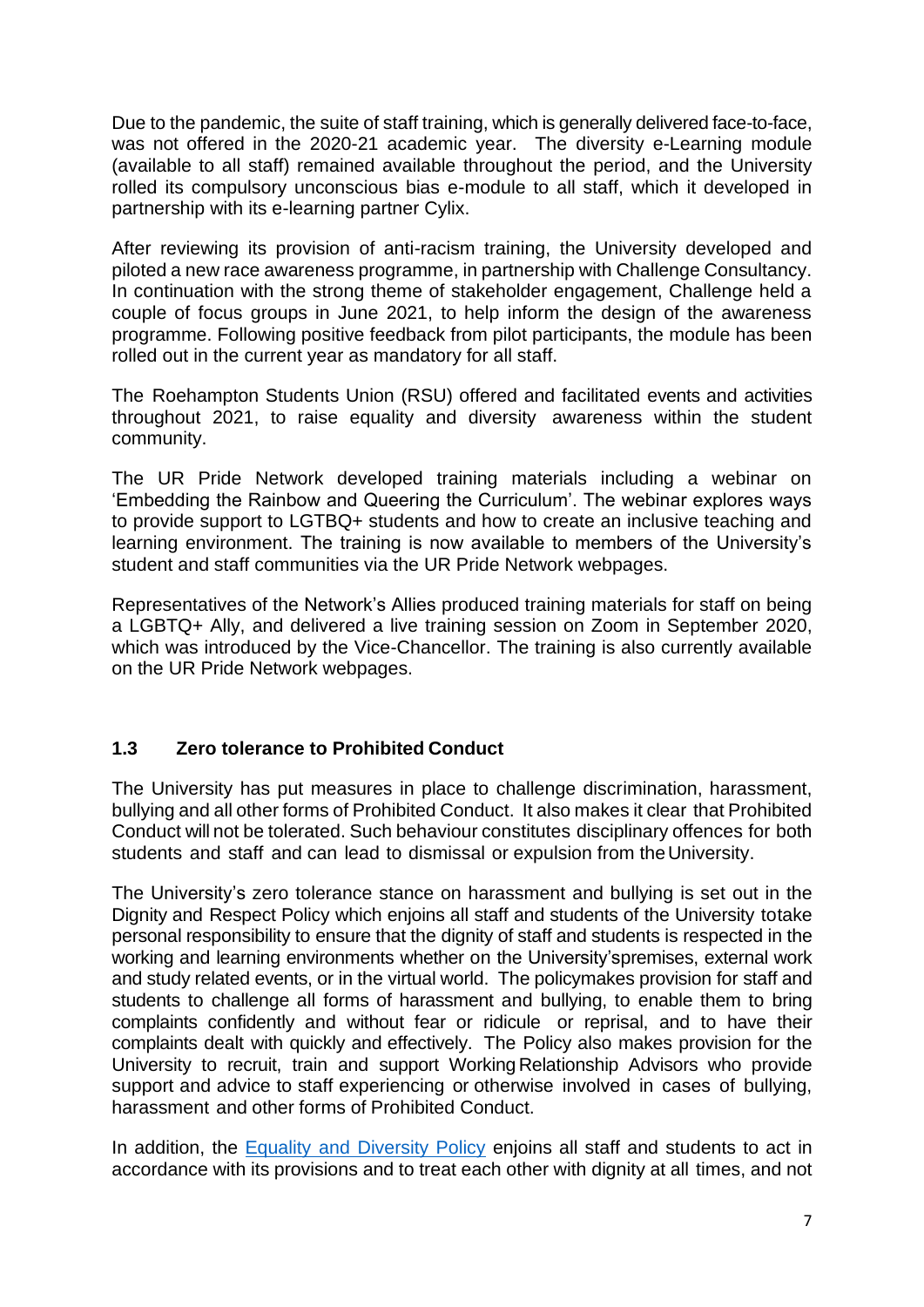to discriminate against or harass members of staff or the student body, regardless of their status.

Prohibited Conduct also constitutes grounds for terminating contracts with suppliers or partners. Further, contractors or suppliers who are unable to demonstrate compliance with relevant legislation and codes of practice are not considered for the award of contracts to provide goods or services to the University.

## **Report and Support Tool**

In May 2021, the University launched its Report and Support tool. The tool enables staff, students and visitors to report experiences, complaints, and other matters related to discrimination, misconduct, harassment or assault. Individuals can report either anonymously or with their contact details. Additionally, the tool contains resources on internal and external support available to staff and students. Details about the tool can be found [here.](https://reportandsupport.roehampton.ac.uk/)

### **Adoption of IHRA working definition of Anti-Semitism**

In June 2021, the University Council approved the adoption of the IHRA working definition of Anti-Semitism.

Adoption of the definition will help promote and increase our collective understanding of anti-Semitism, both within and outside of the University. For example, reference can be made to the definition during staff and student induction processes or mandatory training, as well as in materials published by University services in support of our work to foster equality, diversity and inclusion.

The IHRA definition is not intended to be legally binding. For the University, adoption also means that we can use the definition to identify anti-Semitism within the institution and to support better decision-making under relevant policies and procedures. For example, decision-makers can refer to the IHRA definition when considering whether a particular behaviour falls within the definitions of "harassment", "bullying", "unlawful discrimination" as defined in our Dignity and Respect Policy.

## **Equality Monitoring**

The University collects and analyses data on the equality related backgrounds of its staff and students year on year in an effort to identify any gaps and to evaluate equality strategies and intervention. It recognises that it can only effectively measure the impact of its practices, policies and procedures on particular protected groups and effectively engage with such groups, if it holds adequate data relating to them. Continued monitoring helps the University to highlight any inequalities, investigate their underlying causes and identify actions to be taken to remove any unfairness or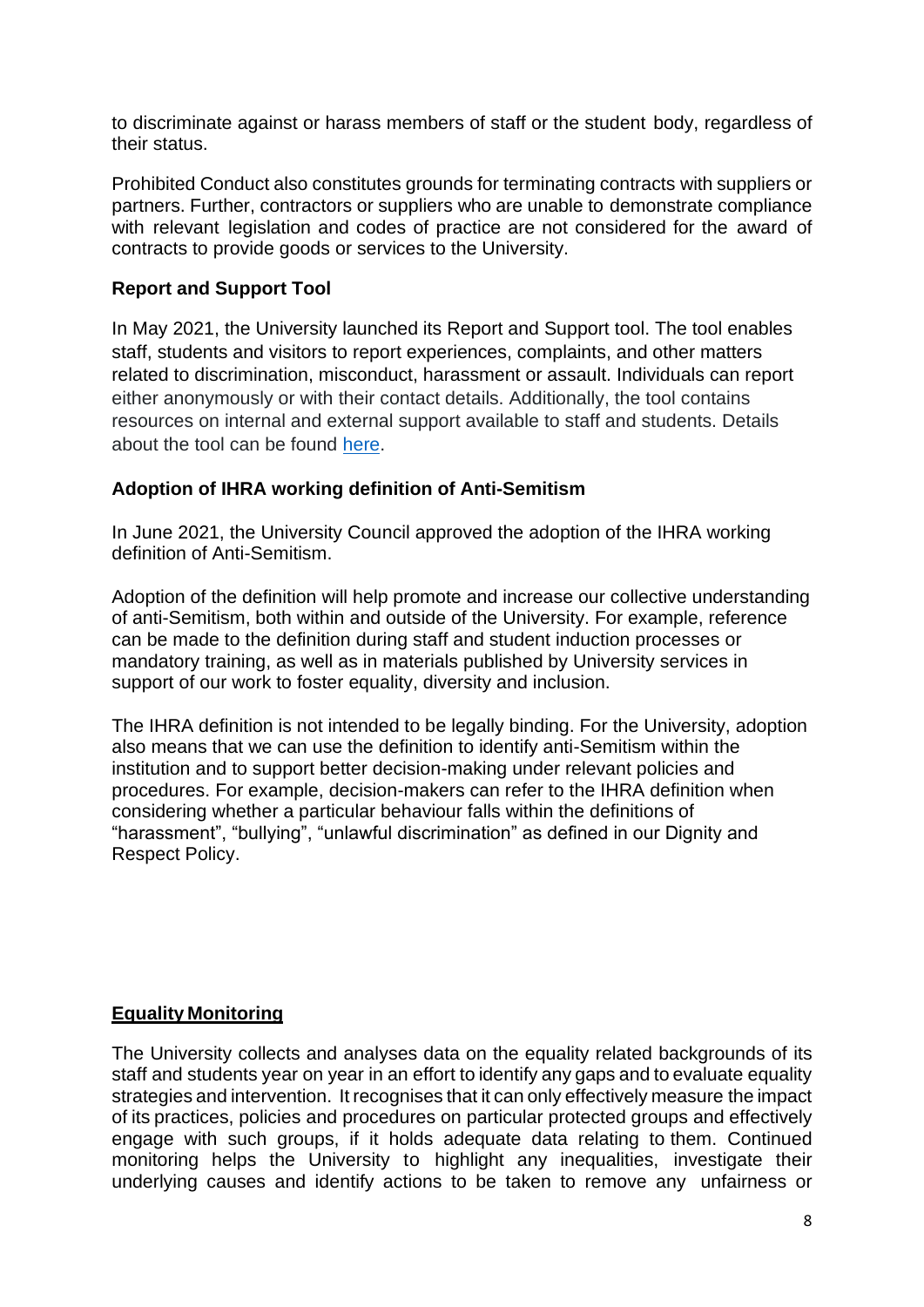disadvantage. Staff and Student monitoring data are provided in Part III of this report.

## **Students**

Student monitoring is undertaken annually in relation to ethnicity, age, gender, disability, nationality, sexual orientation and religion or belief. Student equalities information is collected at the point of application and registration.

The University also monitors and reports on its performance in relation to student access, participation and success. Access and participation monitoring is currently undertaken and reported on in relation to the five characteristics that the Office for Students (OfS) has identified as areas in which sector data has shown notable gaps in equality of opportunity. They are: (i) BAME students, (ii) mature students, (iii) disabled students, (iv) care leavers and (v) students from areas of low higher education participation or other measure of economic disadvantage.

In addition to the characteristics identified by the OfS, the University routinely monitors the relative performance and progression of its students with regards to other characteristics potentially associated with underrepresentation or disadvantage, including gender and commute distance. All these analyses feed into the work done by the University's Access and Participation Plan Steering Group.

Detailed monitoring information is contained in the University's [Access and](https://www.roehampton.ac.uk/globalassets/documents/corporate-information/access-and-participation-plan-2020-21.pdf)  [Participation Plan 2020-21 to 2024-25](https://www.roehampton.ac.uk/globalassets/documents/corporate-information/access-and-participation-plan-2020-21.pdf) (APP). The APP sets out how the University will improve equality of opportunity for underrepresented groups to access, succeed in and progress from higher education. It sets out the University's ambition for change, the measures it has put in place to achieve change, the targets it has set and the investment that it will make to deliver the APP.

### **Staff**

The University undertakes staff equality monitoring annually in relation to the protected characteristics of disability, ethnicity, sexual orientation, gender, religion or belief, age, gender reassignment and marital status. Staff equalities information is collected at the point of application and staff are encouraged to update their equalities information throughout their period of employment.

The University regularly conducts demographics exercises in which it compares its staff diversity profile against the profile of its student population and the population of its local community, Wandsworth Borough (using data sourced via the Office of National Statistics). The HR department considers the key findings of demographics exercises and leads on work to improve on differentials found between the University's staff profile, the profiles of the local and student populations.

The University continues to experience a low rate of staff disclosure. It implemented a HR/Payroll system in2014 which has assisted in the collection of diversity workforce data. Staff are able to log into their staff records and confirm and update their personal details.The University also commenced use of an e-Recruitment system in 2014 that captures data including protected characteristics data. Though this allows forbetter understanding, analysis and monitoring of the University's workforce, thereremains a need to improve data collection. The University has been trying toimprove the quality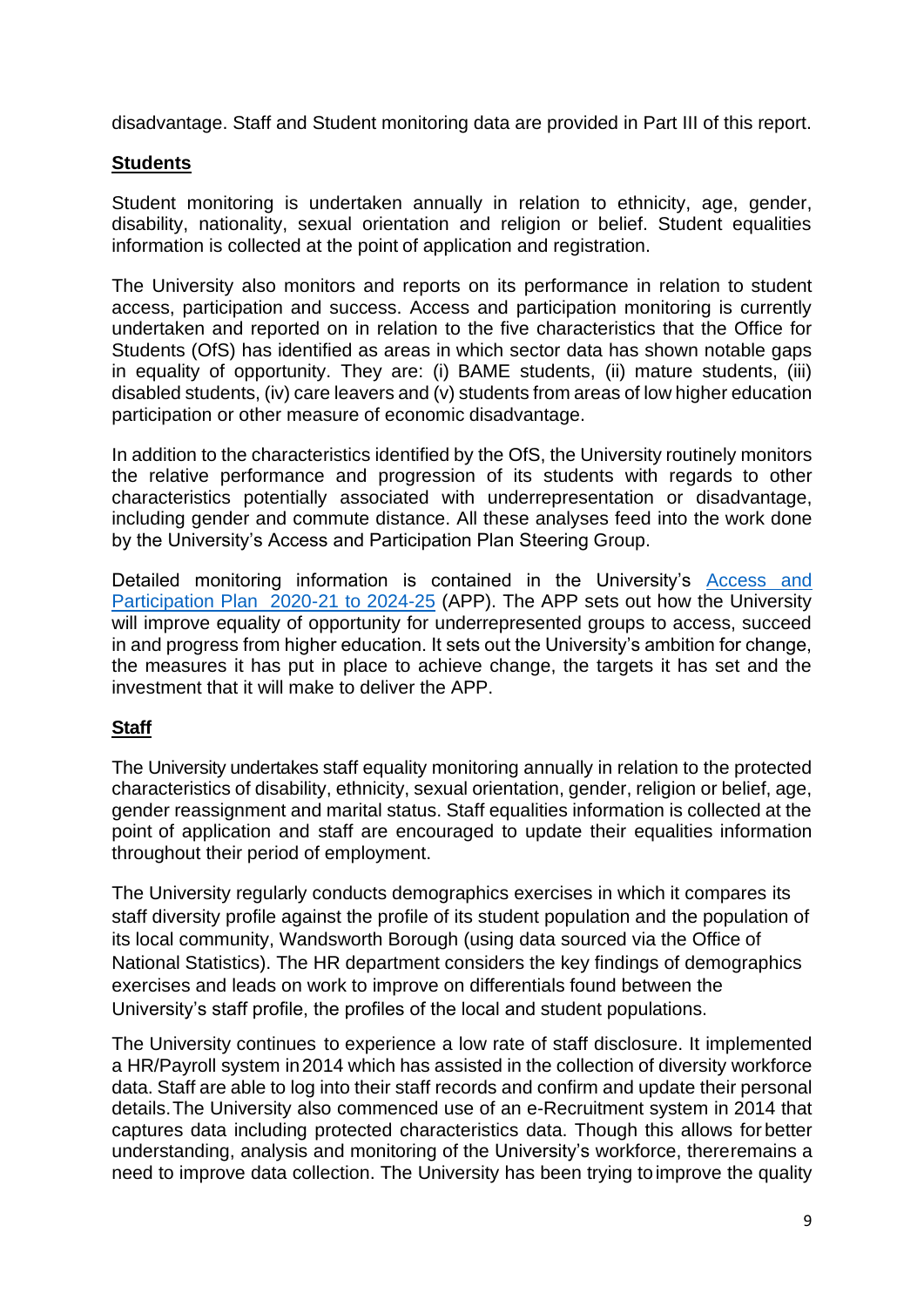of its staff data by encouraging staff to disclose their protected characteristics and to enter their missing demographic data into the University'sself-service HR system. The automation of Academic promotion and progression processes was introduced in February 2017 and has resulted in those processes becoming even more transparent and auditable.

The University continues to actively lobby its HR Systems provider, to ensure that the terms on the HR system are inclusive and in line with latest good practice.

The HR department are currently working on launching an equality data improvement initiative that is hoped to allow the University to capture data on sexual orientation, gender identity and ethnicity in a way that is in line with latest good practice. The initiative is expected to be launched in Spring 2022.

The University continues to conduct regular equal pay audits and publishes gender pay figures, in keeping with the Government's mandatory reporting requirements. The University's most recent report can be viewed [here.](https://www.roehampton.ac.uk/globalassets/documents/corporate-information/university-of-roehampton-gender-pay-gap-report-march-31-2021.pdf)

This report indicates an average median gap of 0.0%, which is significantly below the sector average. Although the latest data supports the work that has been done to advance gender equality, the University does not consider work associated with the gender pay gap as complete. The University operates a grade structure based on the New Joint Negotiating Committee for Higher Education Staff (New JNCHES)<sup>1</sup> single pay spine, in keeping with the practice of most other universities. Annual pay increases in relation to the single pay spine are negotiated nationally between the Universities and Colleges Association (UCA) and the sector recognised Trade Unions. All roles outside the New JNCHES single pay scale are benchmarked using relevant and appropriate data.

The University uses the "higher education role analysis" (HERA) evaluation tool to evaluate roles that are paid on its single pay spine, and maps role evaluation outcomes onto its grading structure. This practice ensures equal pay for equal work.

#### **2. ADVANCING EQUALITY OF OPPORTUNITY BETWEEN PEOPLE FROM DIFFERENT GROUPS**

#### **Under the Equality Act 2010, advancing equality entails:**

- taking steps to remove and/ or minimise disadvantages suffered by people due to their protected characteristics;
- meeting the needs of persons who share a relevant protected characteristic that are different from the needs of persons who do not share it; $<sup>2</sup>$  and</sup>
- encouraging persons who share a relevant protected characteristic to participate

<sup>1</sup> New JNCHES is the central committee for multi-employer negotiations and dialogue on pay and pay-related issues.

<sup>&</sup>lt;sup>2</sup> The Equality Act states that meeting different needs includes (among other things) taking steps to take account of disabled people's disabilities.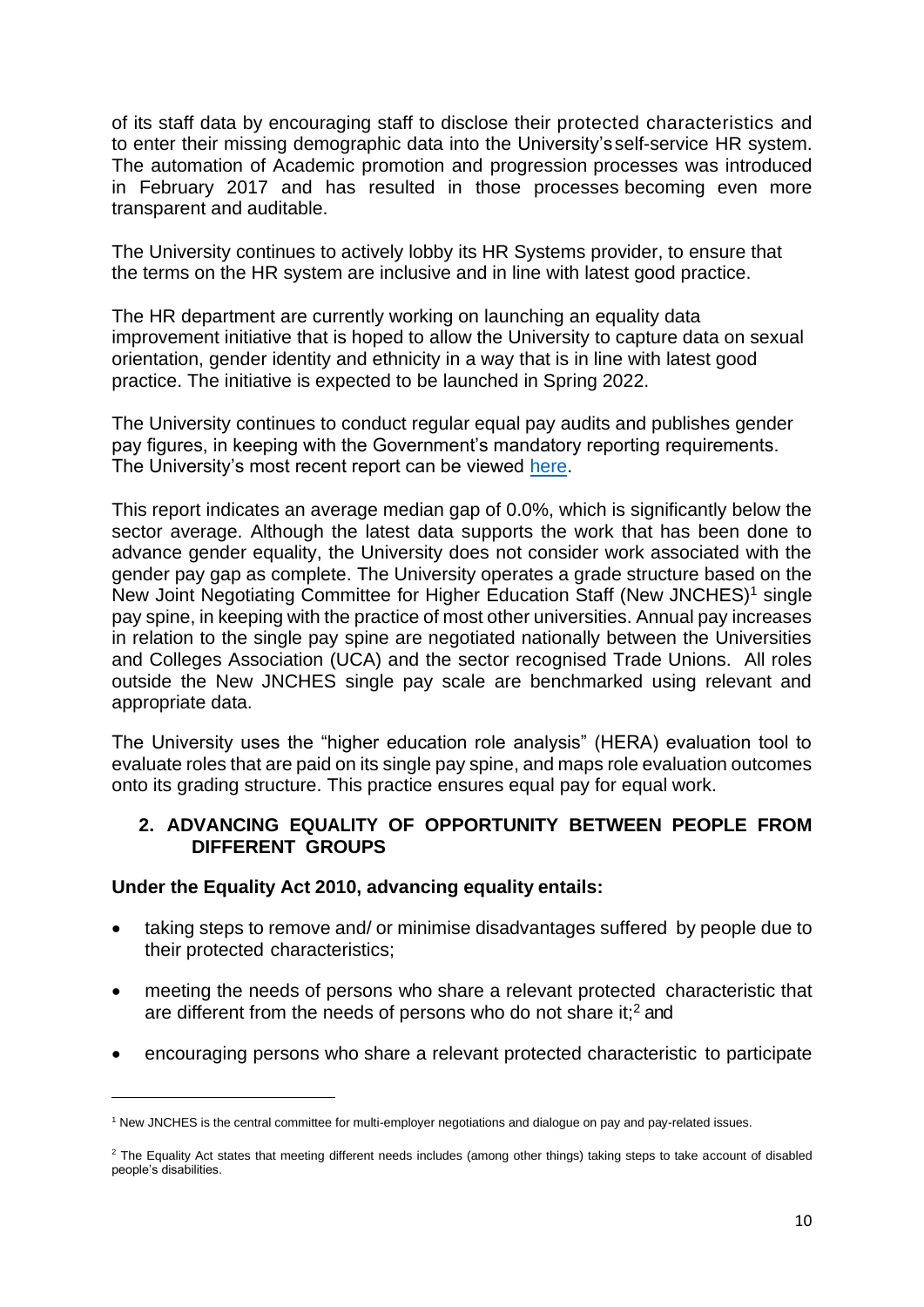in public life or in any other activity in which participation by such persons is disproportionately low.

Equality is advanced at the University by several means, including the provision of student support, provision of professional services, learning, teaching and assessment activities and widening participation. Some of the work undertaken in these areas is outlined below.

## **2.1 Advancing Equality through Student Support and ProfessionalServices**

#### **Disability Services**

The University seeks to provide disabled staff and students with a supportive environment in which they can participate effectively and achieve theirfull potential. The University's Disability Policy sets out its commitment to ensuring that its staff and students with disabilities are treated fairly and are not disadvantaged in comparison to others who are not disabled.

#### Provision for students

The University has a dedicated Disability Service team that plays an important role in advancing equality of opportunity of disabled students and supporting them so that they can successfully complete their programmes of study at University alongside their peers.

Services offered by the Disability Service (DS) include: assisting students in applying for Disabled Students Allowance (DSA); specialist mentoring; arranging support from non- medical helpers such as note takers, study assistantsand British sign language (BSL) interpreters; providing examination adjustments; and providing advice and support to students with specific learning differences including dyslexia, dyspraxia, dyscalculia and attention deficit hyperactivity disorder. DS also provide expert advice and guidance on reasonable adjustments for students, raise awareness and understanding of the difficulties experienced by disabled students at University, and offer advice and guidance to staff on strategies to support students with a range of presenting needs.

DS also operate an Access Centre providing a needs assessment service for UK HE students who are eligible to receive the Disabled Students Allowance (DSA), both Roehampton and external students. The needs assessment informs the level of funding a student is able to access via their relevant funding body as a result of a diagnosed disability.

The University sets aside funds each year to support students who are not able to access DSA funding as they are EU or International, or where resource required to support their needs exhausts the limit on funds. It recently completed a £80m capital project which included the provision of a new library and residential accommodation and all of the new buildings have been designed to high accessibility standards with detailed expert considerations to ensure that all staff and students are able to fully enjoy thesefacilities.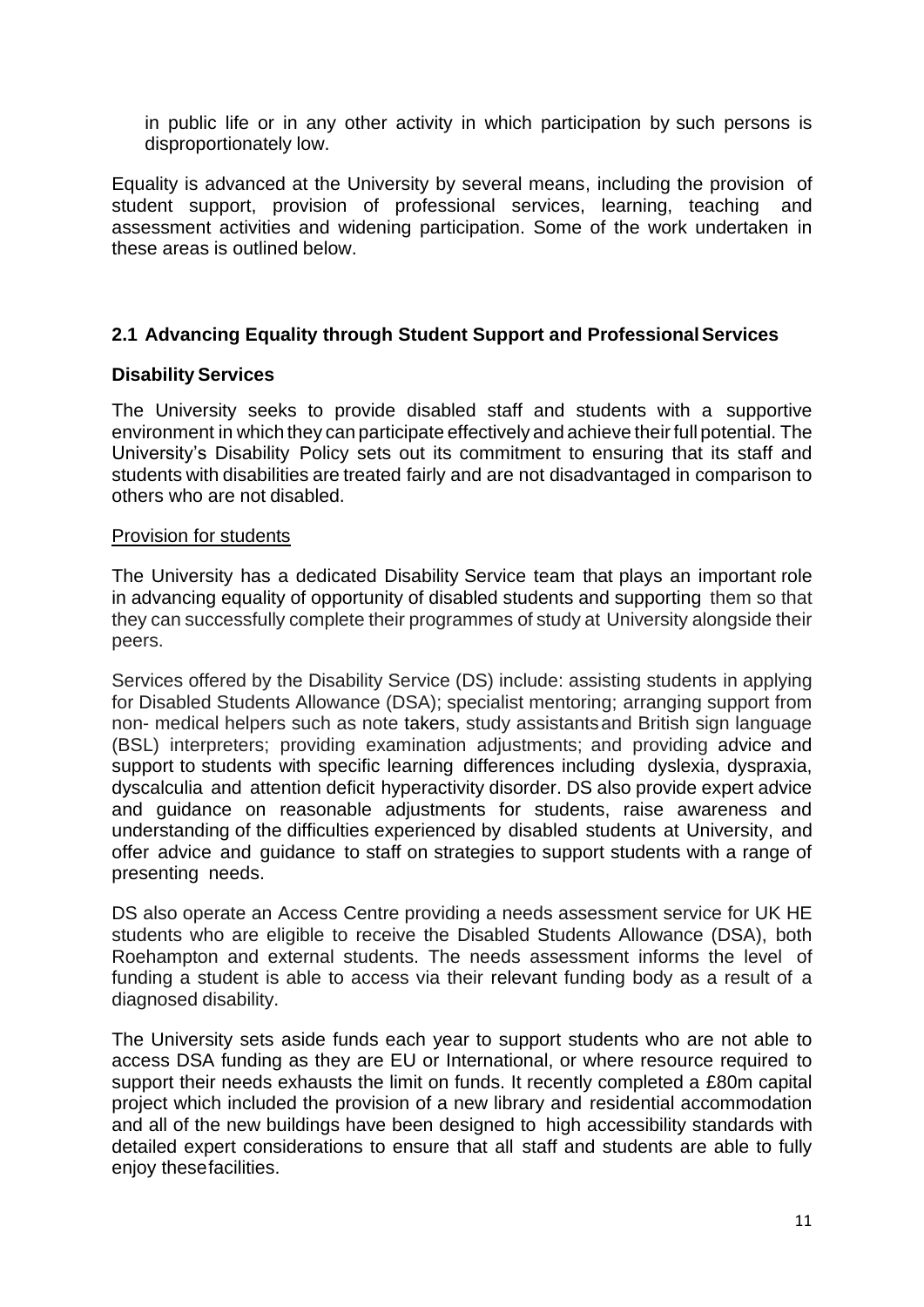The DS has worked on improving its approach to engaging prospective students with its services. Improvements have been made to service provision including the earlier provision of information about services following course application.

Appointments were offered to new students throughout the summer and this afforded students an opportunity to discuss their needs prior to starting their courses and facilitated the earlier provision of all support where possible. In addition, disabled students were offered an opportunity to move onto campus earlier than their peers and they were offered a transition programme during this period.

The purpose of this was to recognise the additional support that some students need to familiarise themselves with new environment.

The University continues to work to ensure that its webpages adhere to web accessibility guidelines. This is an ongoing piece of work and the University's webpages are compliant with Level AA or Level AAA where this is possible. In addition, the University's library has its standalone webpages and Accessibility Statement in compliance with the Public Sector Bodies (Websites and Mobile Applications) (No. 2) Accessibility Regulations 2018.

In the recent Postgraduate Research Experience Survey (PRES), the University's BAME and disabled students who responded, highlighted significantly higher levels of satisfaction than the sector average.

#### Provision for staff

DS delivers a number of training sessions both independently and collaboratively with other departments across the University including training staff on inclusive practice, reasonable adjustments, disability awareness and mental health awareness. A relatively new area of training provision is mental health first aider training which is delivered free to both staff and students. The provision of this MFHA England Training helps to ensure that various departments have people who can support their colleagues, promote positive mental health and raise awareness of tools available to support own wellbeing.

In addition, DS has been working on an ongoing and collaborative basis with HR to review disability service provision for staff and to investigate the experiences of disabled staff. The purpose of this work is to ensure that staff feel able to disclose a disability and are assured that there is a clear, transparent, consistent process in place to facilitate staff disclosure. Work has also continued on the standardisation of the University's approach to the provision of reasonable adjustments for staff. A new onboarding project was introduced in 2017 which helps with the identification of needs and provision of reasonable adjustments at the recruitment stage.

The University is continuing to work to improve the inclusivity of its environment and continues to work with AccessAble to provide detailed [Access Guides](https://www.accessable.co.uk/university-of-roehampton) to the buildings, services and accommodation and rooms across the University's four campuses.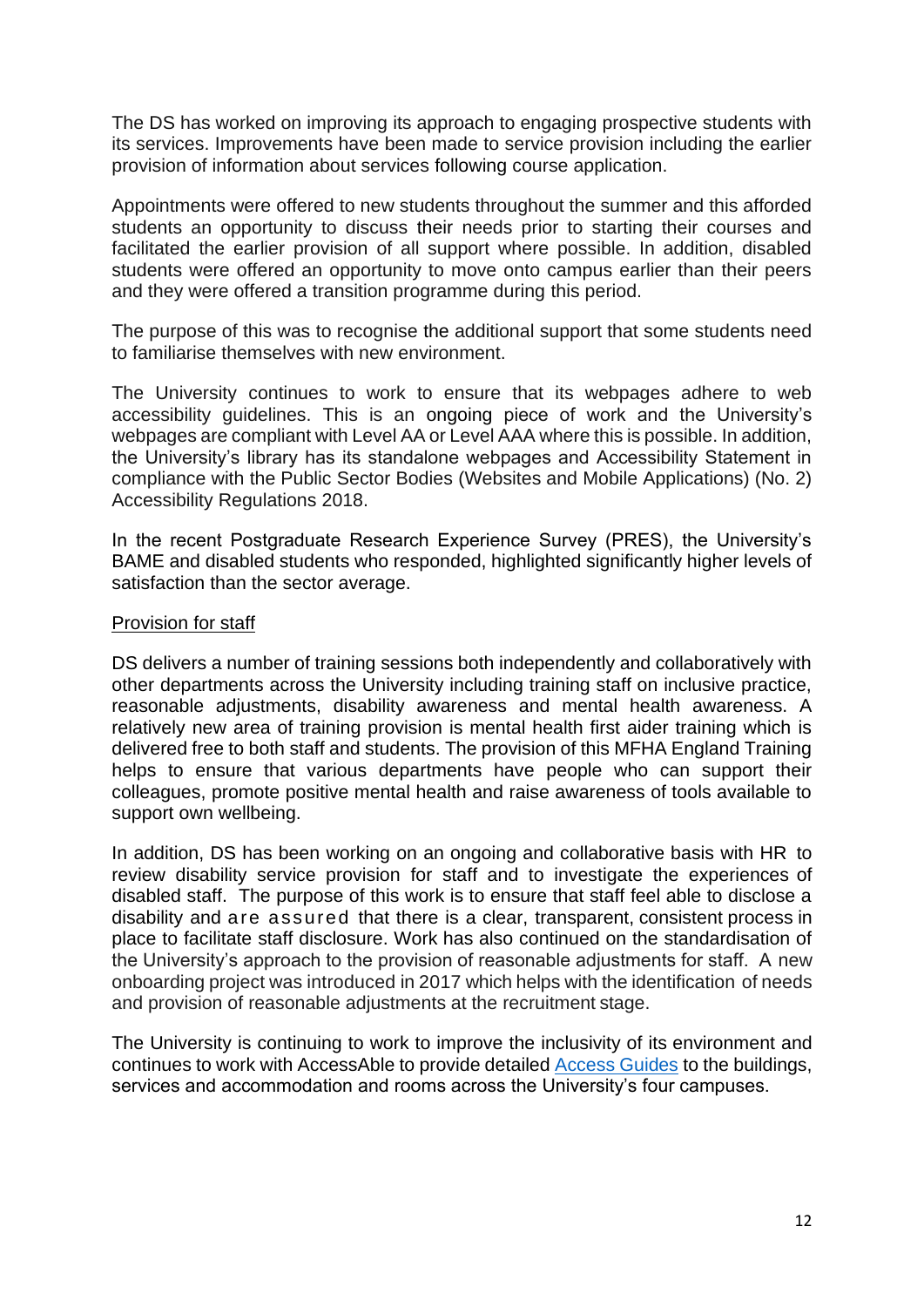## **The Human Resources Department (HR)**

HR provides the University with a comprehensive employment service and deals with a wide range of human resources issues which are underpinned by the theme of equality and diversity. The EDI Officer also reports to the Director of HR.

During the 2020-21 academic year, HR and the EDI Officer engaged in the following key EDI-related activities:

- Ensuring that staff had access to mental health and wellbeing support; and other health and safety related support during the pandemic to enable safe and flexible working from home.
- Providing guidance and advice to staff on equality, diversity and inclusion matters.
- Arranging equality training for staff, including adapting such training to make it more accessible for operational staff, who do not use a computer at work and who many not have English as a first language.
- Reporting on the University's gender pay gap, analysing equality and gender pay data.
- An early trial of anonymous applications took place 2021, with a targeted pilot expected to roll out in early 2022, focussing first on professional services applications.
- The delivery of mandatory anti-racism education for staff.
- Providing advice and support in relation to Brexit.
- Supporting preparations for membership of the Race Equality Charter (REC) and supporting the Athena Swan SAT and the Stonewall Diversity Champions.

#### **2.2 Advancing Equality through Learning and Teaching Enhancement and Student Engagement**

The University identified social justice and inclusivity as foremost among the core values it seeks to promote as part of its mission. This commitment is evidenced by overarching research projects, the nature of much of its collaborative work (for example the Erasmus Mundus programme in Special and Inclusive Education (SIE), by the work of its academics and research centres such as the Centre for Education Research in Equalities, Policy and Pedagogy, and the Crucible Centre for Human Rights Research("CCHRR").

The University's Learning and Teaching Enhancement Unit (LTEU) and its Student Engagement Team play significant roles in advancing equality of opportunity.

The LTEU has built on success in previous Erasmus+ projects which focussed on advancing equality of opportunity, and is now leading the development of national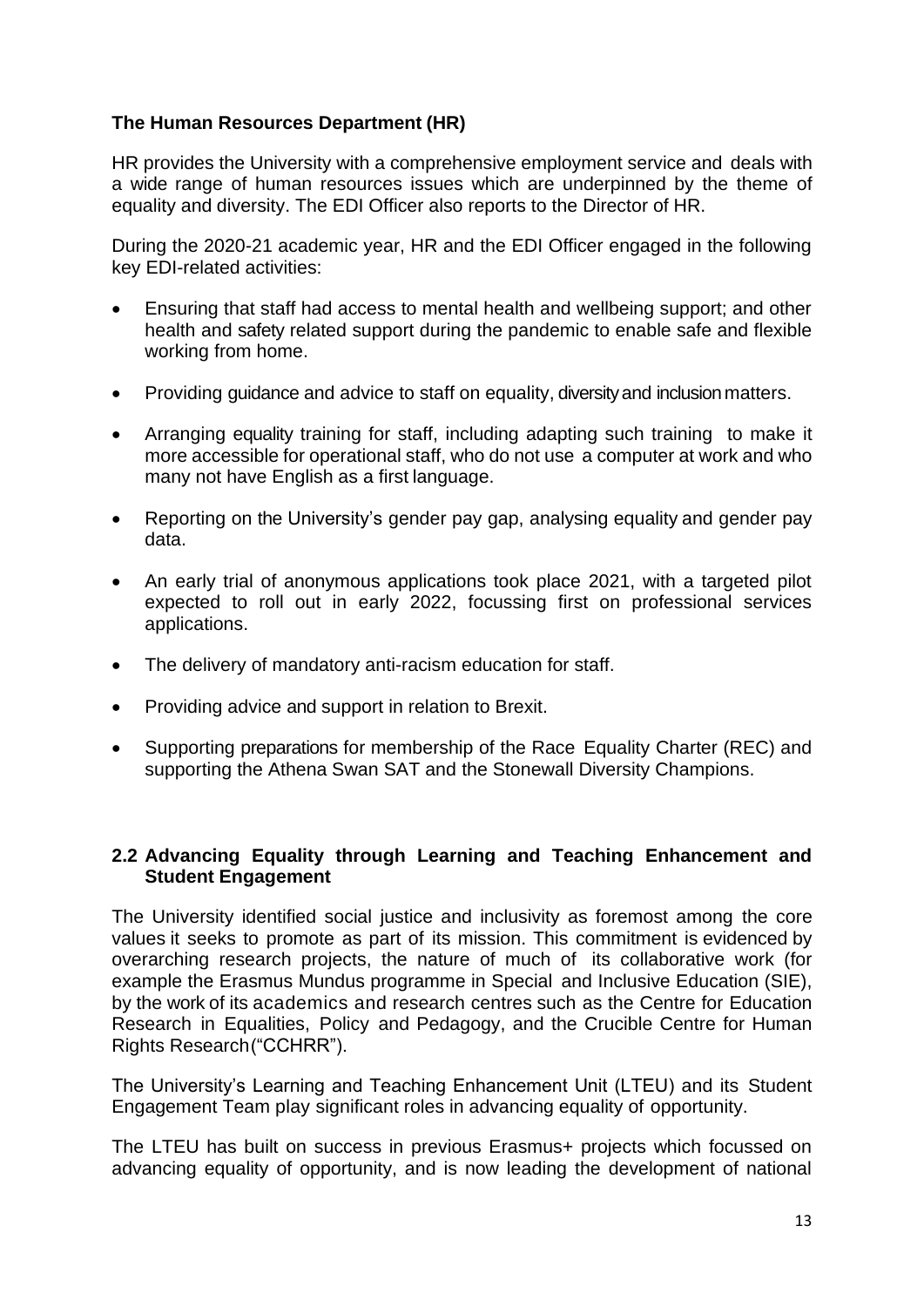standards and a higher education certificate for those wishing to qualify as teaching assistants for pupils with complex needs in Bhutan the ATTAIN project). As a result of the work with Bhutan, the LTEU is drawing on expertise from Roehampton colleagues but also bringing back learning from our international partners to inform the work we do at home. This includes the development and dissemination of resources and literature, particularly for use by teams validating new programmes, including BA Education Practice.

The University is also the UK partner for an international consortium, funded by Erasmus+ centred on inclusion. The project, E+ Inclusion, is focusing on inclusive practice in Armenia and Bosnia Herzegovina and Roehampton is responsible for developing national guidelines for use across the two countries. The work undertaken here is feeding into and from practice at Roehampton and, as a result, resources and activities are being developed to support programme teams to develop a more effective inclusive approach to teaching and supporting learning.

The LTEU is involved in several equality advancing activities including: the delivery of a research supervisor training programme which focuses on student perspectives and inclusive practice; a training programme for PhD students and professional staff who teach, to ensure that they are aware of the importance of inclusive pedagogies when teaching; improving annual programme review processes by ensuring student data on attainment and retention is reviewed as part of the review process; Recognition for New Academics (R4NA), a taught programme for all those new to teaching in higher education, a central element of which is the importance of inclusive practice to ensure that learning is accessible to all; and University of Roehampton Reflective Account of Practice, our in-house scheme for all academic staff to gain recognition for their teaching and which is aligned to the UKPSF.

The University strengthened the leadership of learning and teaching in 2017 by establishing the Student Experience and Outcomes Panel (SEOP), which is chaired by the Vice-Chancellor. SEOP meets three times a year to review all teaching excellence and outcomes data and to consider enhancement plans at institutional, subject, programme and module level. SEOP activity is led by the Deputy Provost Learning and Teaching, who chairs the University Learning, Teaching and Quality Committee (LTQC). Each academic department has a Learning and Teaching Quality Group (LTQG) chaired by a senior learning and teaching lead who sits on LTQC and who is responsible for leading academic enhancement locally, including work to improve student retention. The outcomes of SEOP, including the analysis of current data at all levels and enhancement are managed by the relevant Head of Department and LTQG Chair, reporting directly to the Deputy Provost Learning and Teaching.

Monitoring and supporting student engagement have been a key aspect of the University strategy to support retention and student outcomes. The University appointed a Director of Student Engagement, now Dean of Students, in 2017 having recognised the link between high student engagement and positive student outcomes. The Dean leads on work to improve student engagement, especially students underrepresented in higher education; to partner with students on projects to improve the student experience and the sense of belonging (e.g. peer mentoring); and to engage with students at risk of non-continuation.

In September 2018, a student engagement team was appointed to work alongside the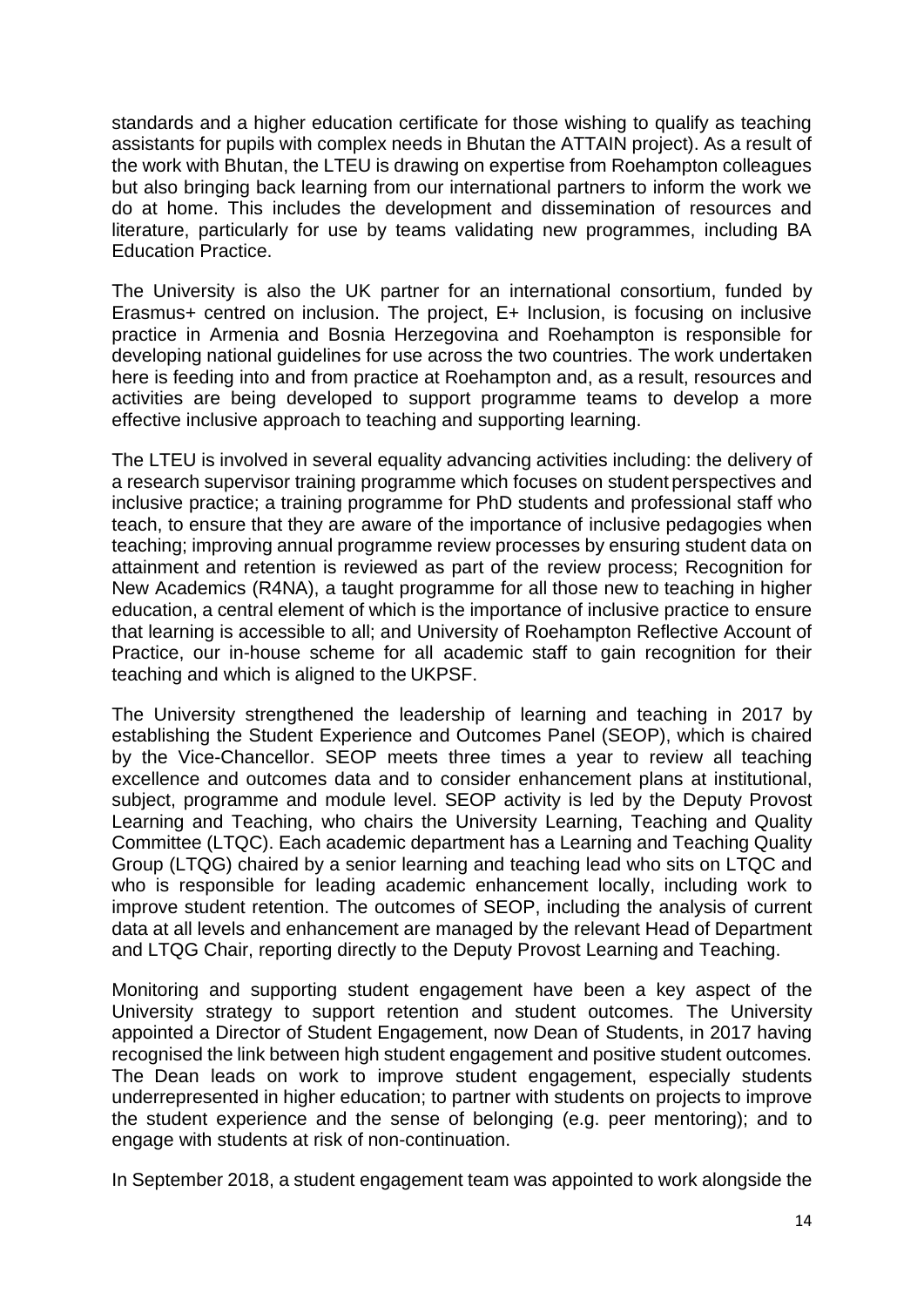registry team responsible for student records, the wellbeing team and academic staff and administrators in departments to identify and engage with at-risk students. The team reports to the Dean of Students and its remit includes contacting students with low levels of engagement and takes the appropriate action such as contacting academic guidance tutors or making referrals to the student wellbeing team.

## **2.3 Advancing Equality through Widening Participation**

The University is committed to supporting all of its students, whatever their background, to reach their full potential. Students from diverse backgrounds are offered the opportunity to benefit from a university education and the University devotes significant resources to outreach activities as well as to its scholarship and bursary programmes.

Over the last year, the University continued to deliver an extensive and wellestablished programme of targeted outreach activities designed to raise levels of attainment, aspiration and applications among under-represented groups. The University's Schools and Colleges Engagement Team was awarded the AimHigher Award in 2020 for the second consecutive year. Bev Pullen was awarded an outstanding contribution award to the network in 2021. AimHigher is a collaborative partnership that aims to support students from disadvantaged backgrounds to access Higher Education and their awards recognise 'the extra mile' practitioners go in delivering collaborative outreach activities to young people every year.

The University's widening participation activities included:

### • **Horizons Project**

This initiative was launched in September 2018 in collaboration with Putney High School (PHS) as a follow-on from our previous programme, Cool to be Clever. The programme targets around 36 years 5-6 gifted and talented children from 6 London Borough of Wandsworth primary schools who potentially could be the first in their families to go to university. Year 5-6 children were chosen as this age group (9 –10) often sees a dip in attainment and is an age where aspirations can realistically be developed. The selected children meet termly for events at the University and PHS, covering topics such as philosophy, geography and life sciences amongst others. Outside the University sessions, Year 11 students from PHS provide mentoring support for the children, focusing on confidence building. The academic sessions and mentor support continue throughout Years 5 and 6, with a graduation celebration at the end of the two-year period. The aim, by the end of the project, is that the children's aspirations will have been cemented, parents will have confidence in university as a realistic option for their children, and the attainment levels of these children will have been raised.

#### • **Collaborative outreach with AimHigher London (including the Uniconnect programme).**

The University's work with AimHigher London allows it to collaborate with local universities, schools, colleges, local authorities and other stakeholders. The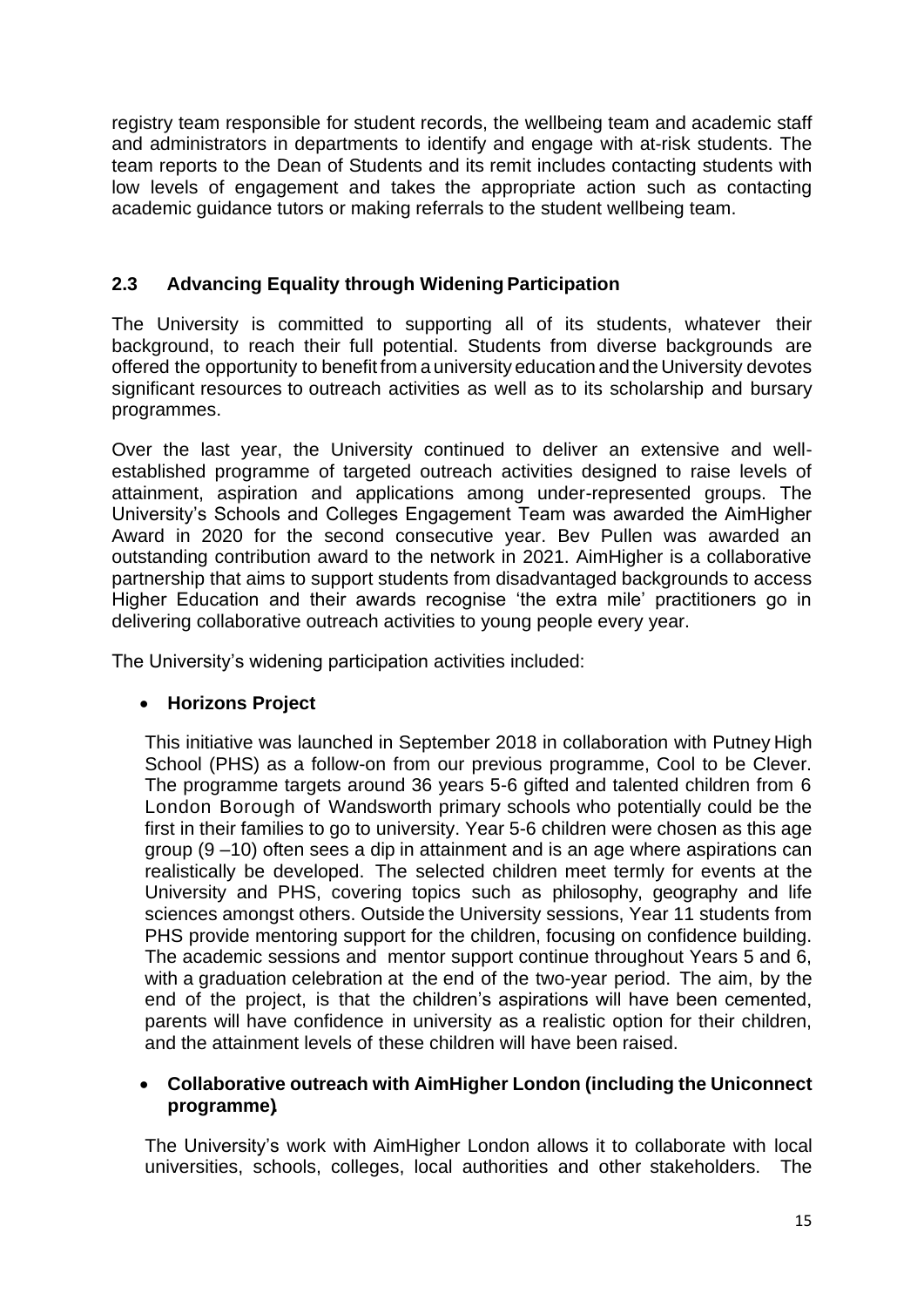University hosts and supports events both on its campus and at other Uniconnect Partner Universities for target groups of learners and the adults that work with them. The Uniconnect events offer a structured and progressive programme of events for learners from Year 9 to 13 from low participation wards, looking to reduce the gap with under-represented groups in higher education. The collaborative outreach aims to promote awareness of Higher Education and progression pathways, and to provide support at Key Stages 3 & 4. Through AimHigher, the University works with looked after children to broaden aspirations to higher education. Activities such as conferences, subject taster sessions and student life sessions aim to raise the aspirations of young people, leading to informed choices about their future and the possible routes after secondary school and/or college.

Current projects and activities include: a project focusing on care leavers in collaboration with various London boroughs; activities to promote university education to students from looked after backgrounds and students with disabilities (specific learning difficulties in particular); and activities aimed at supporting individuals from under-represented groups through the provision of advice and guidance and enhanced, impartial information. This allows for improved information flows to schools.

#### • **Various LAC projects**

As well as the above work with Aimhigher London to provide support for LAC students the University has implemented other initiatives. Financial support has been made available in the form of a £2,000 bursary per academic year as well as priority for Hardship grants for LAC students. LAC students are also given a place in student halls for 365 days of the year and are invited to move in early as part of a transition programme. The University offers 14 weeks of free accommodation or 52 weeks of accommodation at the cost of 38 week contract to care leavers.

The Schools and Colleges Engagement team have been working with colleagues in the Wellbeing department to support the CLASS project. Over the next academic year the Schools and College Engagement team will support with University transition workshops and aid the Wellbeing department to gain access to virtual schools. We will also work together to increase the number of LAC students on the Student Ambassador scheme.

### • **LEARNING TOGETHER NATIONAL NETWORK**

This is an initiative started by the University of Cambridge. It aims to challenge social disadvantage as a barrier to learning, by pairing universities with prisons. As part of this Network, the Department of Social Sciences offers an accredited higher education course to prisoners at HMP Belmarsh alongside our students. Both groups share ideas, debate, reach conclusions and write essays about their understanding of criminal justice, and the different ways in which punishment can be justified.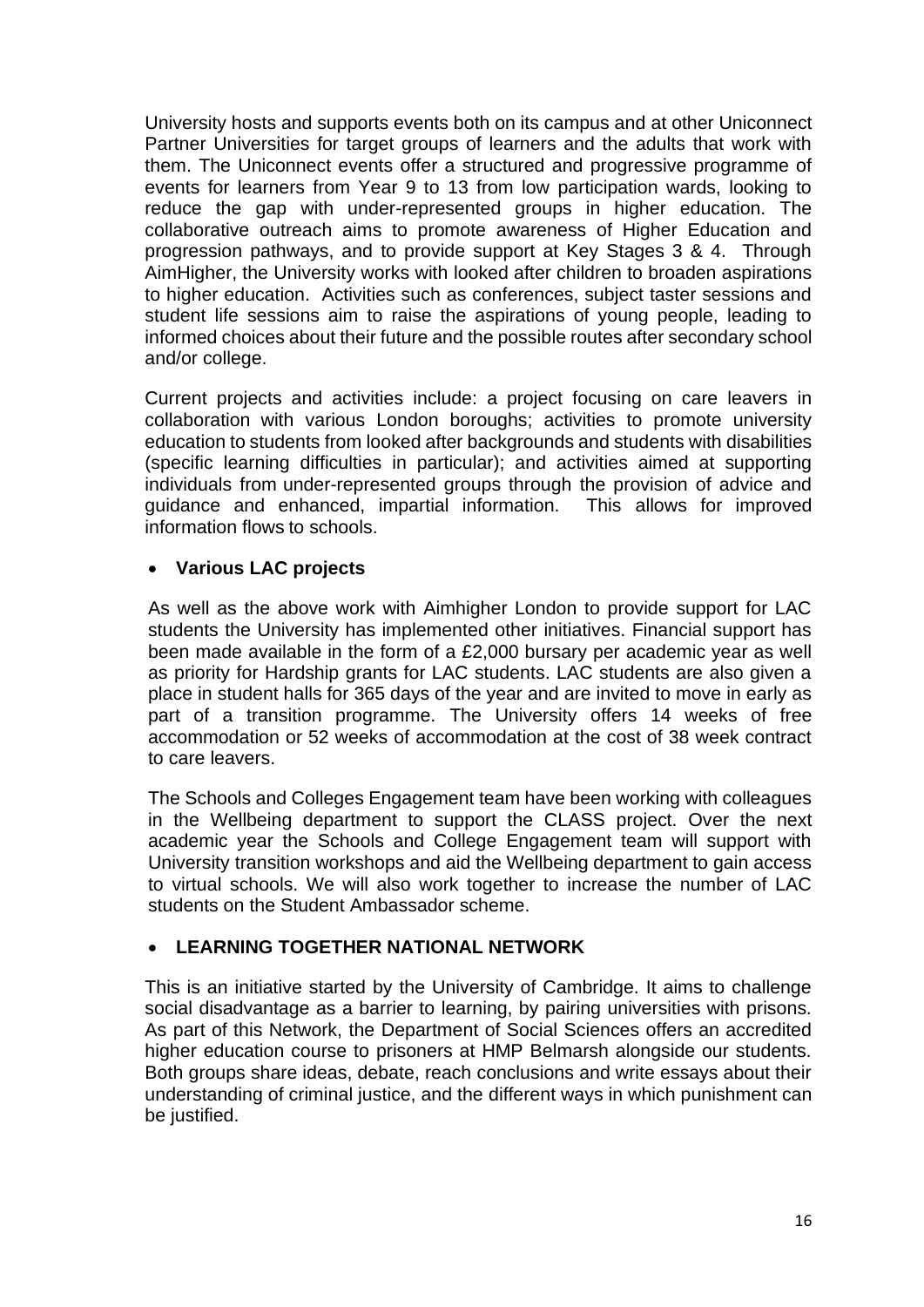## • **ROEHAMPTON TASTER LECTURER PROGRAMME**

PG students develop age appropriate mini lectures based on their research topics and deliver these in schools and on campus to encourage extra-curricular learning and inspire aspiration outside the standard school subject portfolio. Access and outreach activities are kept under review to ensure focus remains on key target groups and new activities are developed where appropriate.

#### • **Mature Student Webinars**

In 2020 the Schools and Colleges team started to engage further with mature learners. This was actioned by the team running a series of 'mature student programmes'. They involved a week of digital sessions advising mature students on the University application process, foundation degrees, academic study skills and talks with current mature students.

In 2022 the team decided to change the format to engage with more students over a longer period of time. The Schools and Colleges Engagement team will be holding a themed webinar once a month specifically for a mature student audience.

As well as the above a member of the Schools and Colleges Engagement team has been appointed a 'mature student lead', to provide application support. The University [website](https://www.roehampton.ac.uk/student-support/mature-students/) was updated to reflect this, a promotional video for mature students was also made.

The Schools and Colleges Engagement team attend various FE Colleges to provide University transition workshops as well as hosting these students on campus for University visit days.

### *Staff representation*

Low representation of some groups such as Black, Asian and Minority Ethnic and women is a challenge which the University faces and has identified as an area for improvement.

The University's employment advertisements state the University's commitment to being an equal opportunities employer and it is a regular practice of the HR Department to solicit applications from underrepresented groups. A key focus area for the University in recent years has been the recruitment and retention of Black, Asian and Minority Ethnic academic staff to ensure greater representation of this group across the University. The progress the University has made in progressing its equality objective to improve the recruitment of and retention of Black, Asian and Minority Ethnic academic staff is outlined in Part II*.*

There is an on-going review at the University into the membership and profile of Council and University committees. In 2016 the Nominations Committee of Council resolved to take appropriate steps to ensure that female candidates and those from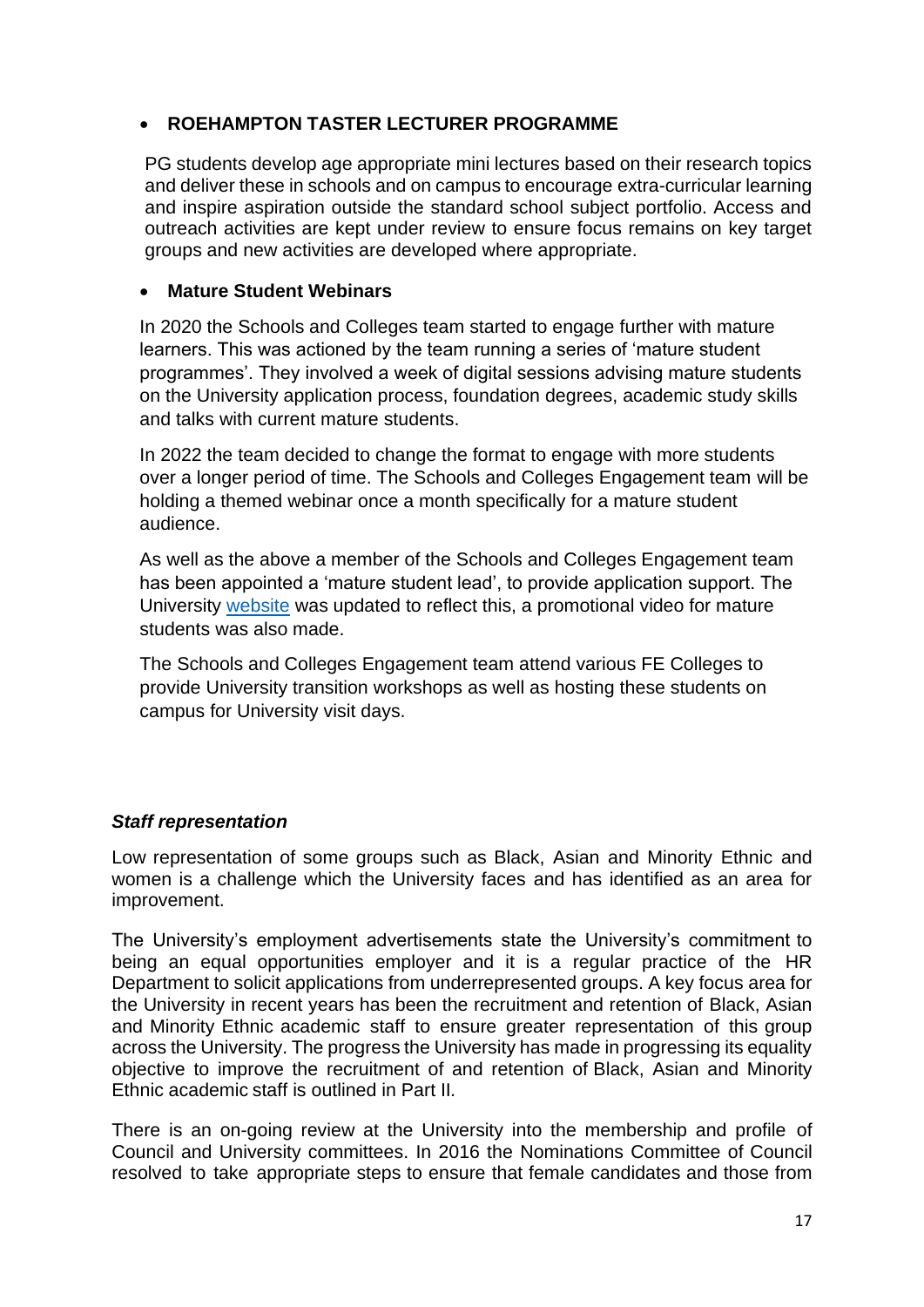various ethnic backgrounds with appropriate skills are encouraged to apply for, and are welcomed onto the University's Council and its committees. Further review work on committee terms of reference and appointment mechanisms was undertaken throughout 2017-18 in an effort to improve on the diversity of Council and committee membership, and diversity on boards and committees remains an area of focus for the University.

Gender equality continues to be an area of focus for the University. The University holds an [Athena](https://www.advance-he.ac.uk/equality-charters/athena-swan-charter#enquire) SWAN bronze award and its Athena SWAN self-assessment team is currently working in accordance with an action plan that addresses the areas for enhancement identified as part of the University's submission for the bronze award.

The Athena Swan Charter is a framework which is used across the globe to support and transform gender equality within higher education and research. The Charter was established in 2005 to encourage and recognise commitment to advancing the careers of women in science, technology, engineering, maths and medicine (STEMM) employment, and it is now being used across the globe to address gender equality more broadly, and not just barriers to progression that affect women.

The University promotes activities to encourage women in the workplace including participation in Aurora, an Advance HE leadership development initiative for women. Aurora brings together leadership experts and higher education institutions to take positive action to address the under-representation of women in leadership positions in the sector.

The provision of scholarships is another means of supporting women in the student community. Current scholarships include:

- A new Women in Esports Scholarship launched in 2020 which is first women-focused esports scholarship to be introduced in Europe. It has attracted a number of high profile esports brands to partner with the University, and aims to improve diversity and inclusivity in the esports industry and to inspire the next generation of women esports professionals. In announcing the scholarship, the University's Deputy Vice-Chancellor and Provost, Professor Anna Gough-Yates, stated: "We are proud to be engaged and at the forefront of developing talent for an exciting and emerging industry like esports. Diversity and inclusion are values held to the highest regard at the University of Roehampton and the scholarship is another example of how we implement this into the experience of students and the extra-curricular activities available to them."
	- The Dame Stephanie Shirley Women in Computer Science Scholarship: this is a cash scholarship for full-time female BSc Computer Science (three year) students in receipt of the maximum means-tested maintenance loan from Student Finance England. It is worth £1,000 each year for three years, or £3,000 in total, and named after a British computer scientist, businesswoman and philanthropist who promoted the role of women in computer science

The University is also working to ensure that people of all genders feel welcomed on campus. Initiatives include the introduction of gender-neutral bathrooms in some of its buildings.

The University promotes and encourages diversity and participation of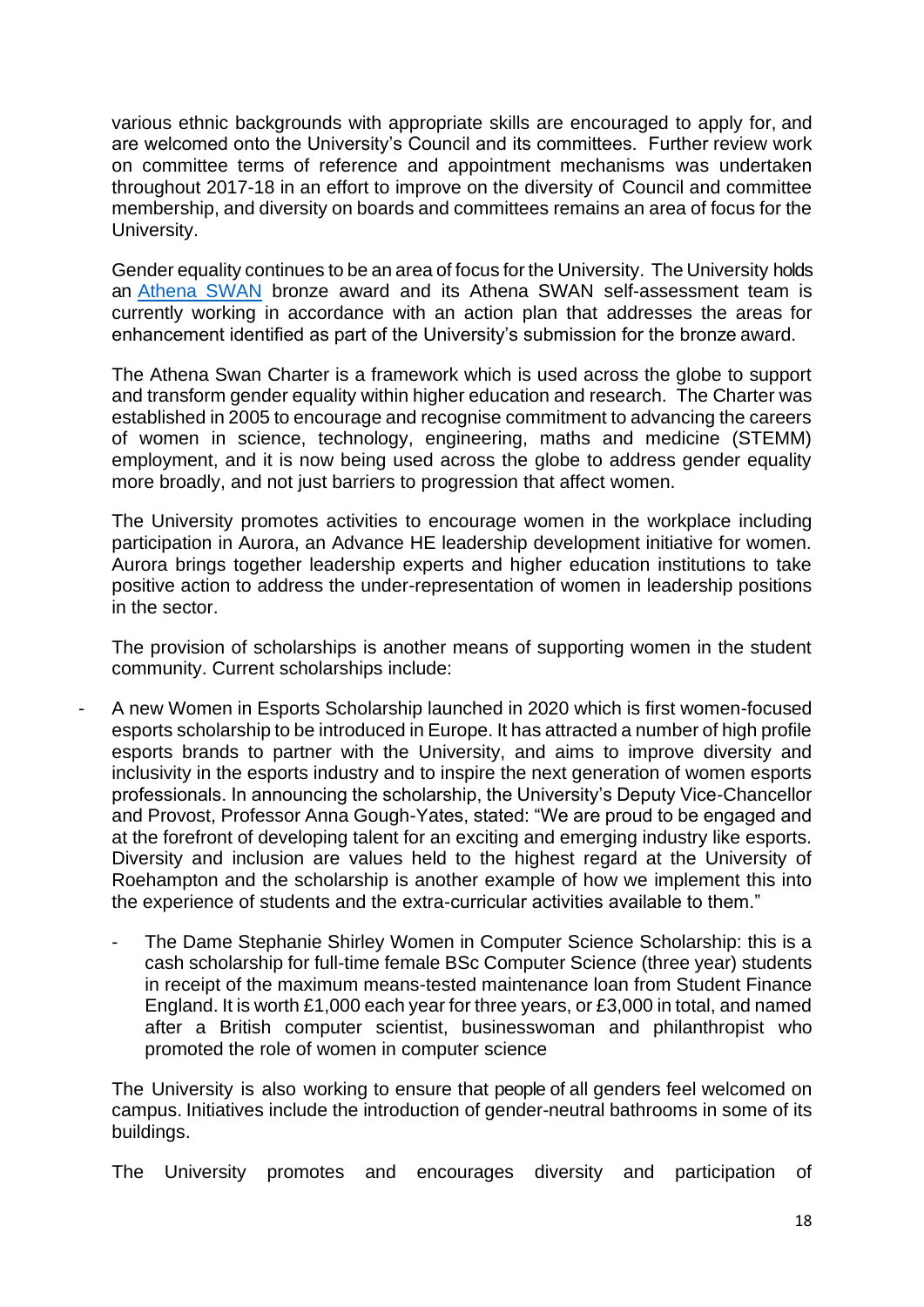underrepresented groups in University activities. Examples of initiatives and actions taken in relation to the two protected characteristics of sexual orientation and disability are highlighted below:

#### *Sexual Orientation*

The University became a Stonewall Diversity Champion in 2016. The UK Workplace Equality Index (WEI) is a powerful benchmarking tool used by employers to help ensure all lesbian, gay, bi and trans employees can be themselves in the workplace. WEI is an assessment of 10 areas of employment policy and practice, from training to community engagement. As part of the assessment, staff from across the University complete an anonymous survey about their experiences at work. Further details on the University's work and achievements in this area, as well as the activities of UR Pride, our LGBT+ network are provided in Part II of this report.

UR Pride meets quarterly, and reports on LGBT+ matters to the EDIG. The aims of the network are to:

- Organise social events to celebrate LGBT+ diversity and inclusion.
- Provide support and information to staff on LGBT+ matters in the workplace. This includes support to enable employees to report homophobic, biphobic and transphobic bullying and harassment.
- Provide a safe, confidential and supportive environment for all staff who identify as LGBT+ to meet (or communicate virtually via email etc.) and express and share their views, experiences and concerns, and make suggestions for change.
- Work towards a creative and supportive culture where all members of the University community are able to participate and fulfil their potential in an environment where they are valued and respected.
- Inform and influence the University's approach to sexual orientation and gender identity issues by contributing experience, expertise and ideas.
- Act as an advisory group on LGBT equality and diversity issues. This includes contributing to the development and implementation of policies and processes.
- Provide opportunities to network within the university and between external LGBT groups and networks, including the students' Union societies, and to disseminate ideas.

#### *Disability*

The University became a Disability Confident Employer in 2016, under the Government's (Department for Work and Pensions) 'Disability Confident' scheme which has replaced the Job Centre's Two Ticks: Positive about Disability Scheme. The University is now at level 2 having moved on from level one of the scheme which is designed to challenge attitudes towards disability; increase understanding of disability; remove barriers to disabled people and those with long term health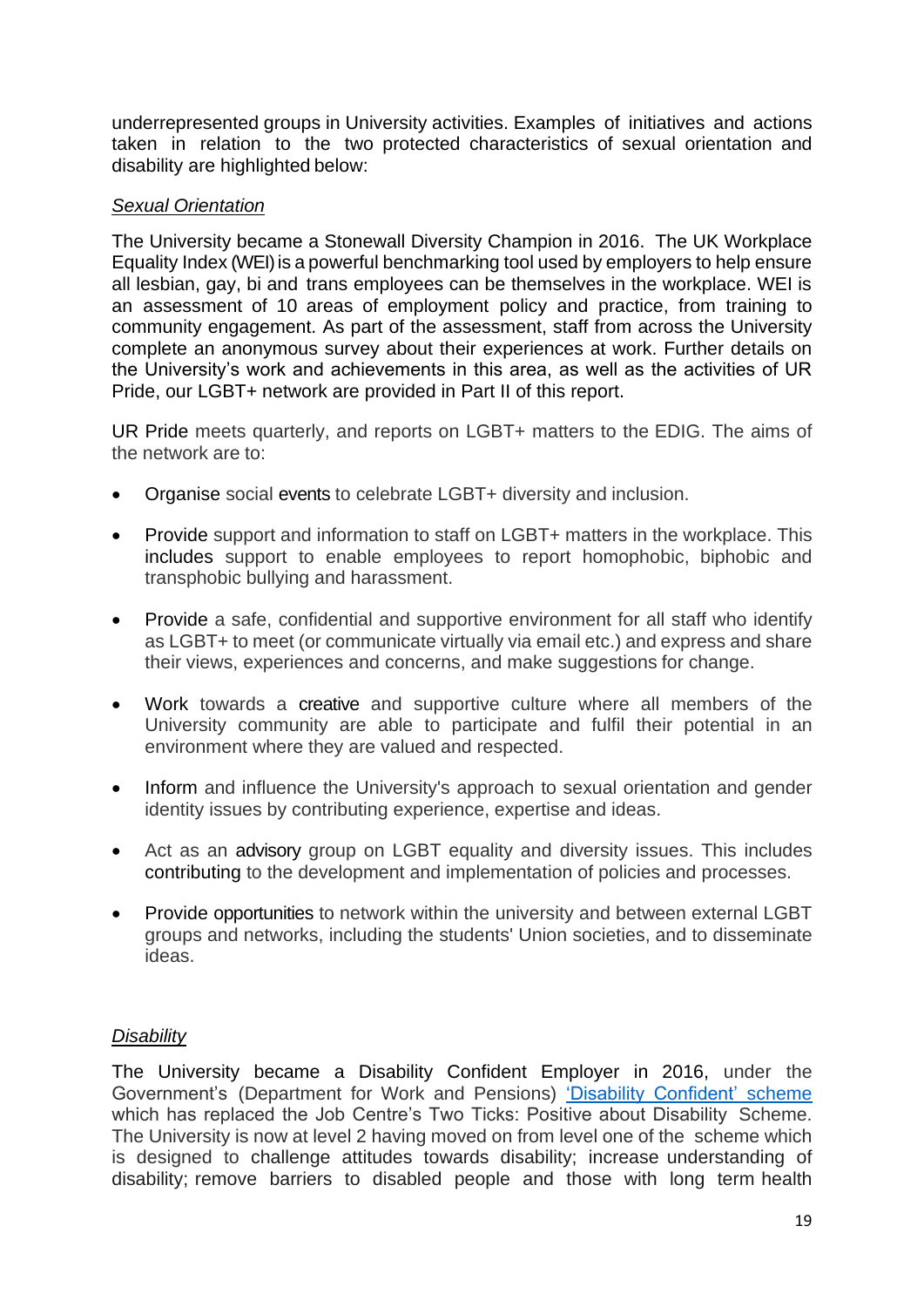conditions in employment; and ensure that disabled people have the opportunities to fulfil their potential and realise their aspirations.

The University continued to offer a range of disability related events in 2020 and emphasis has remained on the importance of disclosing a disability or mental health condition.

The University reviewed its health and wellbeing provision with the aim of facilitating a more 'holistic' staff support package including improved accessibility to occupational health appointments across the UK. On-site provision is also available to members of staff. A staff wellbeing group was established in 2017. The group is comprised of staff from HR, Student Wellbeing and Disability Services, Health & Safety, Chaplaincy and Colleges, RSU, Sport Roehampton and Trade Union representatives. The group meets regularly to discuss activities that can be organised to improve staff Health and Wellbeing.

The mental health and wellbeing of its students and staff has been a key concern for the University throughout the pandemic. The Proactive Student Support campaign was introduced by the Student Engagement and Student Support teams to support students. Under this initiative, every student receives a telephone call at a key point of their academic year to make sure that they are proactively supported during the pandemic. The calls are to ensure that they have appropriate wellbeing support; assess whether they have everything they need to study (e.g. laptops) and whether they understand what is expected of them (in terms of course content).

#### *Student representation*

The University does very well at attracting students from underrepresented groups as evidenced in the widening participation section of this Report (paragraph 2.3 above).

As iterated above, the provision of scholarships is one of the means of advancing equality, diversity and inclusion for underrepresented groups within the student community. The University also has a Student Hardship Fund which provides financial assistance to help students through periods of financial difficulty. Students are able to apply to the fund at any point throughout their programme, and funding includes grants or repayable interest-free loans. Access to this fund has been particularly helpful for students experiencing financial difficulties during the pandemic due to their socioeconomic backgrounds.

Current scholarships include:

- The Sacred Heart Sanctuary Scholarship: this scholarship is designed to support those who might otherwise be unable to access higher education funding as a result of their immigration status, and is open to applicants seeking asylum or humanitarian protection status. Recipients are entitled to a full tuition fee waiver; 52 weeks of paid for on-campus accommodation per year (where required) and access to a maintenance grant equivalent to the maximum government maintenance loan for each academic year of their programme.
- **The BA Primary Education Male Student Scholarship:** available to full time primary education male students in receipt of the maximum means-tested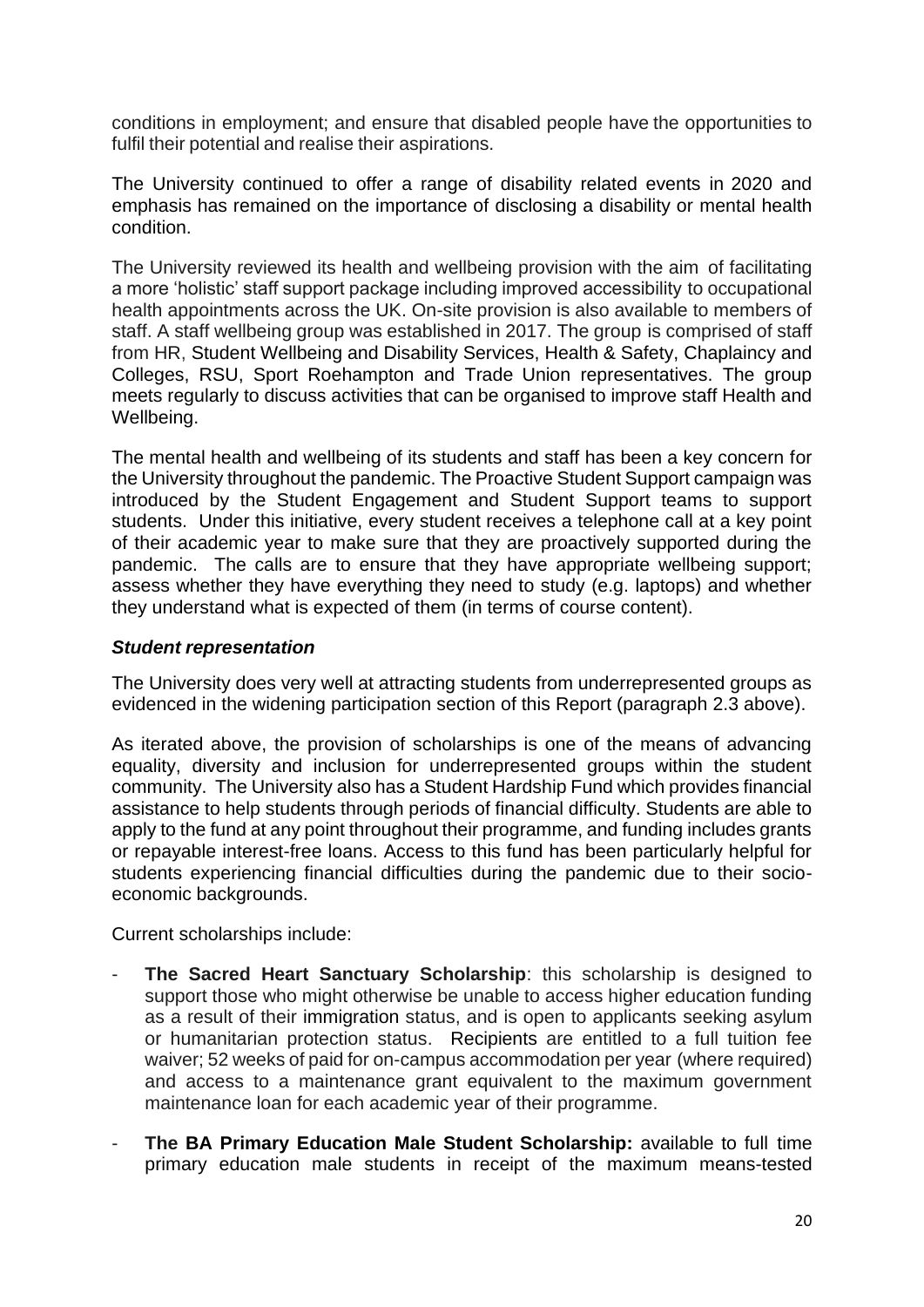maintenance loan from Student Finance England. This is a government initiative, and is aimed at encouraging male students who need financial support to study this female dominated subject area, with a view to entering this female-dominated profession.

- **Al-Habeeb Scholarships**: two cash scholarships offered to high-achieving home/EU students from disadvantaged communities who might otherwise be prevented financially from attending university. These scholarships are made possible thanks to the generosity of Mr Mohammad Habeebullah OBE JP.
- **Care Leaver Bursary:** students who enrol on undergraduate programmes at the University are eligible for these bursaries worth £2,000 per academic year, as well as priority for the Hardship Grants, if all of the criteria are met. This is in addition to any other entitlement to financial support the student may have.

## **2.4 Advancing Equality through fostering engagement and consultation**

Staff and student engagement with the University is essential to promoting and progressing equality, diversity and inclusion at the University. The University encourages discussion and feedback on equality and diversity matters and has sought to use a number of initiatives to facilitate consultation and engagement with the different groups within its staff and student communities.

#### *Student engagement and consultation*

The University's approach to engaging students in the operation and development of their institution is set out in its Student Partnership statement, which outlines a wide range of ways in which students are involved and consulted. Within this context, each student service department runs an 'active listening' programme enabling students to comment directly on the services they receive, and to shape their development. A number of mechanisms are used to engage with students including:

- The conduct of student surveys Surveys are conducted at key points in the lifecycle (e.g. a New Entrant survey) or in relation to specific areas of University life (e.g. Sport survey, focusing on both participants and non-participants). Information gathered from them builds on the picture provided by existing sector-wide research (such as NSS, PTES and PRES).
- Holding Student Senate each term Student Senate provides a formal forum in which students can raise issues of concern with members of the University's senior administration and can be consulted on key institutional matters. Student Senate is a consultative and advisory body with the power to make recommendations or refer matters to appropriate bodies or individuals within the University such as Council (and its committees) and Senate (and its committees). Students also sit on each committee of Senate, where monitoring and evaluation of the activities and performance across the University take place. There is also student membership on programme boards and on approval and review panels.
- Using the e-learning platform Unitu Unitu provides an opportunity for structured and supported student discussion and feedback on all aspects of studies.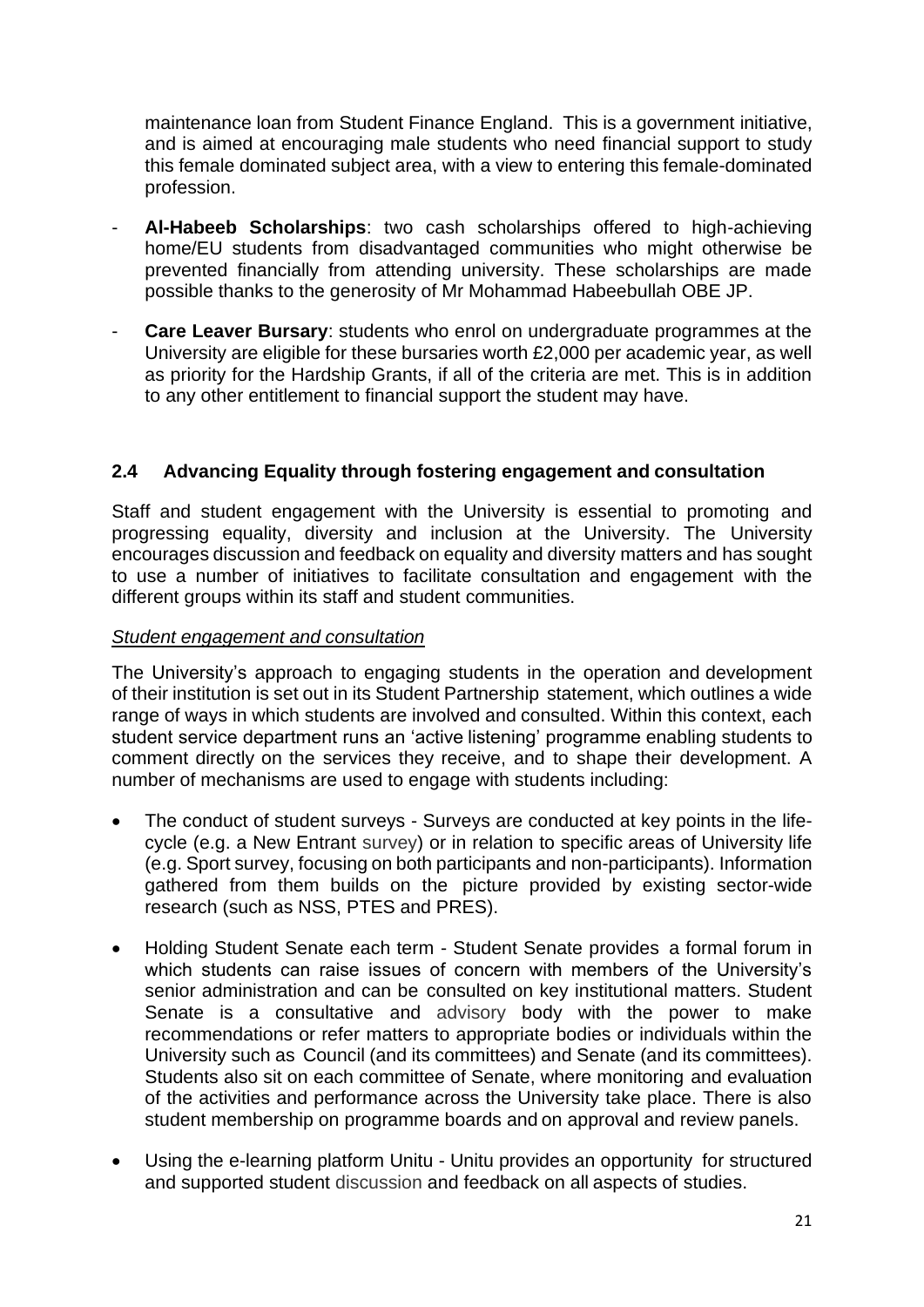Student engagement is well facilitated through the RSU's elected officers who are committed to representing and supporting various groups and campaigning for the change they want to see across the University. Such officers include a Vice President of Community and Welfare, Students with Disabilities Officer, Black Students Officer, Asian & Minority Ethnic Students Officer, Gender Equality Officer, LGBTQ+ Office, Female Interfaith Officer, Male Interfaith Officer, Mental Health Officer, International Students Officer and Trans Students Officer.

In addition, student network groups (known as societies) play an important role in student engagement in equality, diversity and inclusion matters at the University. They promote the rights of different groups and raise awareness of their challenges and help to bring about collective social change. Societies include: the Afro-Caribbean Society (ACS), Ahlulbayt Islamic Society (ABSOC), Chinese Society, Christian Union (CU), Feminist Society, Hindu Society, International Society, Islamic Society (ISOC), LGBTQ+ Society, Mental Health Network, Nepalese Society, Roehampton Coexist Society, Roehampton Sikh Society, Somali Society, Students With Additional Needs (S.W.A.N.) Society and Universal Black Minds (UBM) Society.

#### *Staff engagement and consultation*

The University recognises that effective network groups can play an important part in promoting diversity and inclusion as they facilitate a sense of community, wider involvement in decision making, peer support, networking and knowledge sharing. There are currently three Equality Network groups at the University – the BAME network, the LGBT+ network (known as UR Pride) and the EU staff network group. The network groups are independent of HR and are led by interested members of staff.

The Women's Network was formalised in 2020. It aims to create and maintain a safe, supportive, aspirational and motivational network for people who identify as women. Membership is open to any staff who identify and/or present as female. The network's objectives are to:

- To raise awareness and provide a forum for the discussion of gender equality issues, both with in the women's network and the wider University community, including students when appropriate.
- To establish working groups to explore issues, support women and recommend changes to enhance policy or practice, as required.
- To further the University' enabling strategy's objectives on supporting the career progression of women and achieving more inclusive representation at board / senior level.
- To facilitate and support a new platform for the University's female students.
- To organise social events and networking opportunities as required by the membership, and with participation of students.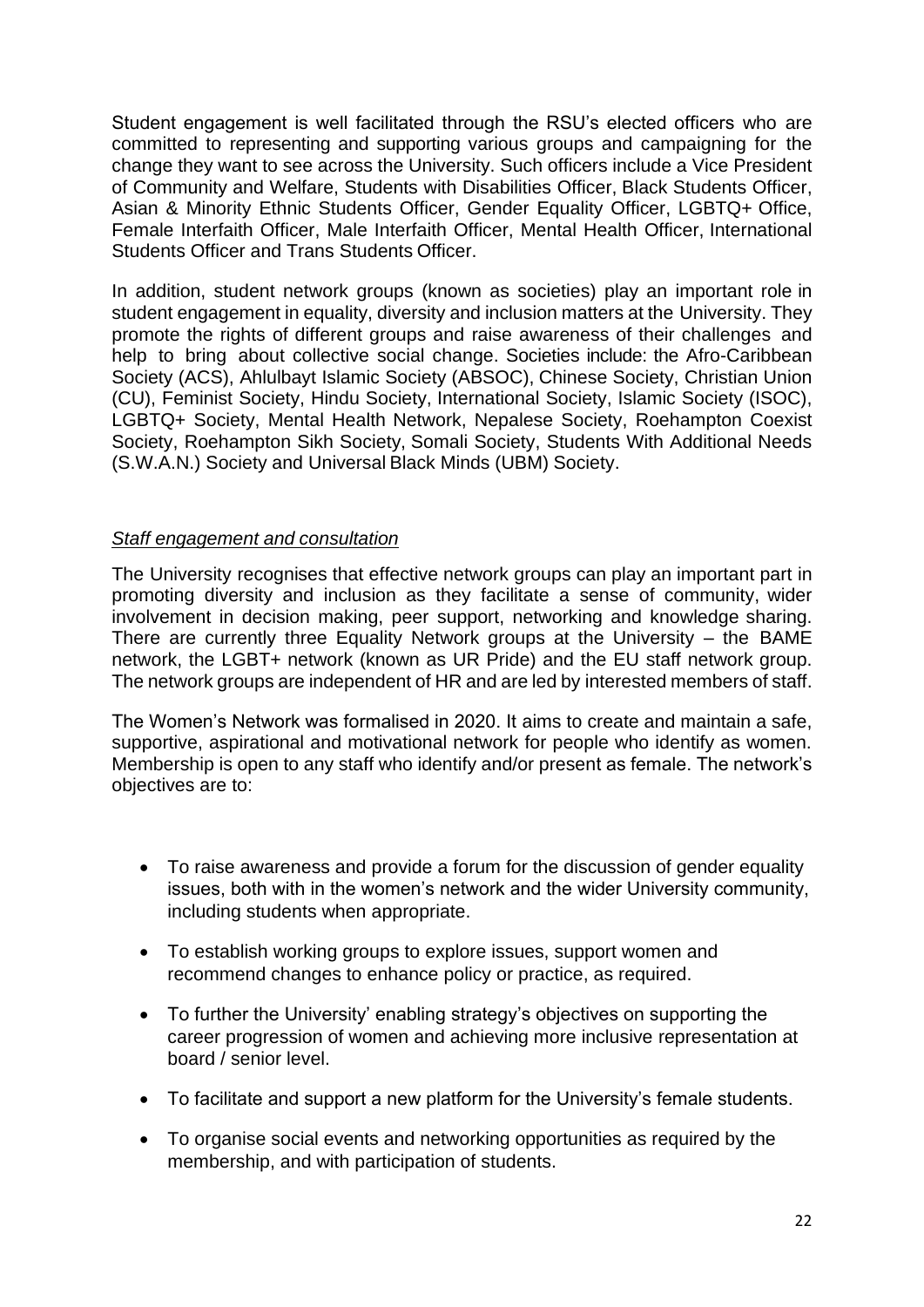- To act as a conduit for intersectionality between different equality strands and other University networks.
- To provide a channel of communication between individuals and the EDI Group and Committee.
- To engage with the University's consultation processes around policy changes.

The University seeks to understand the views and experiences of members of staff in order to be able to more effectively support them in their roles, and to inform its policy implementation. The University conducted its first institution - wide staff survey in September 2016 and achieved a high response rate, with 650 staff responding (approximately 65%). The 2018 staff survey saw an increase in staff participation with 9% more employees participating that in the previous survey.

A sub-group of EDIG headed by the HR Director reviewed the responses and analysed the data gathered. Further analysis was undertaken by members of the planning and HR teams as well as the Vice Chancellor's Office. The group analysed the data by Protected Characteristics and reported their key findings to the EDIG. Areas identified for further scrutiny and action included career development and progression particularly for individuals with disabilities and BAME staff; pay; recruitment and selection for LGBT staff and some BAME staff; and staff development. Analysis of staff development data resulted in the launch of a tailored Leadership and Management training programme in 2019.

### *Trade Unions engagement and consultation*

The University continues to engage with the GMB and UCU Trade Unions and encourages their involvement in consultations as well as their provision of feedback on all aspects of equality and diversity at the University. During 2020/21, the Trade Unions had representation on both the EDIG and EDIC.

#### **3 FOSTERING GOOD RELATIONS BETWEEN PEOPLE FROM DIFFERENT GROUPS**

The Equality Act describes fostering good relations as tackling prejudice and promoting understanding between people from different groups. This is done at the University in various ways, including the activities of a vibrant Chaplaincy, Students' Union and Network Groups, as well as through active community engagement.

### **3.1 The Chaplaincy**

The Roehampton Chaplaincy continues to support the practice and expression of all religion and belief among staff and students and has an active and supportive multifaith Chaplaincy team. The team is comprised of chaplains, assistant chaplains, and community workers from a number of faith traditions. To support academic achievement and inclusive practice the Chaplaincy seeks to create a supportive environment in which individuals and the wider community can flourish, where faith is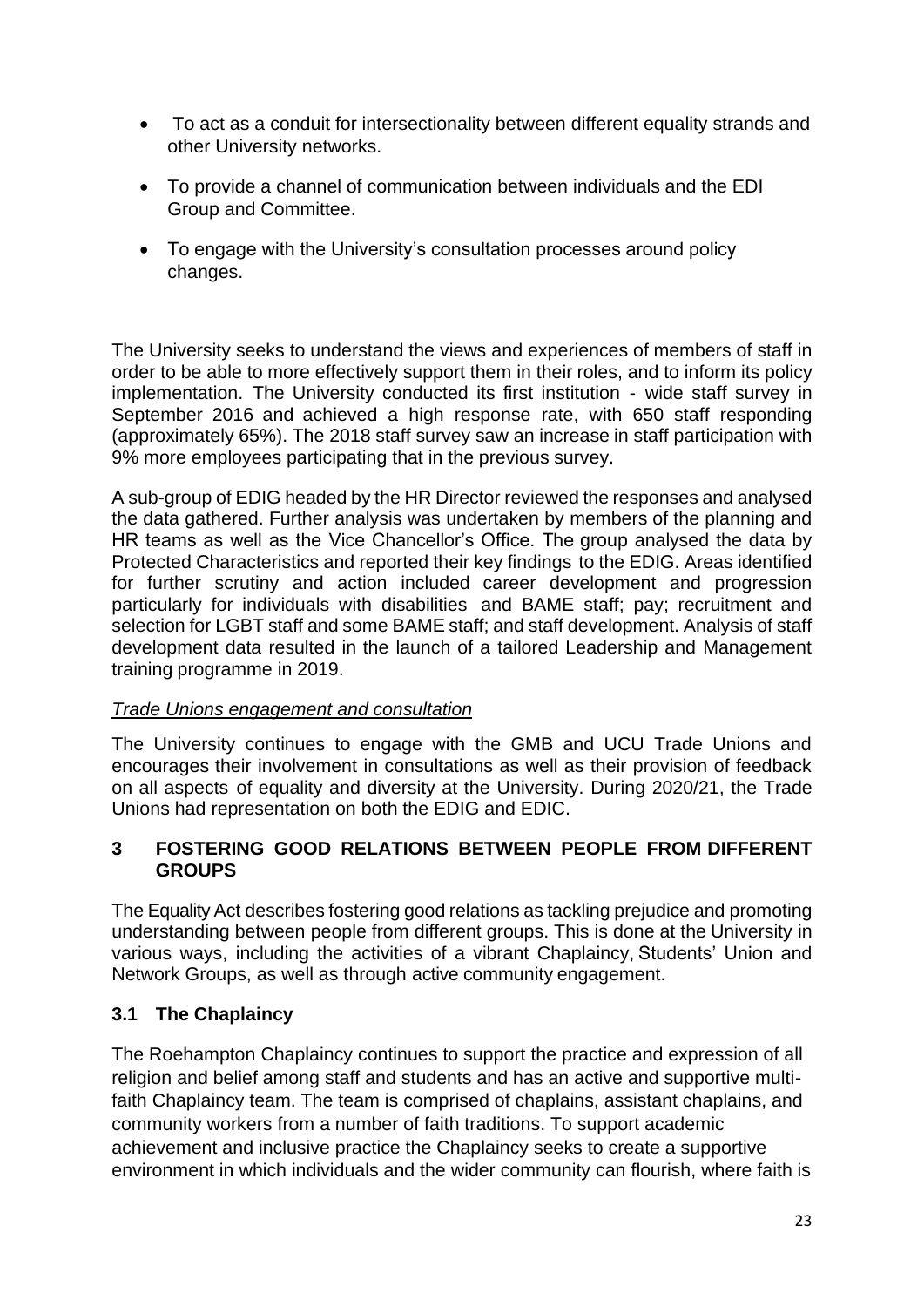nurtured and friendships are made both within and across different faith groups, ensuring that people of all faiths and none are respected and cared for. The Chaplaincy is involved in the pastoral care of both staff and students and provides support in relation to a range of issues including spiritual accompaniment, engaging with wider faith communities, vocational exploration, mental health concerns, loneliness, bereavement, identifying as LGBTQ+ within faith contexts, and interfaith relationships.

The Chaplaincy seeks to enhance a sense of belonging within the university community, promote dialogue and peaceful co-existence to all members of the community, and offer opportunities for exploring issues around life and faith, and occasions for enjoying time together. Usual Chaplaincy activities are focused on:

- Social activities creating opportunities to extend community and networking across different groups through the sharing of space, time and hospitality. For example, this includes a weekly community lunch and weekly Tea and Toast social. This also includes one-off events celebrating specific festivals, occasions and special days such as Fairtrade fortnight, the international day of peace, and MacMillan cancer research coffee mornings.
- Faith activities supporting faith practice and the spiritual development of individuals and specific groups (such as the RSU faith societies) as well as extending understanding about specific faiths, particularly when observances may impact on academic activities (e.g. fasting during Ramadan). In 2020/21 this included:
- maintaining prayer spaces on campus;
- offering regular opportunities for prayer, worship and learning across different faith traditions. For example: ecumenical prayer breakfasts, lectio divina, the ministerial theology worship service, Islamic Friday prayers, and weekly Buddhist meditation;
- modelling and nurturing positive ecumenical and interfaith relationships. For example, through our residential ecumenical student community, and the development of interfaith activities around special occasions such as Transgender Day of Remembrance and Holocaust Memorial Day;
- creating opportunities to support governance and share knowledge of faith related issues with the wider community. For example, the development of an 'Introduction to Islam' series, and presence on committees and within networks (such as REASoN and URPride).
- Marking religious festivals and special days of remembrance or awareness. In addition to offering activities the calendar of these days is integrated with the Chaplaincy's social media strategy and the team works with the university's communications team to widen engagement with these moments of celebration.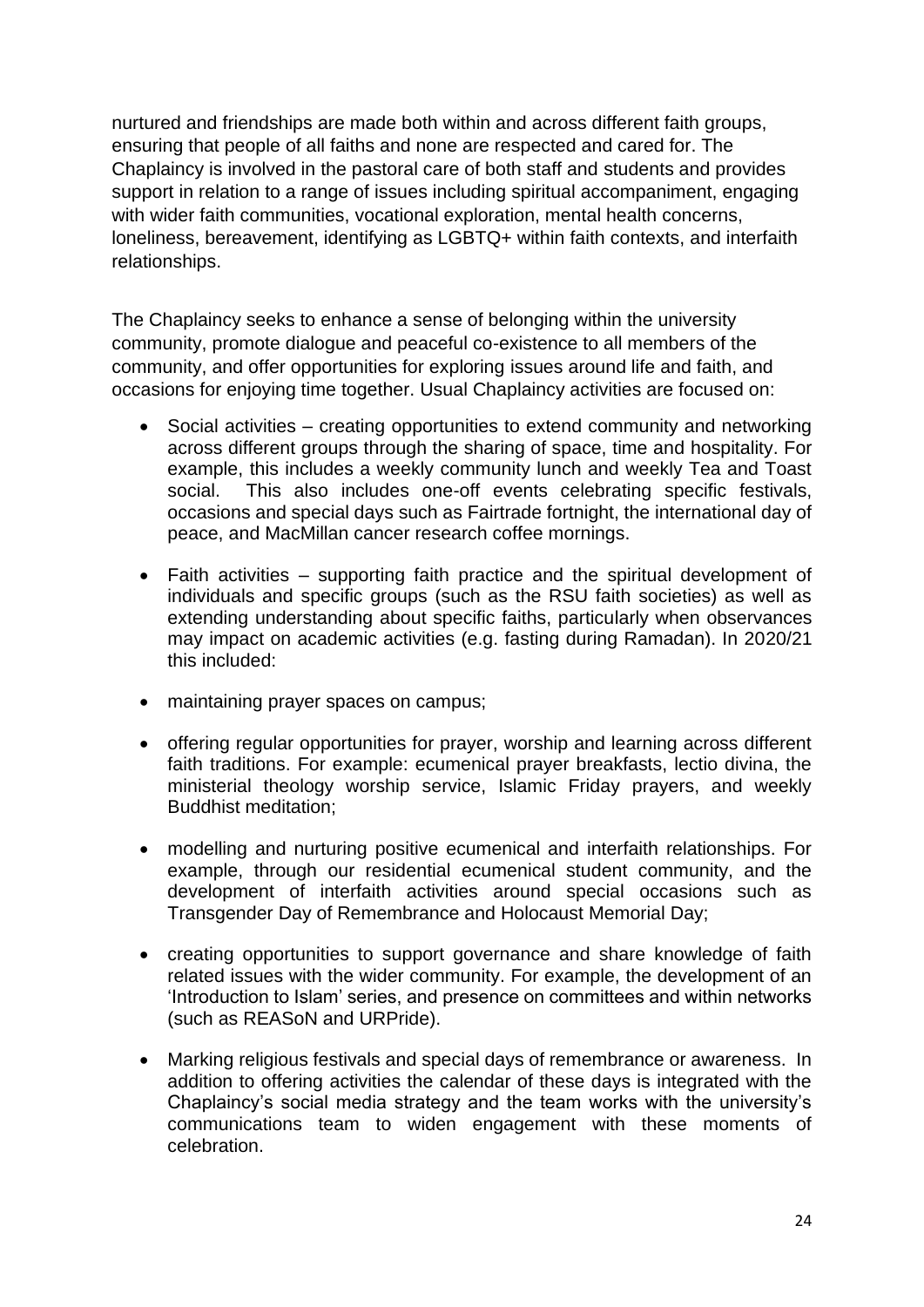- Community activities providing and contributing to events and programmes that promote/model inclusive community. For example: Inspired by the previous success of the Co-Exist Student Society, the development of a regular Co-Exist Café (in conjunction with Southlands College) that offers a space to celebrate diversity and explore living well together; leading activities that mark specific moments of remembrance, such as Transgender Day of Remembrance, Remembrance Day and Holocaust Memorial Day; and contributing to activities lead by colleges, networks and other groups that promote specific campaigns and occasions, such as the 'consent' campaign, wellbeing fair, and LGBTQ+ history month.
- Wellbeing Supporting the wellbeing of all staff and students through pastoral care and attention to spiritual and emotional development. In 2020/21 this included working in partnership with the Wellbeing Team to develop a studentfocused listening service, available to students of all faiths and none.

## **3.2 The Roehampton Students' Union ("RSU")**

RSU was nationally recognised for its EDI work and received the National Union of Students Award for Diversity, in 2017. The RSU continues to play a significant role in fostering good relations between groups within the University's diverse student population. It organised a number of social and sporting activities throughout 2021 that afforded students and others from diverse groups the opportunity to interact positively with each other.

Though some events were targeted at students with certain protected characteristics, they were open to all and helped to foster good relations between students from different groups.

In 2020, RSU launched a new diversity calendar that is accessible through social media. It includes international significant dates and religious festivals, EDI-related events and key dates.

### **3.3 EDI Network Groups**

The network groups host a variety of events for their members and allies and these are open to the wider university community. Many events are designed to promote and understanding between their members and people from different groups. The networks also raise awareness of EDI related issues. Events and activities over the last year included:

- In February 2021, the REASoN Network focused on staff wellbeing, providing an opportunity for staff to catch up, provide informal support and space to share experiences of lockdown. The group was joined by the Health & Safety team, who talked about the help that is available to support staff during remote learning and gave an update on DSE (Display Screen Equipment).
- In light of the Atlanta shootings on 16th of March, where 8 people died, six of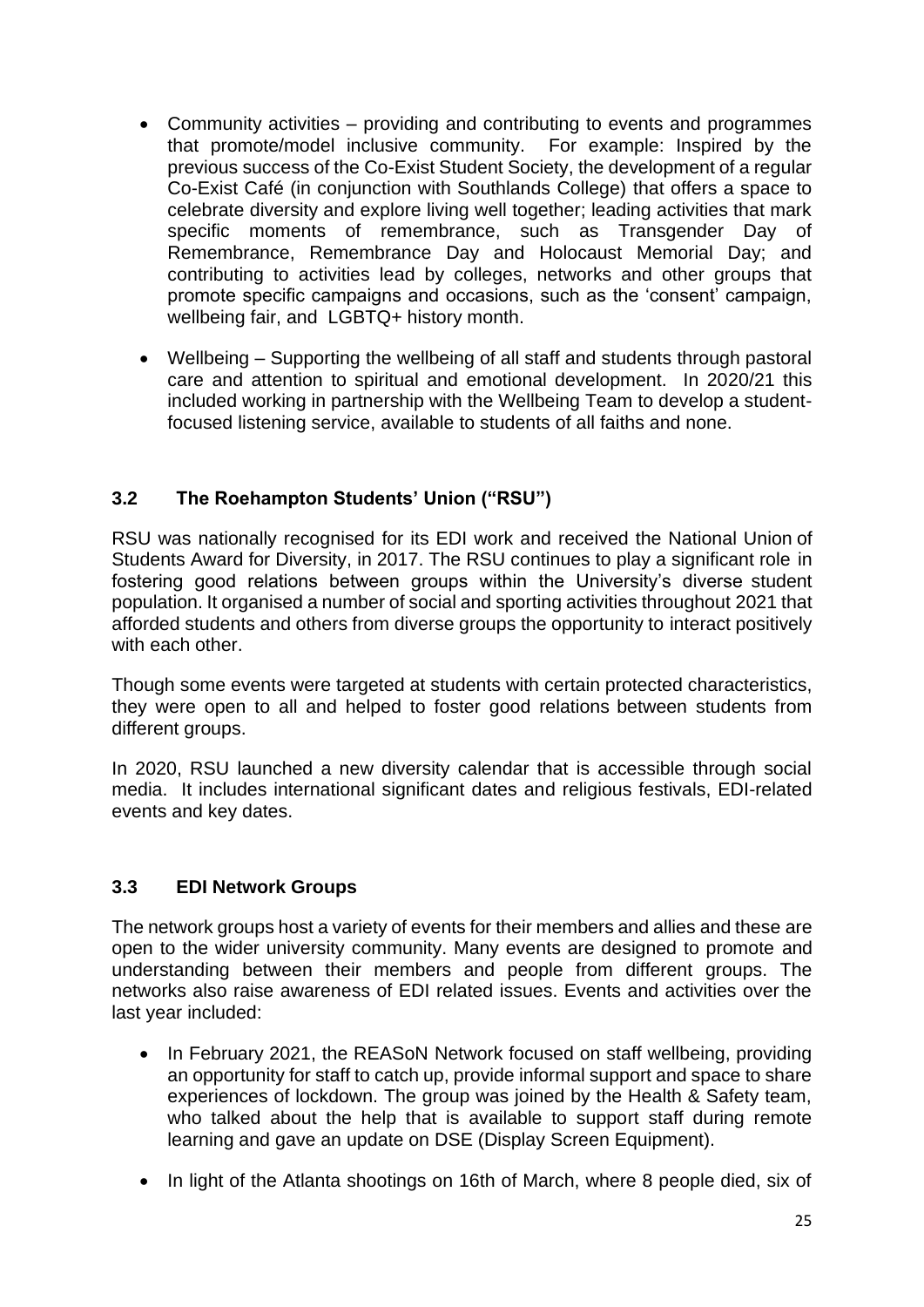them Asian women, the ESEA (East and South East Asian) community in Roehampton came together on an online meeting 'Rising Anti-Asian Racism: Space for ESEA (East and South East Asian) staff and students discussion' to talk about their concerns and experiences. Though the shooting occurred in America, there has also been a sharp increase anti-Asian abuse and racism in the UK as detailed in Ethnic Disparities and Inequality in the UK among ESEA communities report. The Chair of the REASoN Staff Network and the EDI Officer also attended the meeting, to talk about the kinds of support available to students and staff.

- UR Pride's awareness raising of myths around Bi people by featuring stories on its Twitter account and its creation of Bi Visibility virtual backgrounds on Zoom to help celebrate Bi Visibility Day on 23rd September.
- On November 20<sup>th</sup> 2021, the network marked Transgender Day of Remembrance. As the normal memorial service lead by Rev Shanon Eli could not take place, we linked with Wesley's Chapel, Leysian Mission, forum+ and University of London for an online memorial service followed by an LGBTQ+ Community Chat via Zoom for staff and students.

#### **3.4 EDI Events and Celebrations**

Notable EDI related events and celebrations held during 2020/21 are provided below:

#### **International Women's Day Celebrations**

A number of celebrations were held across the University to mark International Women's Day in March 2021.

Other notable women's related events were held during the year including:

This Roehampton Girl Can Week: In November 2020, Sport and Active Communities arranged a number of free and engaging activities to encourage and develop women in sport, alongside the national This Girl Can campaign led by Sport England. Activities included a variety of classes and socials for women, cross all three strands of Sport and Active Communities (Sport, Gym and Play). Students and staff were given the chance to try new free activities and encouraged to pursue a sporting ambition. While the national campaign is week- long, the University promotes getting more women into sport yearround.

### **LGBTQ+ History Month Celebrations**

LGBTQ+ History Month was celebrated in February 2021 with a range of events on and off-campus including:

- The Endangered Species: The Bisexual Christian Lecture considered the invisibility of bisexuality within LGBT+ faith communities. Dr Carol Shepherd, a global expert on bisexual Christian identities, facilitated the session.
- From Cheap Flights to Trans Rights: a conversation with Adele Robinson, an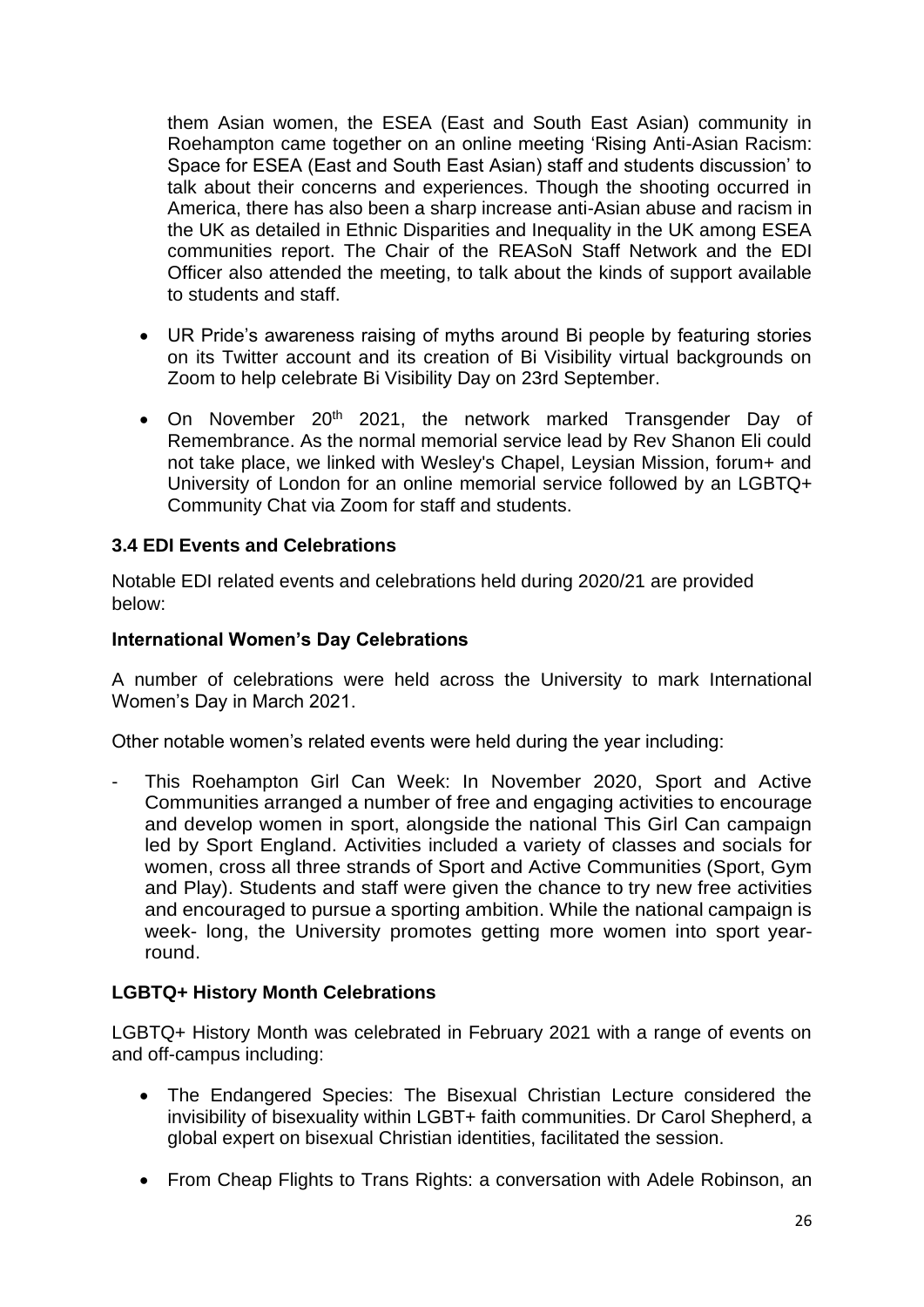Olivier Award nominated trans singer, actor, and writer

- The UR Pride Staff LGBT+ Network provided training on LGBTQ+ allyship
- Roehampton Chaplaincy held a service for all staff and students, to celebrate LGBTQ+ History month.
- Queer Review: a virtual round table discussion with the aim of 'Queer Reviewing' current curriculums. The attendees discussed how LGBTQ+ inclusive their academic programmes were.
- The library hosted a LGBT+ history month foyer display, and offered a wide range of resources to staff and students interested in LGBT+ history, identities and wellbeing. The reading lists were curated by the UR Pride LGBT+ Staff Network, as part of the library's new Life and Soul Collection.

## **BLACK HISTORY MONTH CELEBRATIONS**

A number of events were held to celebrate Black History Month including:

- Black History, Black Theology and Black Radicalism Lecture: Professor Robert Beckford and Dr R. David Muir explored key ideas, individuals and defining moments in modern diaspora history and experience.
- "Transcending Race & Racism: UK African and Caribbean Community's Final Frontier?" Lecture: Dr. Joe Aldred explored the contested ideas of race and racism in Britain and the ways in which the black British experience have been formed and disfigured by them. He also highlighted the plight of those who got caught up in the 'Windrush' scandal and the lessons that need to be learnt.
- "Where's Your Head At?" RSU Mental Health Panel: A celebration of Black History month and mental health awareness. The event was led by the RSU's VP Community and Welfare, Black Student's officer, Asian and Minority Ethnicities officer and Mental Health officer. Attendees enjoyed food from AfroEats, followed by a talk with guest speaker, Oli Mata, who shared her lived experiences with mental health challenges from within the black community.
- RSU Black Film festival: The Film Festival celebrated the contributions of Black people in the arts. At the final event, the RSU laid out the red carpet,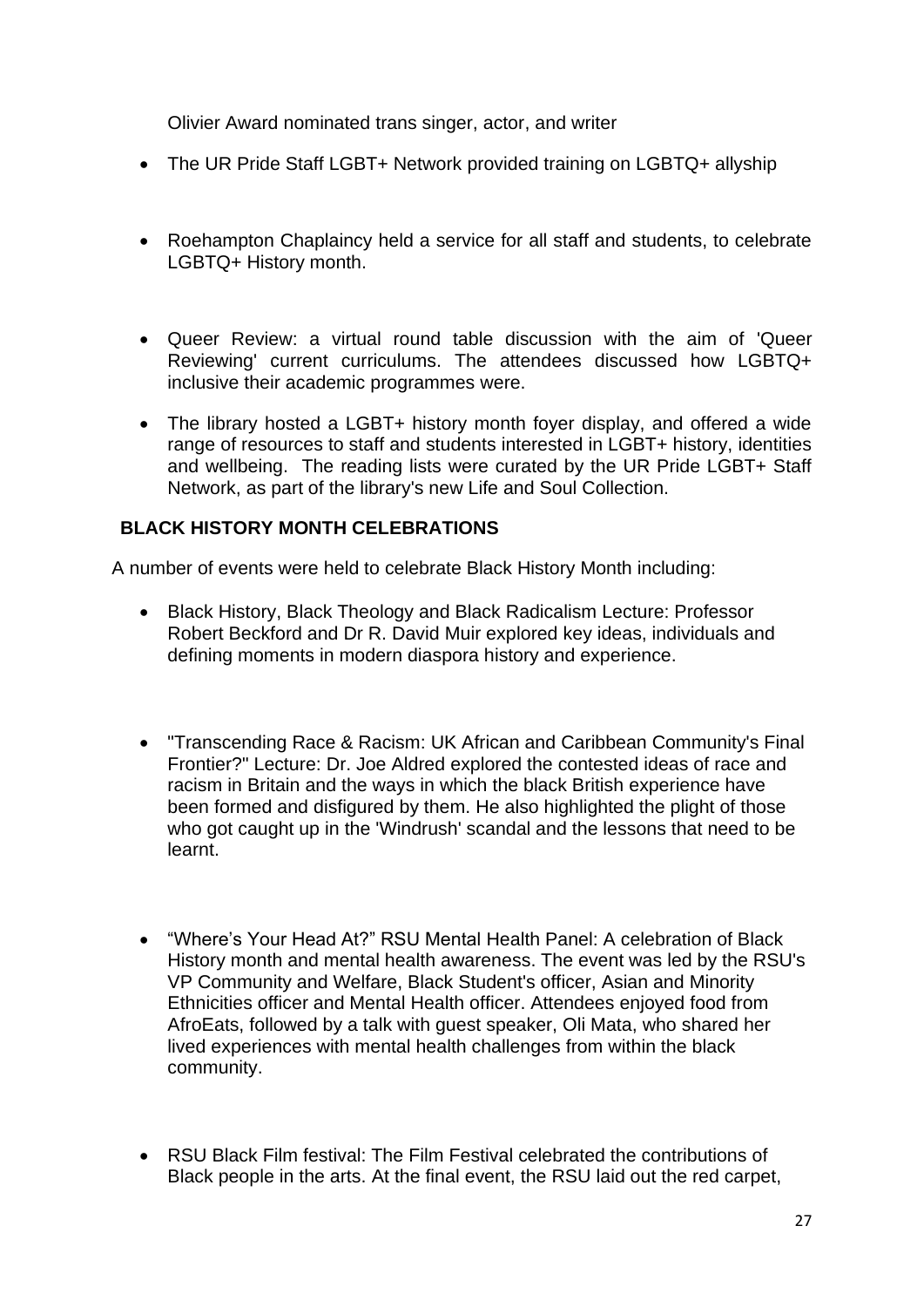which led to an exhibition displaying the work of Black directors, artists, photographers and more. Students then enjoyed the screening of "Spiderman: Into the Spiderverse" - a coming-of-age story with a young Black lead exploring the themes of belonging, resilience and self-expression.

#### **PART II**

### **4. EQUALITY OBJECTIVES 2017-21 – PROGRESS REPORT**

As part of its on-going work to ensure compliance with the Equality Duty, the University identified areas in which its practices and policies need to be improved in order to progress greater equality and diversity across all of its functions. These areas were identified largely through information the University collected over time through such means as working groups, surveys, consultation exercises and data analysis. They were also significantly informed by the progress the University made in achieving the Equality Objectives it published in April 2012. Having completed those objectives for the 2012-16 period, the University developed the following eight Equality Objectives for the period 2017-2021 and they have been its priority aims for progressing its equality agenda over the past four years.

During the course of 2021, the University continued to analyse its equality data and engage with staff, students and other stakeholders to identify new equality objectives for the period 2022- 2026.

The University's 2017-21 Equality Objectives were to:

- 1. Improve the recruitment of and retention of Black, Asian and Minority Ethnic academic staff.
- 2. Improve equality analysis process to ensure that all policies and procedures are equality impact assessed to determine their impact on individuals with protected characteristics.
- 3. Successfully apply for an Institutional Bronze Athena Swan award.
- 4. Increase its score in the Stonewall Workplace Equality Index by at least 15% by 2021.
- 5. Address evidence of differences in student outcomes (particularly in the areas of attainment and progression into graduate employment) and continue to support positive outcomes for all students.
- 6. Increase its efforts to establish and maintain an inclusive environment for all staff and students, and to improve its anticipation of the needs of its disabled staff and students in all areas of teaching and learning and service provision.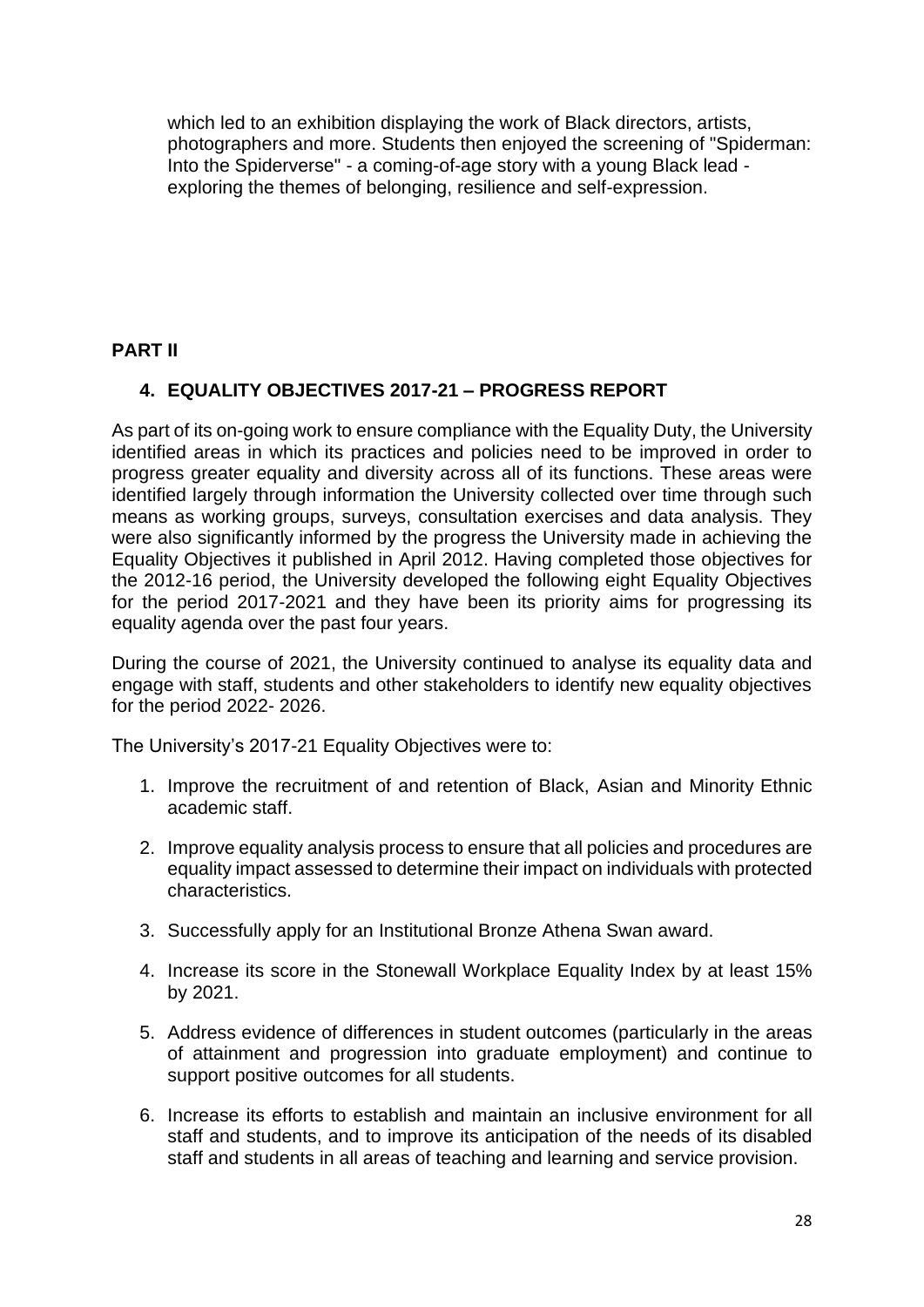- 7. Continue to encourage the disclosure of protected characteristics with low disclosure rates and to increase its awareness raising of the benefits of disclosure and the role that it plays in promoting inclusivity and increasing accessibility at the University.
- 8. Further develop and implement procedures for ensuring that our collaborative partners and contractors have equality and diversity policies and practices in place that are of a standard acceptable to the University and that are in keeping with the Equality Act 2010 and best practice.

The University has achieved its Equality Objectives 2017-2021 to varying levels and continues to work towards attaining further improvements where necessary. Work continues to be undertaken in accordance with the Equality Objectives Action Plan which details the actions to be undertaken by the University to ensure that demonstrable change and improvements are achieved with respect to each of its equality objectives. The Action Plan also sets out the success measures for judging the achievement of the equality objectives, identifies the senior officer(s) with responsibility for leading on the various actions, and identifies a timeline for achieving the respective objectives.

The University has achieved the following four equality objectives:

#### **4.1 OBJECTIVE: Improve equality analysis process to ensure that all policies and procedures are equality impact assessed to determine their impact on individuals with protected characteristics.**

The University has improved its equality analysis and now has an effective system in place to ensure that its policies and procedures are subject to equality impact assessment. The following actions were undertaken to achieve this objective:

- The completion of an equality impact assessment (EIA) was made a mandatory requirement for Policy approval.
- The University's Equality Impact Assessment (EIA) form was reviewed and updated.
- The policy development and approval procedures were reviewed with the overall aim of standardising policy development. This review led to the development of a Document Control Policy which came into effect in early 2019. This policy makes provision for the mandatory completion of an EIA with respect to all policies and procedures which are submitted to Senate and Council for approval. Further, it is a requirement that EIAs are conducted at the beginning of projects and the drafting and review of policies and procedures, and that stakeholder consultation takes place.

### **4.2 OBJECTIVE: Successfully apply for an Institutional Bronze Athena Swan award.**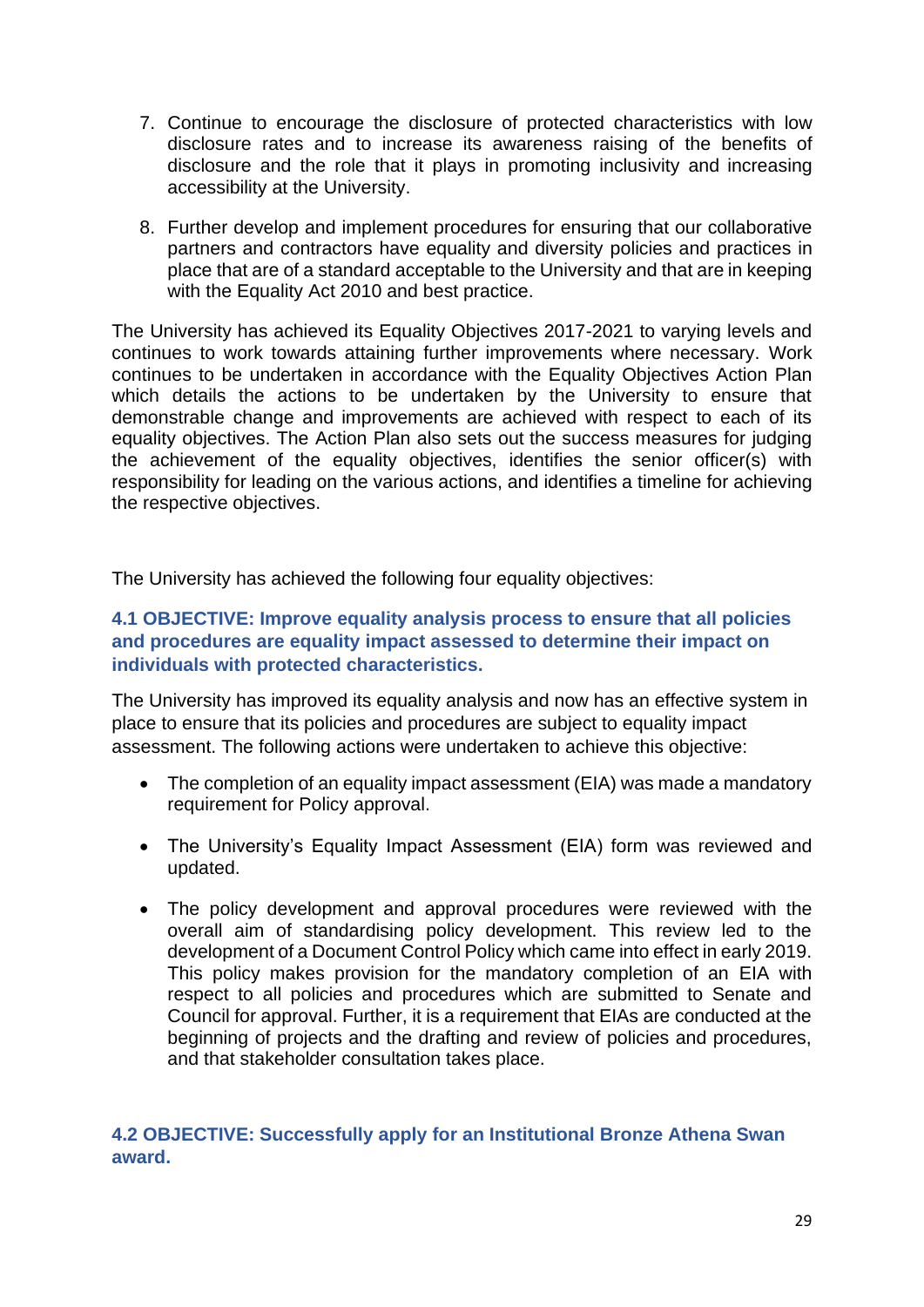The University was awarded an Athena Swan Bronze Award by Advance HE in October 2018. A number of measures and initiatives contributed to the University's successful award including the development of a four-year action plan that makes provision for effective support of women to ensure progression in their careers at the University.

Other key actions undertaken include:

- the establishment of a pathway for identifying and supporting staff for professorial promotion, resulting in women making up 66% of promotions to this level between 2015/15 and 2016/17;
- increasing the entitlements associated with maternity and adoption leave to 26 weeks of full pay and paternity leave to 4 weeks full pay;
- undertaking a major job evaluation and pay review which has reduced the median gender pay gap from 9.8% in 2014/15 to 5.2% in 2016/17;
- raising the profile of Athena SWAN activity across the University and mapping Athena SWAN work to other Equality Diversity and inclusion initiatives.

The University continues to make good progress on the delivery of the action plan to progress gender equality.

Within the past two years, the University has worked to align its Athena SWAN and Race Equality Charter action plans to help ensure the effective delivery of change for their respective communities, subsequently leading to the University's single equality plan, that will be launched in Spring 2022. This work has been formed around the following five themes:

- Strategy, leadership and governance: Strategic planning, governance structures, senior EDI leadership, extending Athena SWAN and resource management.
- Monitoring and reporting: Data gathering, process, analysis and insight.
- Recruitment, promotion and supporting work/life balance: Policy and procedure, recruitment and reward, promotion and progression, induction and family friendly practices.
- Removing obstacles to career progression: Contracts, reward and recognition, career progression and development and research excellence.
- Organisational culture: Staff survey findings, support for trans and binary people, recognition of intersectionality, staff networks, timings of meetings and workplace events and workloads.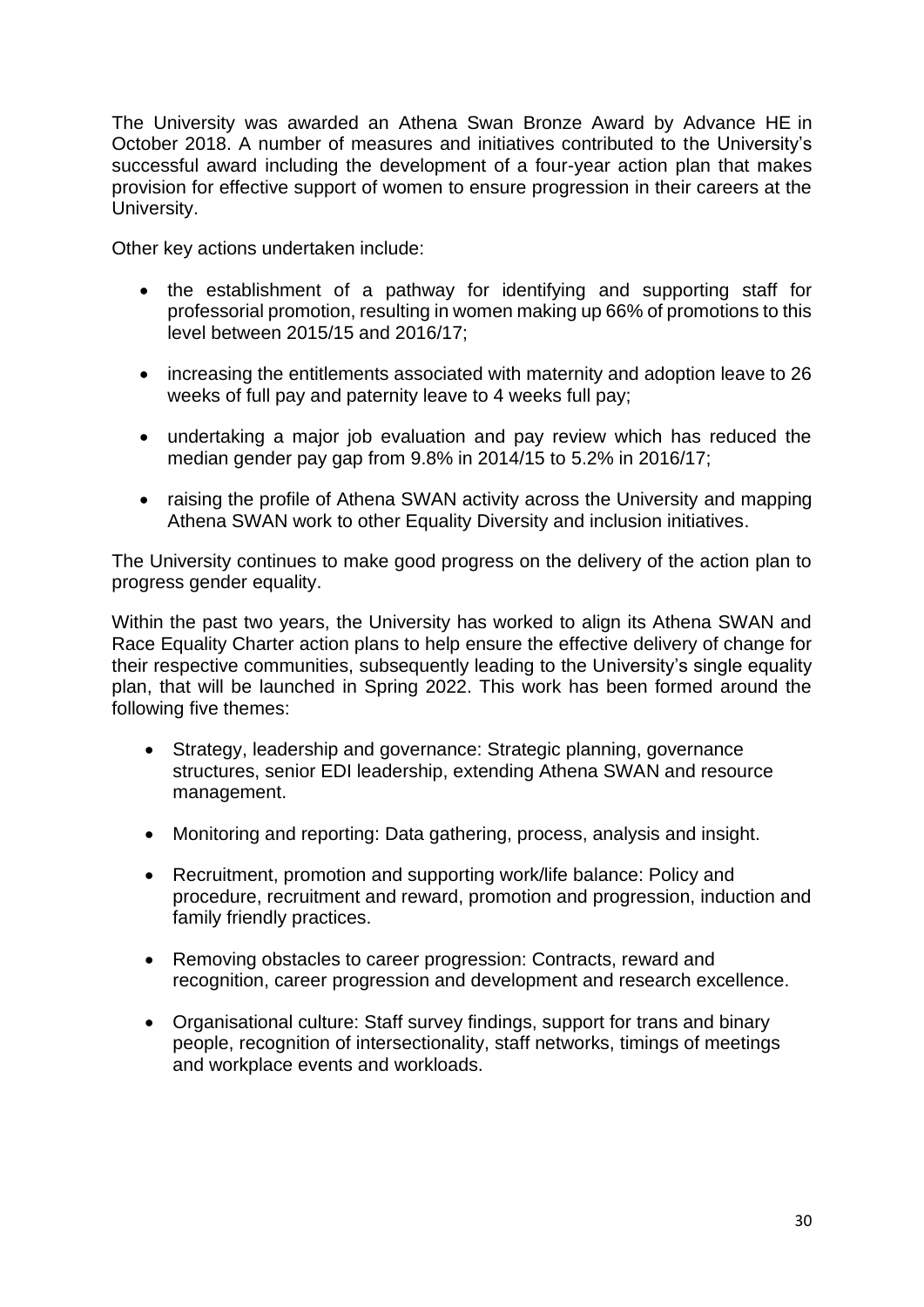#### **4.3 OBJECTIVE: Increase its score in the Stonewall Workplace Equality Index by at least 15% by 2021.**

The University surpassed this objective in 2018 by increasing its score in the Stonewall Index and climbing an impressive 211 places up the index - the biggest rise seen by any organisation. Emma Kosmin, Index and Benchmarking Manager of Stonewall, said: "Roehampton's success is a testament to all their hard work and dedication to workplace inclusion over the last year. With Roehampton's support, we are one step closer to creating a world where all lesbian, gay, bi and trans employees are accepted without exception."

The University's success continued following the submission of its 2020 Stonewall Workplace Equality Index (WEI) which saw the University entering the top 100 inclusive employers. The University ranked 89 out of 503 organisations. Within the higher education sector, the University is ranked 14 out of 54 institutions and is in the top 2 for London institutions.

Over the past two years, the University has focused on strengthening a number of areas as part of its commitment to improving diversity and inclusion, and has been working to:

- Enhance policy content and staff benefits, which are inclusive and well communicated (44% above the higher education sector average and 22% above the average for the top 100 organisations);
- Boost governance and LGBT employee network group activity and engagement (51% above the higher education sector average and 17% above the average for the top 100 organisations);
- Promote wider community engagement and outreach activity (21% above the higher education sector average).

Priority EDI areas for further improvements during 2021 were: the employee lifecycle and training; monitoring and data analysis to support the EDI strategy; procurement; trans inclusion; and community engagement.

The WEI 2021 submissions did not open in June 2020 as planned, due to the pandemic. However, the University benefited from a Stonewall consultancy during which Stonewall provided guidance feedback on three areas: the employee lifecycle, monitoring and supply chains which informed its 2022 submission.

The University's continued improvements in this area reflect its commitment to creating a fair workplace for all.

**4.4 OBJECTIVE 8: Further develop and implement procedures for ensuring that our collaborative partners and contractors have equality and diversity policies and practices in place that are of a standard acceptable to the University and that are in keeping with the Equality Act 2010 and best practice.**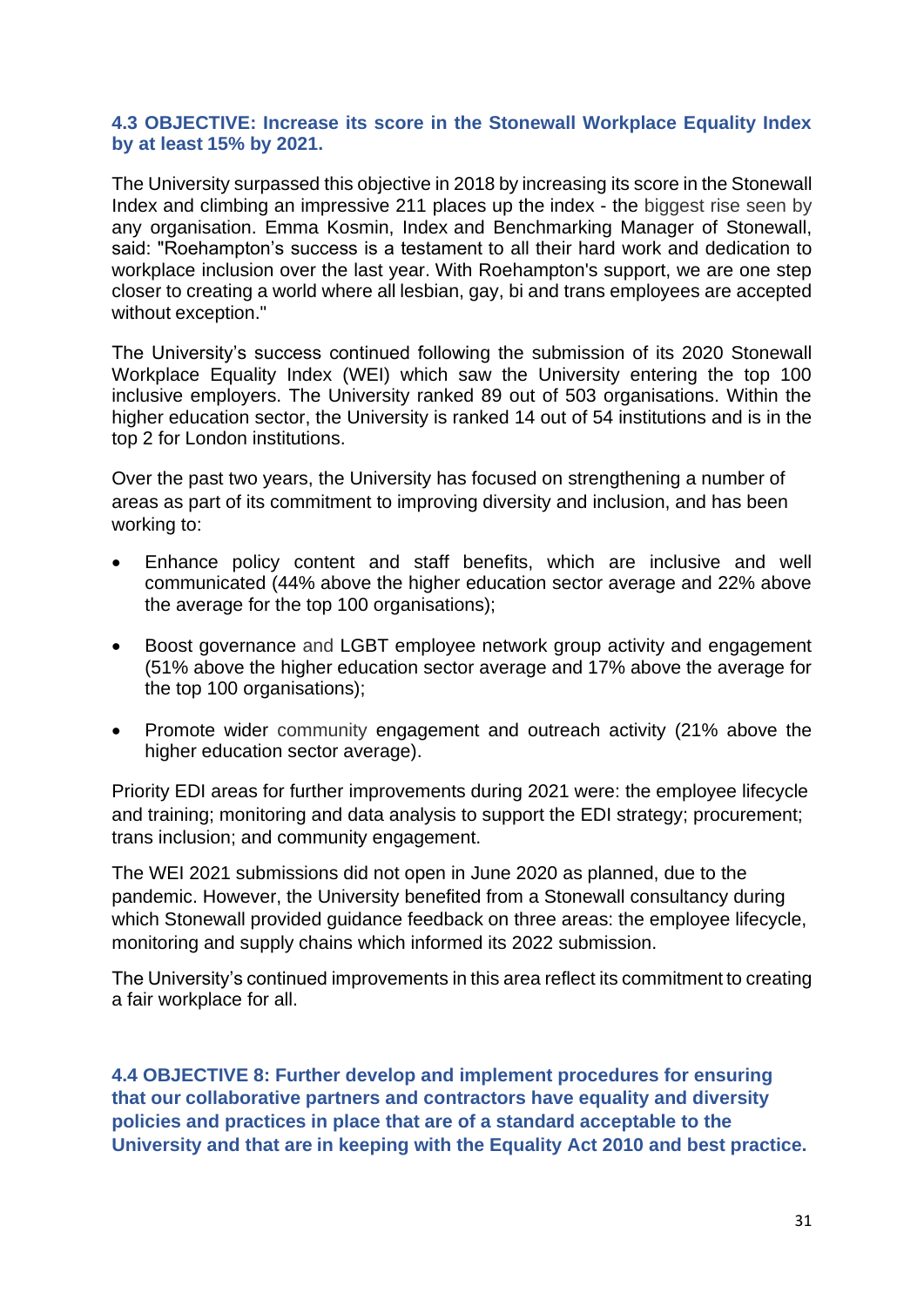During the course of 2019, we revised our due diligence procedures and documentation to ensure that appropriate pre-contract questions are raised with our prospective partners and contractors regarding their equality compliance. We have also made changes to ensure that compliance monitoring continues throughout contract periods.

We have also revised our standard contracts including our terms and conditions for the supply of goods and services. They contain an anti-discrimination provision enjoining suppliers not to unlawfully discriminate within the meaning and scope of the Equality Act 2010, Human Rights Act 1998 or other relevant legislation.

#### **ONGOING WORK**

Work in relation to the other four 2017-21 objectives continued over the past 12 months, as the University endeavoured to make further improvements to its target areas and to meet the success measures set out in its Equality Objectives Action Plan. The progress made is set out below:

#### **4.5 OBJECTIVE: Improve the recruitment of and retention of Black, Asian and Minority Ethnic (BAME) academic staff.**

Recruitment data for the 2020/21 period shows that Black, Asian and Minority Ethnic academic staff appointments increased by 8% from the period 2019/20. This increase is accredited to the work undertaken over the past four years is outlined below.

Following the trajectory outlined in the Race Equality Action Plan and soon-to-bepublished single equality plan will help the University to improve in these areas. The Senior Race Equality Champion has been leading on the successful delivery of the action plan, supported by the Race Equality Action working group and departmental Race Equality Champions.

Over the past few years, the University has developed positive action initiatives to address identified areas of under-representation in its Black, Asian and Minority Ethnic academic community. Staff are also being supported to achieve promotion and progression. Initiatives include the provision of support to aspiring Black, Asian and Minority Ethnic leaders through specific leadership development programmes and raising awareness of available support through such means as targeted staff and student inductions. The University consulted with members of the REASoN staff network in adopting these initiatives.

In addition to the aforementioned, a number of other actions were undertaken over the past five years to progress this objective including:

• **Working with recruiting managers to specifically look at all Black, Asian and Minority Ethnic applicants and to invite to interview all Black, Asian and Minority Ethnic applicants that meet the requirement of the person specification:**

Managers are required to interview Black, Asian and Minority Ethnic applicants who meet the person specification wherever possible and reports detailing the ethnic makeup of the applicant pool for each vacancy are provided to recruitment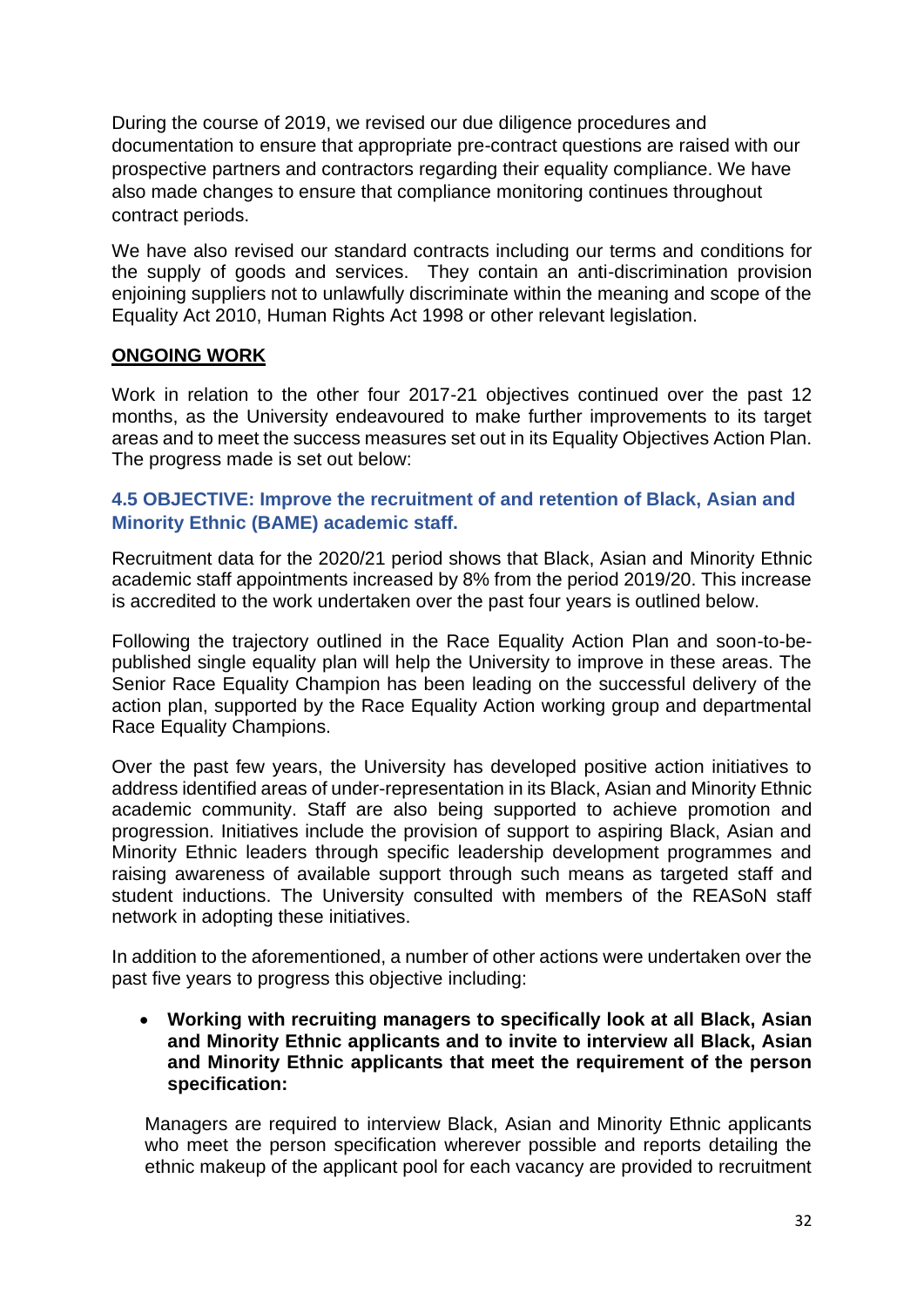#### panels.

Online recruitment guidance for managers was published on the University's intranet in 2018. The guidance aims to ensure that the University encourages diversity. Guidance has also been produced for candidates and members of recruitment panels. In addition, recruitment and interview training is provided for all staff covering such topics as unconscious bias and its impact on decision making.

- **Ensuring that at least one Black, Asian or Minority Ethnic member of staff is present on recruitment panels**
- **Updating recruitment material to reflect the University's culture, which promotes diversity (including creating and disseminating a recruitment video):**

The video was produced in 2018 and highlights the diverse workforce at the University. It features a number of Black, Asian and Minority Ethnic staff from a range of roles across the University, who share their experiences of working at Roehampton and the benefits of working in its diverse community.

#### • **Ensuring that Black, Asian and Minority Ethnic role models/champions are visible and easily accessible**

The Black, Asian and Minority Ethnic Network is well established and now enjoys good visibility across the University due to the publicity of its events and to its many campaigns.

The recent appointment of the Senior Race Equality Champion will also be helpful in this regard.

In 2018, the RSU in collaboration with the Student Engagement team, established the Black, Asian and Minority Ethnic [Student Ambassadors.](https://www.roehamptonstudent.com/studentvoice/bameambassadors/) The aim of this initiative is to ensure that the views and concerns of BAME students are presented and considered in relation to their attainment at the University. The ambassadors also serve as role models to their peers.

- **Establishing a focus group to investigate staff experiences of development and progression at the University (including the use of equality and diversity related information gathered from exit interviews; and encouraging and supporting existing and new Black, Asian and Minority Ethnic staff to attain senior positions.**

The University committed to undertaking a race equality audit in 2018, to help identify and self-reflect on institutional and cultural barriers standing in the way of Black, Asian and Minority Ethnic staff and students.

Over the past few years, with the support of staff, students and stakeholders, the University has been able to build a rich picture of the experiences of Black, Asian and Minority Ethnic staff and students, based on quantitative and qualitative data.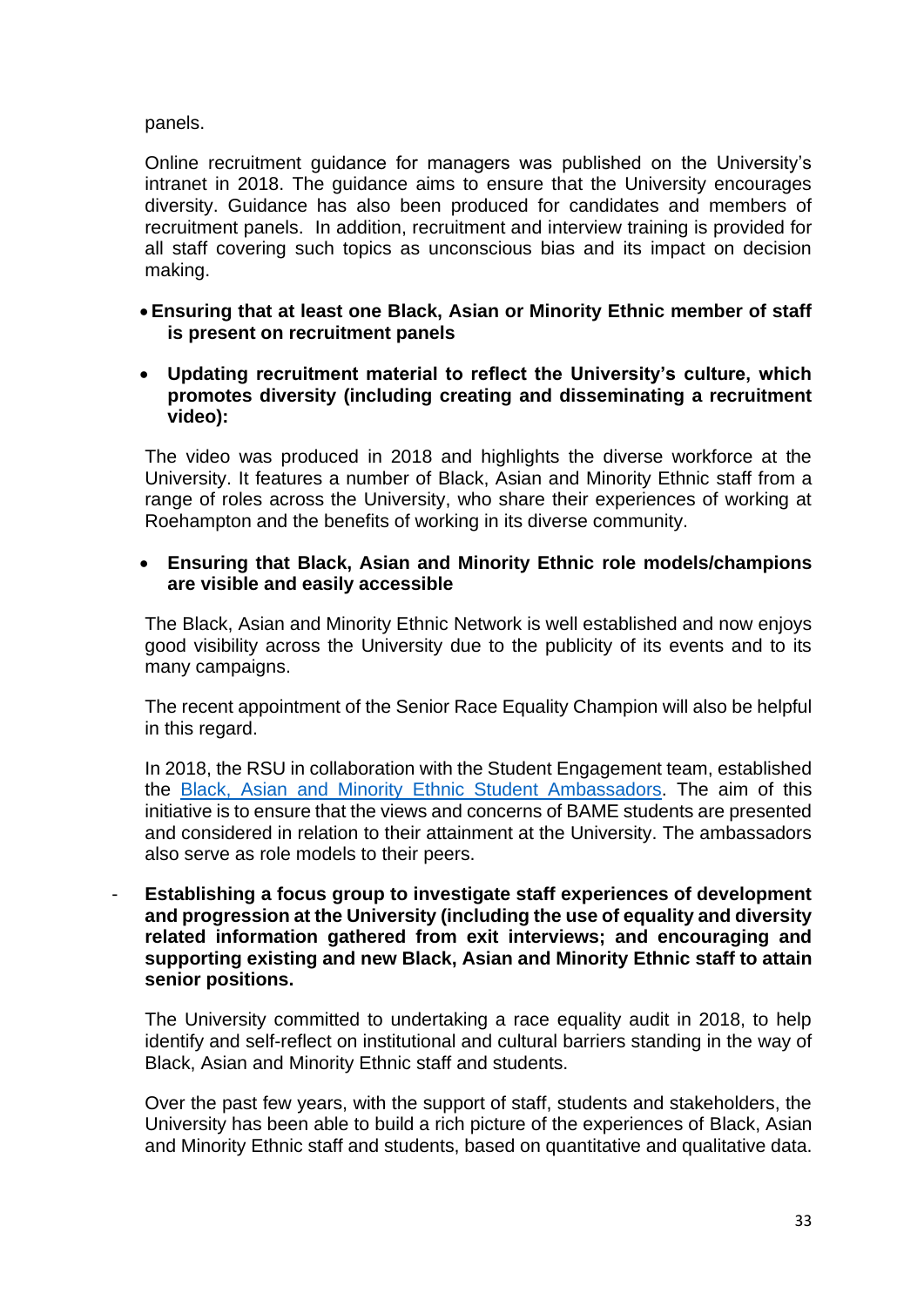The consultation process to develop the Race Equality Action Plan had staff and student voice at its heart, using evidence from surveys and focus groups. The Race Equality Action Plan was approved in July 2020 and is built around six themes:

- (i) Strategy, leadership and governance: Strategic planning, governance structures, senior EDI leadership, extending and enhancing race equality and resource management;
- (ii) Monitoring and reporting: data gathering, process, analysis and insight;
- (iii) Student outcomes: Access, participation and success, learning and teaching, inclusive curriculum and the awarding gap;
- (iv) Staff recruitment, promotion and supporting work/life balance: Policy and procedure, recruitment and reward, promotion and induction;
- (v) Removing obstacles to staff career progression: Contracts, reward and recognition, career progression and development and research excellence; and
- (vi) Organisational culture: Survey findings, intersectionality, staff networks, timings of meetings and workplace events and workloads.

The University submitted an application to Advance HE for an Institutional Race Equality Charter bronze award but unfortunately, was unsuccessful in attaining the award. Feedback received from Advance HE has been encouraging and the University was commended for the commitment demonstrated by the senior management team to work on race equality. It was also commended for and the way in which it reflected on data, to develop an action plan that would have a positive impact on equality more broadly. The feedback also highlighted outstanding work in curriculum design and development, understanding of issues in the local community and positive action taken to date to support staff and students.

Areas highlighted for further reflection include: the impact of our enabling strategies on staff and students from different backgrounds and ensuring staff and student engagement throughout the development of the submission.

The University remains committed to following the guiding principles of the Race Equality Charter, and to enhancing the initiatives and solutions for action as set out in its action plan.

#### **4.6 OBJECTIVE: Increase its efforts to establish and maintain an inclusive environment for all staff and students, and to improve its anticipation of the needs of its disabled staff and students in all areas of teaching and learning and service provision.**

The University continues to work to progress this objective and in December 2020, it established a working group to progress work on understanding and improving the experience of disabled staff.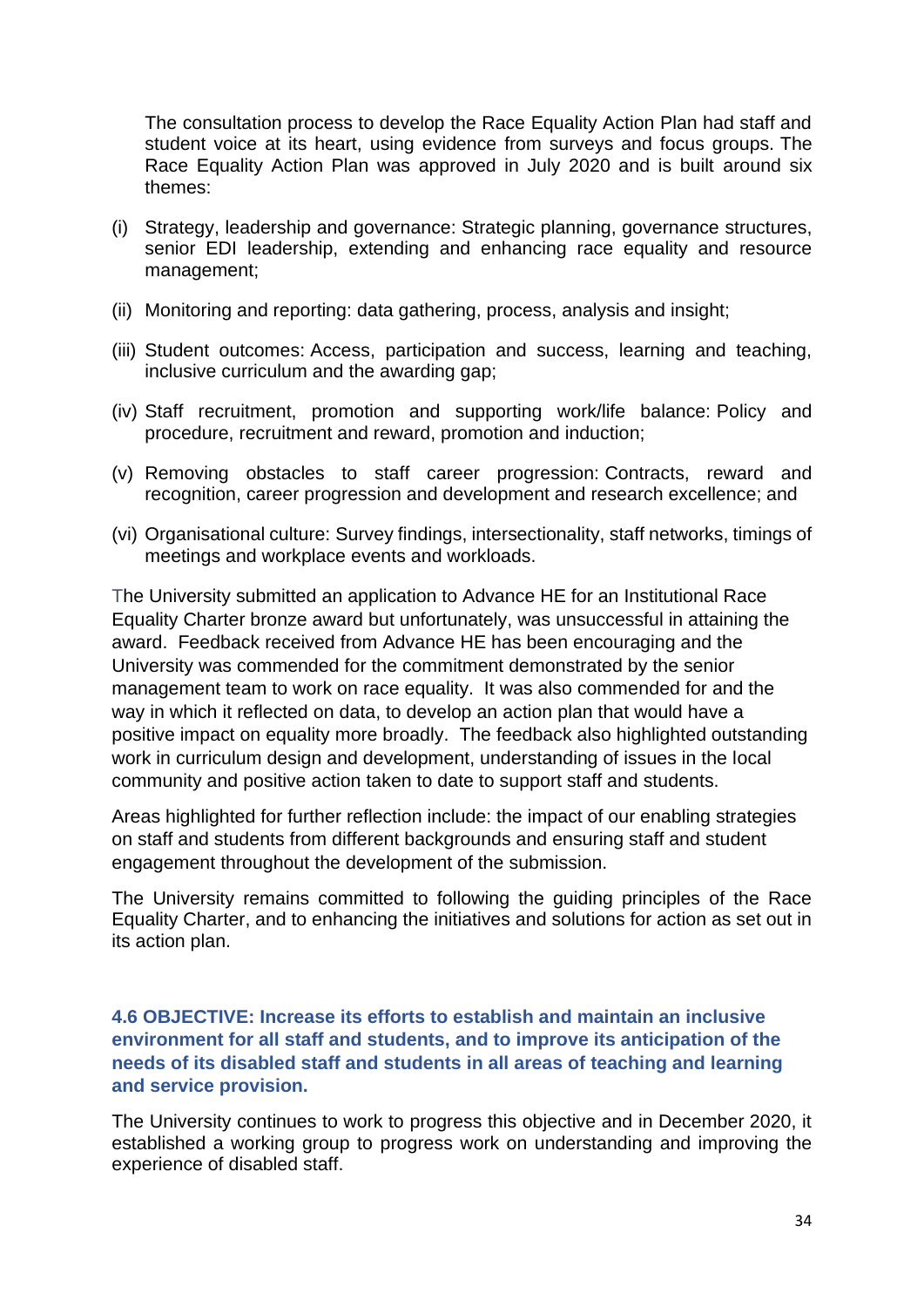The University has endeavoured to make anticipatory reasonable adjustments for its students and staff and to take a proactive, strategic approach to removing barriers that could potentially prevent individuals from participating in all aspects of university life. The University builds inclusive practice into its curriculum through digital learning and lecture capture, and the adoption of inclusive practices and provision of an inclusive campus are areas of focus for the University. The provision of disability support for staff and students is outlined in Part I of this report.

Other actions taken to achieve this objective over the past four years include:

#### • **Attaining Levels 2 and 3 Disability Confident Employer accreditation**.

The University now has [level 3](https://www.gov.uk/government/publications/disability-confident-guidance-for-levels-1-2-and-3/level-3-disability-confident-leader) status. The Scheme helps the University to think differently about disability, and to improve the way it attracts, recruits and retains disabled workers.

#### • **Facilitating collaborative working between Health & Safety, Occupational Health and Access to Work to support employees with disabilities.**

Representatives from these departments collaborate to support staff who need reasonable adjustments and assistance with Access to Work applications. These applications are initiated by the staff with advice and support from the HR.

Robust processes have been put in place for staff who need reasonable adjustments. These processes have been documented as part of an overall Occupational Health Procedure review.

The HR onboarding scheme introduced in 2018 also helps to identify any required reasonable workplace adjustments.

#### • **Improving the collaborative provision of professional services to support students with disabilities**

Over the last four years the Disability Services team and the Library and Academic Achievement team have developed a closer working relationship. They have streamlined practices and are working together to develop a more inclusive learning environment. The Disability Service team and the Graduate School have also developed a closer working relationship to ensure that PhD students have a better understanding of processes around accessing disability support. Greater proactive engagement with Study Abroad students coming into the University was also undertaken to ensure a seamless transition and implementation of support and adjustments. Improving the Reasonable Adjustments process for staff and students and develop Reasonable Adjustment procedures.

HR and the Health and Wellbeing Group have developed reasonable adjustments guidance in relation to staff and a more anticipatory approach to meeting the needs of disabled learners has been developed. Initiatives introduced include:

- a more accessible Drop-in and screening service which is offered to Specific Learning Difficulty (SpLD) students during Welcome week and the start of term;
- encouraging students to attend offer holder days to discuss support needs at an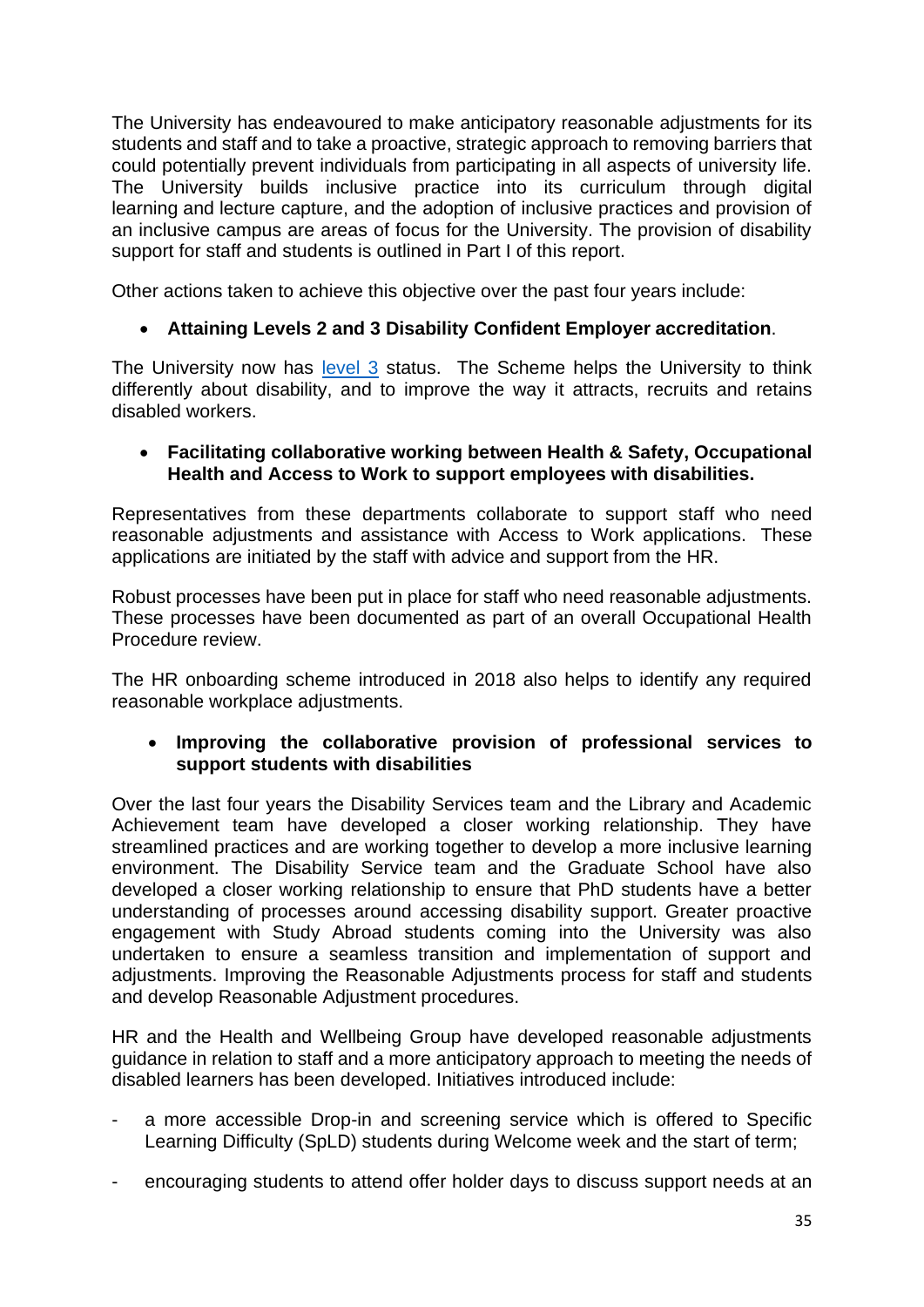early stage and improve the process for making reasonable adjustments;

- offering students appointments to discuss support needs throughout the summer so that support could be put in place prior to the start of the academic year,
- the provision of a suite of training by the Disability Services team. Such training is designed to support positive outcomes for all students, improve the process for making reasonable adjustments and encourage the disclosure of disability. Some of the training on offer includes: Disability and Mental Health Awareness for all new staff (mandatory HR training); Reasonable Adjustments training sessions (for all new academic staff); training for Non-medical Helper (NMH) staff, (Specialist Dyslexia Tutors and Mentors working 1:1 with disabled students); Deaf and Visual Impairment Awareness for Needs Assessors; training on supporting students with Autistic Spectrum Disorders (for Disability & Dyslexia Service staff); Inclusive Practice Workshops (for all staff – support and academic staff); and on-demand training for specific departments and staff groups (e.g. sessions on neurodiversity/specific learning differences for the MCL Department).

#### • **Making improvements to the provision of resources for students and teaching staff.**

Improvements included the provision of a step by step visual guide for students to understand how to access disability support and DSA funding at University; an inclusive practice checklist for academic staff to monitor inclusivity of teaching; a Moodle site for all staff with resources - Disability Awareness and Inclusive practice; a Moodle site for all specialist support staff with resources and guidance - NMH training; a support booklet outlining all the supports available to students across Disability and Wellbeing Services; and online guidance for new students on current provisions relating to Disabled Student's Allowance.

## • **Continued promotion of the Employee Assistance Programmes (EAP)**

All employees who approach HR with health or other problems are advised about EAP. EAP offers short term interventions to employees who may be experiencing difficulties with their work or their personal lives. It is an invaluable support in the pandemic.

### • **Encouraging disclosure of disability**

The benefits of disclosure continue to be promoted and all new staff are asked to complete sensitive data paperwork.

### • **Formalising a Disability network group**

Despite continued efforts, the University has not been able to establish this network to date.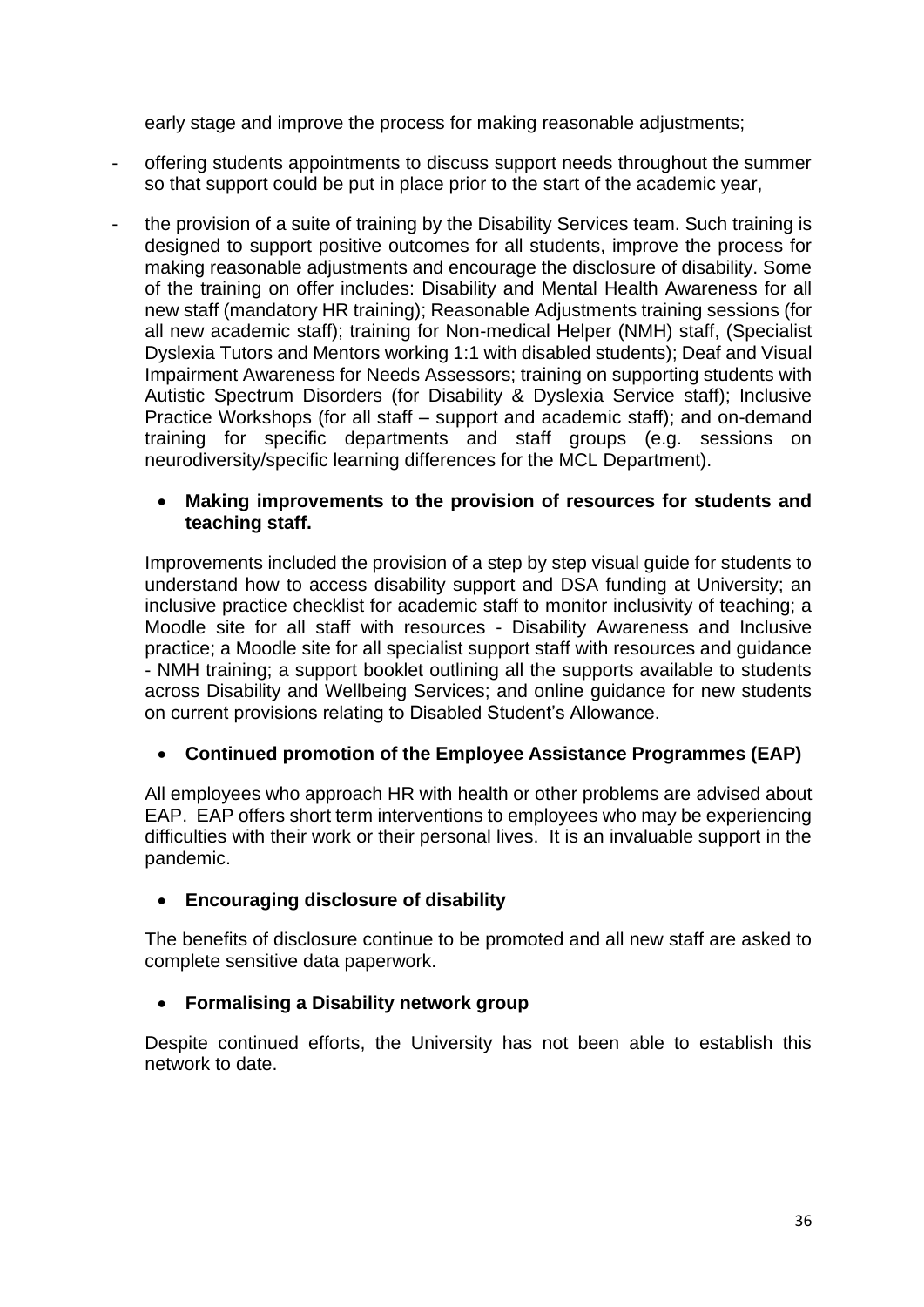### **4.7 OBJECTIVE: Continue to encourage the disclosure of protected characteristics with low disclosure rates and to increase its awareness raising of the benefits of disclosure and the role that it plays in promoting inclusivity and increasing accessibility at the University.**

The University continues to promote the benefits of disclosure and the role that it plays in its strategy for promoting inclusivity and increasing accessibility, both to its student and staff. There has also been awareness raising in relation to the systems and safeguards the University employs to ensure that disclosed data is kept confidential and stored and analysed in keeping with the Data Protection Act 2018. In June 2018 a GDPR related exercise highlighted the measures that have been put in place to ensure that data is kept secure and confidential.

HR continues to promote the provision of equality data at induction programmes which are held four times a year and equality fields are now mandatory for all permanent and temporary staff at the point of application.

Other actions undertaken over the past four years to progress this objective include:

**- Appointing Equality Champions in all service areas/departments to assist in driving progress on equality and diversity within their areas and the wider university community; and establishing a forum for the Champions through which they can support each other and share good practice and also use it as an avenue for raising awareness of EDI issues across the University.**

It is widely recognised that champions and role models are important for the visibility of protected characteristics and they are influential agents of change in the work place and wider community.

Reginald Blennerhassett, Pro-Vice Chancellor and Chief Operating Officer, served as the Senior LGBT+ Champion, a role intended to support and promote the University's work on LGBT+ equality. Mr Blennerhassett retired in December 2020 and George Turner, University Secretary, has taken up the role as Senior Leadership Sponsor for UR Pride.

The LGBT+ Network, UR Pride, has a number of named LGBT+ role models who are featured on the EDI webpage. In their collective statement, the role models state: "We hope that acting as role models for the University community will help to challenge stereotypes and provide inspiration for all staff to be able to be themselves at work." As mentioned above, the University's Director of Finance was appointed as the Senior Race Equality Champion in 2020 and well as a number of departmental race equality champions.

#### **4.8 OBJECTIVE: Address evidence of differences in student outcomes (particularly in the areas of attainment and progression into graduate employment) and continue to support positive outcomes for all students.**

The University continues to see differences in attainment and progression outcomes achieved by different groups of its students and eliminating the awarding gaps in student success and graduate progression are strategic priorities for the university.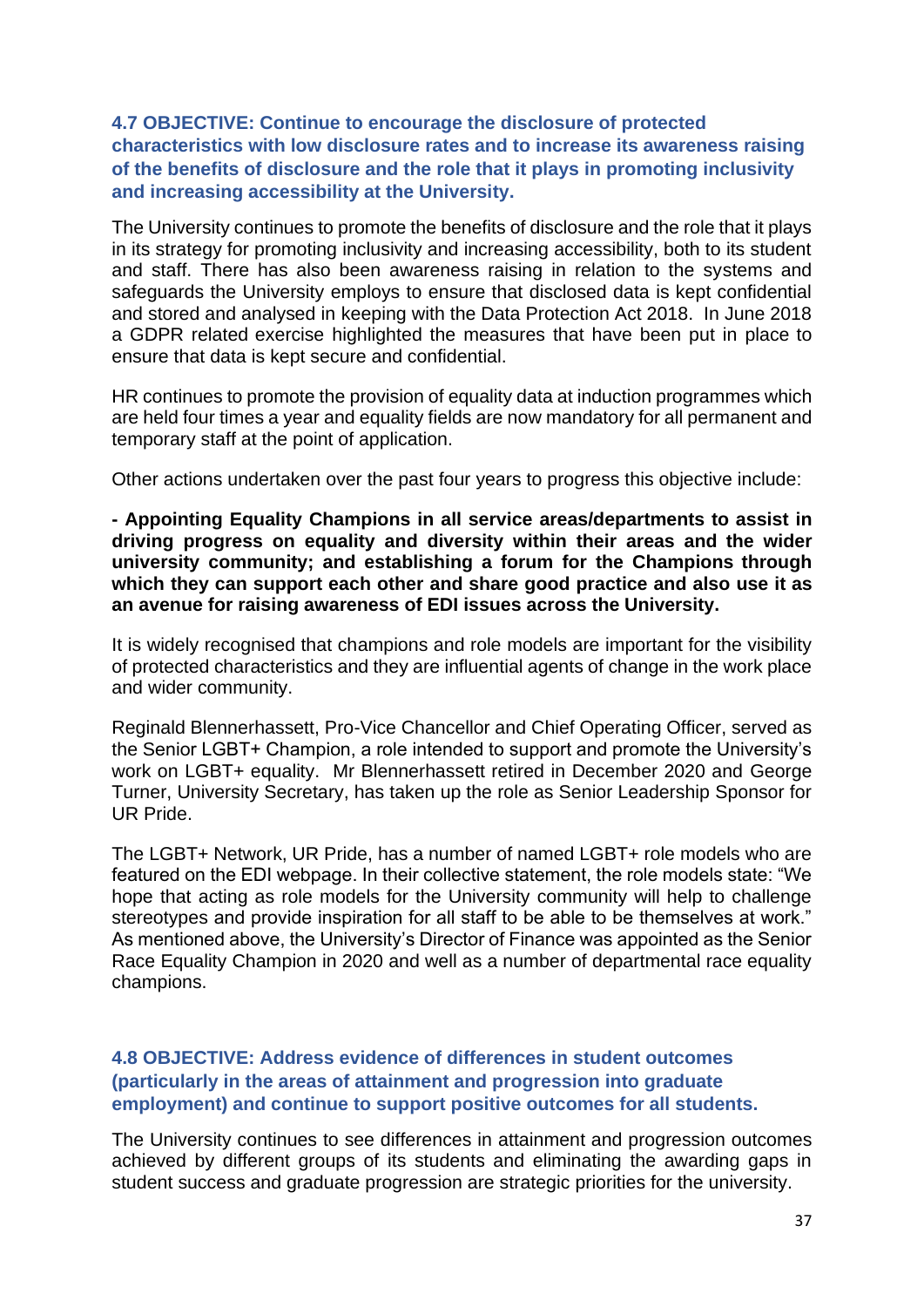The Black, Asian and Minority Ethnic student awarding gap remains a significant concern though notable progress has been made in reducing the gap. The University was awarded Silver in the Teaching Excellence and Student Outcomes Framework (TEF) in June 2019, in recognition that most of its students achieve excellent outcomes. The panel made specific reference to the progress the University has made in reducing the Black, Asian and Minority Ethnic to white attainment gap. <sup>3</sup>

Current initiatives aimed at the continued reduction of the gap include an ambitious project to support Black, Asian and Minority Ethnic postgraduate research communities. The University was awarded £60,000 by the Arts and Humanities Research Council (AHRC) to develop a trial and application portal to support prospective Black, Asian and Minority Ethnic students, to develop their projects and improve funding success.

The [Re-imagining Attainment for All 2 \(RAFA 2\)](https://rafa2.org/homepage/) project played a pivotal role in progressing this objective. The project team worked with staff and students on addressing the Black, Asian and Minority Ethnic degree-awarding gap. They facilitated half-day tailored Continuing Professional Development (CPD) sessions across all 10 university departments in the 2018 Summer term. The sessions provided a platform for reflections and opened conversations on issues around race, equality and resulted in action planning around inclusive pedagogies and practices.

Following the staff CPD sessions, staff across the University piloted departmental projects around the Black, Asian and Minority Ethnic attainment disparity. For example, Life Sciences collaborated with the Planning Department and the RAFA 2 team to conduct robust statistical analysis looking at external variables that contribute to the gap and also investigating the link between attainment and different modes of assessment. The Business School explored the lived experience of students in order

 $^3$  The proportion of Roehampton taught, undergraduate students attaining firsts and 2:1s has been consistently higher amongst white students than amongst other ethnic groups. The attainment gap for black students has narrowed over this time for black students, from a 40% points difference in 2013/14 to a 25% points difference in 2017/18. Asian students have also seen substantial improvements in attainment rates. The BAME to white gap has narrowed from 27% points to 20% points. In comparison, the sector sees a BAME to white gap of around 14% points and a black to white gap over around 24% points. The attainment rates of students from mixed and other ethnicities have varied over the five-year period with rates generally between those of our black and white students. In 2017/18 the attainment rates of mixed and other students were 15 and 26 percentage points respectively, which is below that of white students (See figures 10 on page 8 of the APP).

As regards progression to employment or further study, over the last five years, the University has seen a marked improvement in the proportion of its graduates (of all ethnic groups) in highly skilled employment or higher level study six months after graduation. BAME students have seen greater improvements than white students, and the greatest improvement has been seen by black students. The rate for Asian students has also generally improved over the period, but in the latest year this has dropped. The University's BAME to white gap went down from 13% in 2012/13 to 8% points in 2016/17. The sector wide BAME- white progression gap has also declined over this period, from 7 to 4% points. The progression rates of students from mixed and other ethnicities have varied over the five- year period, with the gap to white students varying between -14% to +2% for mixed students, and -15% to -3% for students of other non-white ethnicities. In 2017/18 mixed and other ethnicity students progressed at a rate 7% points and 3% points below that of white students respectively (See page 8 of the APP).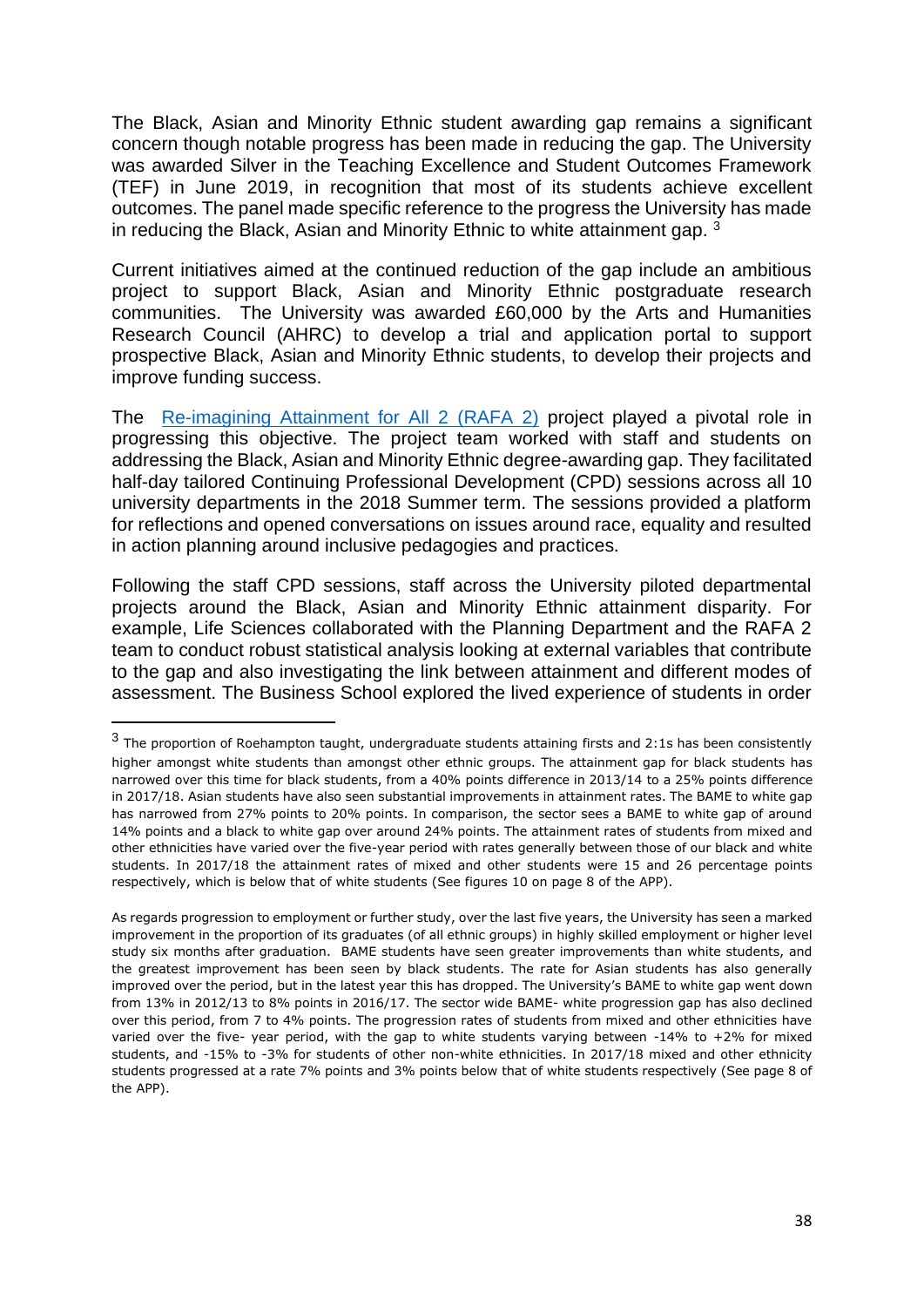to challenge our own taken for granted views of student engagement and achievement. As a result of the work undertaken during the project, the Black, Asian and Minority Ethnic attainment disparity is now a permanent feature of business planning and programme annual review for academic departments. It is recognised that by embedding the issue into standard University practices, the issue stays on the agenda, encouraging departments and programmes to own and take responsibility for the part that they play.

The University has set out a number of measures in its new APP to reflect its strategic priorities as well as the work in progress to ensure positive outcomes for all. The APP provides detailed analysis of the University's current performance on closing the attainment gaps for its under- represented students and sets out the sustained measures it will employ to deliver on the University's targets to eliminate these gaps in the future. Section 2 provides an analysis of the University's current performance on access, success and progression, and focuses on the five student groups, where sector data has shown notable gaps in equality of opportunity: (i) students from economically disadvantaged backgrounds, (ii) BAME students, (iii) mature students, (iv) those who have declared a disability, and (v) care leavers.

The table below, taken from the APP, provides a summary of the University's aims and measurable objectives for the student groups, including their intersections, the University will be targeting (target groups), at each stage of the student lifecycle. It also contains the set timescale to eradicate gaps in student outcomes.

| <b>Stage of</b><br>student<br>lifecycle | Target<br>groups         | Aim                             | <b>Measurable objective</b>                                                                                                                |
|-----------------------------------------|--------------------------|---------------------------------|--------------------------------------------------------------------------------------------------------------------------------------------|
| <b>Access</b>                           | Mature<br>students       | Improve<br>participation        | Improve on our current proportions of<br>mature entrants to Roehampton by 2024-<br>25                                                      |
| Access                                  | LPN<br>students          | Reduce<br>access gap            | Reduce the access gap between students<br>from the lowest (POLAR 4 Q1) and<br>highest (Q5) participation areas with 9%<br>point by 2024-25 |
| Access                                  | Care<br>leavers          | Improve<br>participation        | Double the proportion of care-leavers<br>amongst entrants to Roehampton by<br>2024-25                                                      |
| <b>Success</b><br>(continuation)        | Deprived<br>students     | To close<br>continuation<br>gap | Eliminate the continuation gap between<br>the most and least deprived groups (IMD)<br>by 2024-25                                           |
| Success<br>(continuation)               | <b>Black</b><br>students | To close<br>continuation<br>gap | Eliminate the continuation gap between<br>black students and white students by<br>2021-22 and thereafter ensure it does not<br>reopen      |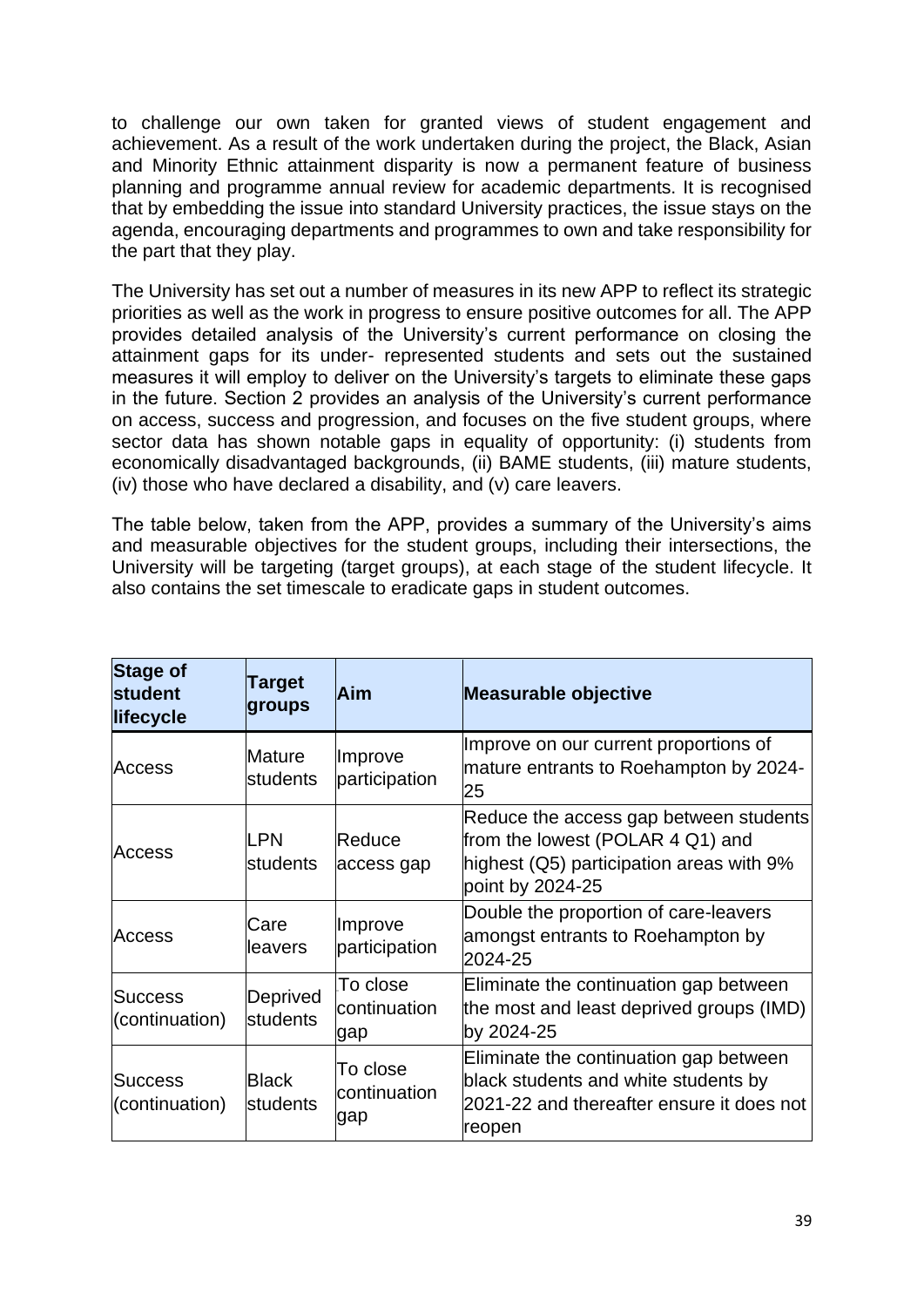| <b>Success</b><br>(continuation) | Mature<br>students       | To close<br>continuation<br>gap    | Eliminate the continuation gap between<br>mature and young students by 2023-24<br>and thereafter ensure it does not reopen                                                                          |
|----------------------------------|--------------------------|------------------------------------|-----------------------------------------------------------------------------------------------------------------------------------------------------------------------------------------------------|
| <b>Success</b><br>(attainment)   | Deprived<br>students     | To reduce the                      | Reduce the attainment gap between most<br>deprived and less deprived students<br>attainment gap (IMD) to 9% points by 2024-25 with the<br>goal of closing the gap by 2027-28                        |
| <b>Success</b><br>(attainment)   | <b>Black</b><br>students | To reduce the                      | Reduce the attainment gap between<br>black and white students to 10% points by<br>attainment gap 2024-25 with the goal of closing the gap<br>by 2028-29                                             |
| <b>Success</b><br>(attainment)   | Asian<br>students        |                                    | To reduce the Eliminate the attainment gap between<br>attainment gap Asian and white students by 2024-25                                                                                            |
| Progression                      | Deprived<br>students     | To close the<br>progression<br>gap | Reduce the gap between the rates at<br>which the most and least deprived<br>students (IMD) progress to highly skilled<br>employment to 3% by 2024-25 with the<br>goal of closing the gap by 2026-27 |
| Progression                      | BAME<br>students         | To close the<br>progression<br>gap | Eliminate the gap between the rates at<br>which BAME and white students progress<br>to highly skilled employment by 2024-25                                                                         |

To meet the aims and objectives set out in the APP, the University has committed to:

- Providing strong leadership, strategic intent and joined-up action across the university to improve the success and progression of our students based on current funding.
- Maintaining fair access in admissions and financial support for students based on need.
- Raising aspirations to attend higher education, support applications to higher education, develop higher education study skills and support the transition to higher education.
- Fostering a culture that allows honest and open conversations about the student experience and student success for all under-represented student groups.
- Promoting an inclusive and diverse community of students and staff.
- Re-shaping the curriculum of courses to ensure it is inclusive and meets the needs of all our students.
- Embedding inclusive and engaging teaching and assessment practices to drive positive outcomes for students regardless of background.
- Developing a flexible and personalised learning environment that fits students'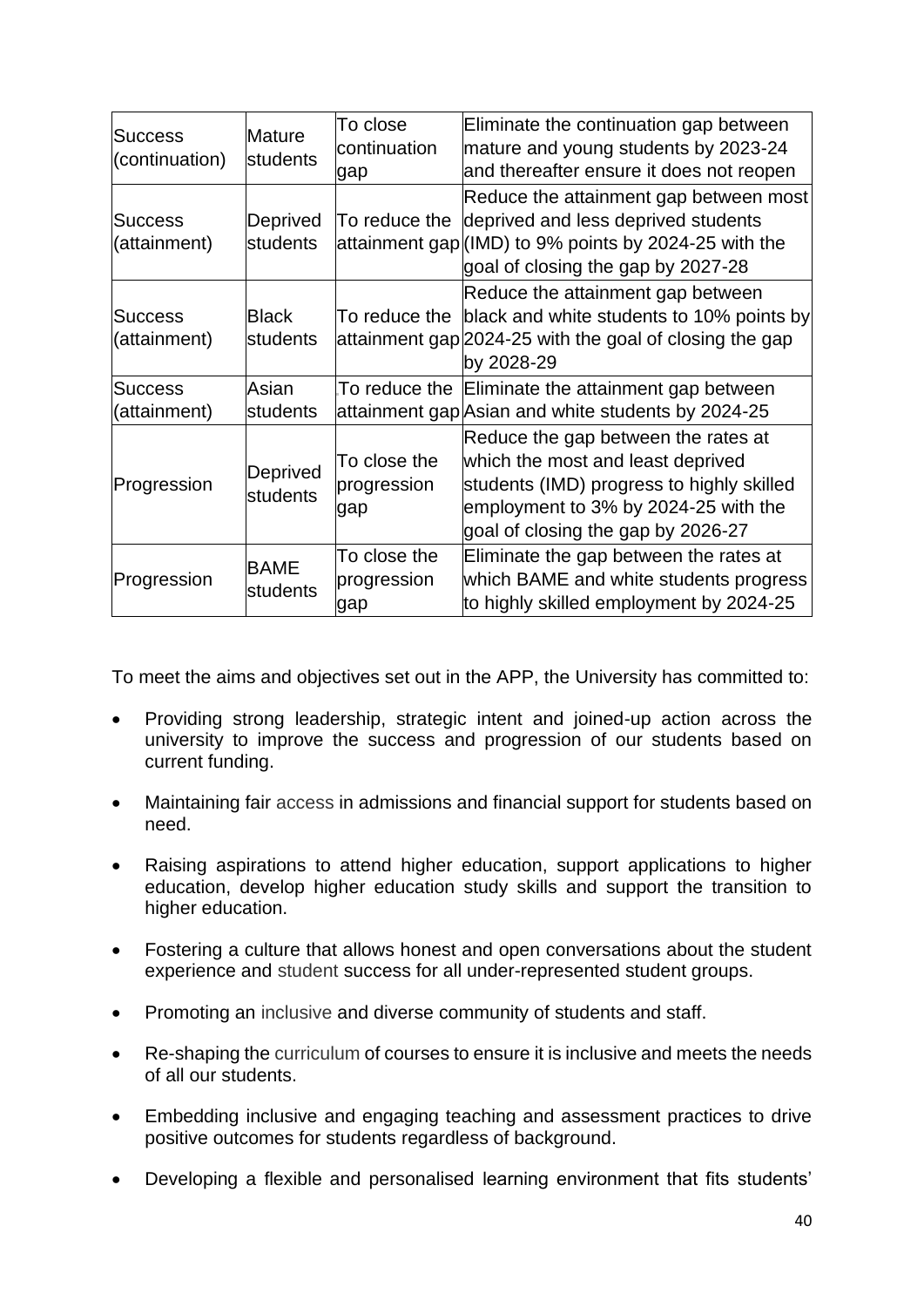lives and supports all students to be successful.

• Sustaining a student experience that creates a sense of belonging, builds confidence, supports student success, and provides students with the opportunities to develop the skills and social capital for a successful graduate career.

This work will be evidence-based, draw on, and contribute to, sector good practice. Student and staff engagement will drive enhancement activity. The university will collaborate with partners to promote fair access and ensure positive outcomes for all; and continue to seek external funding to develop new projects, where appropriate.

An implementation plan (IP) has been produced to monitor progress made on the aims set out in section 2 of the APP. The IP is overseen by the Access and Participation Plan Monitoring Group which reports to other key committees as well as to Senate and University Council. This governance framework also oversees annual impact reports which assess such matters as the impact of the University's activities related to access and financial support.

All staff and student representatives are involved in monitoring the IP as it contains details of the interventions developed at a local level to improve student participation, experience and outcomes. Monitoring the is a standing item on team meetings, academic programme boards and formal university committees, providing staff and students with timely information on the progress or delays of planned activities, giving them time to review and make necessary changes.

The Student Engagement and Retention team will continue to work alongside the registry team, the wellbeing team, academic staff and administrators in departments to identify and engage with at-risk students. The team will continue to contact students with low levels of engagement, with subsequent action as appropriate, such as contacting academic guidance tutors or making referrals to the student wellbeing team.

The Student Experience and Outcomes Panel (SEOP) will also continue to review all outcomes data and to consider enhancement plans at institutional, subject, programme and module level.

### **5.0 NEXT STEPS**

In May 2021, the EDIC and University Executive Board agreed to the following suite of equality objectives and delivery plan for the 2022-2026 period, reflecting Roehampton's strategic priorities in relation to sustainability, progression and equality of opportunity:

- 1. Continue to advance equality, diversity and inclusion at the University of Roehampton, in everything we do.
- 2. Equip our staff and students to challenge inequality, wherever they encounter it.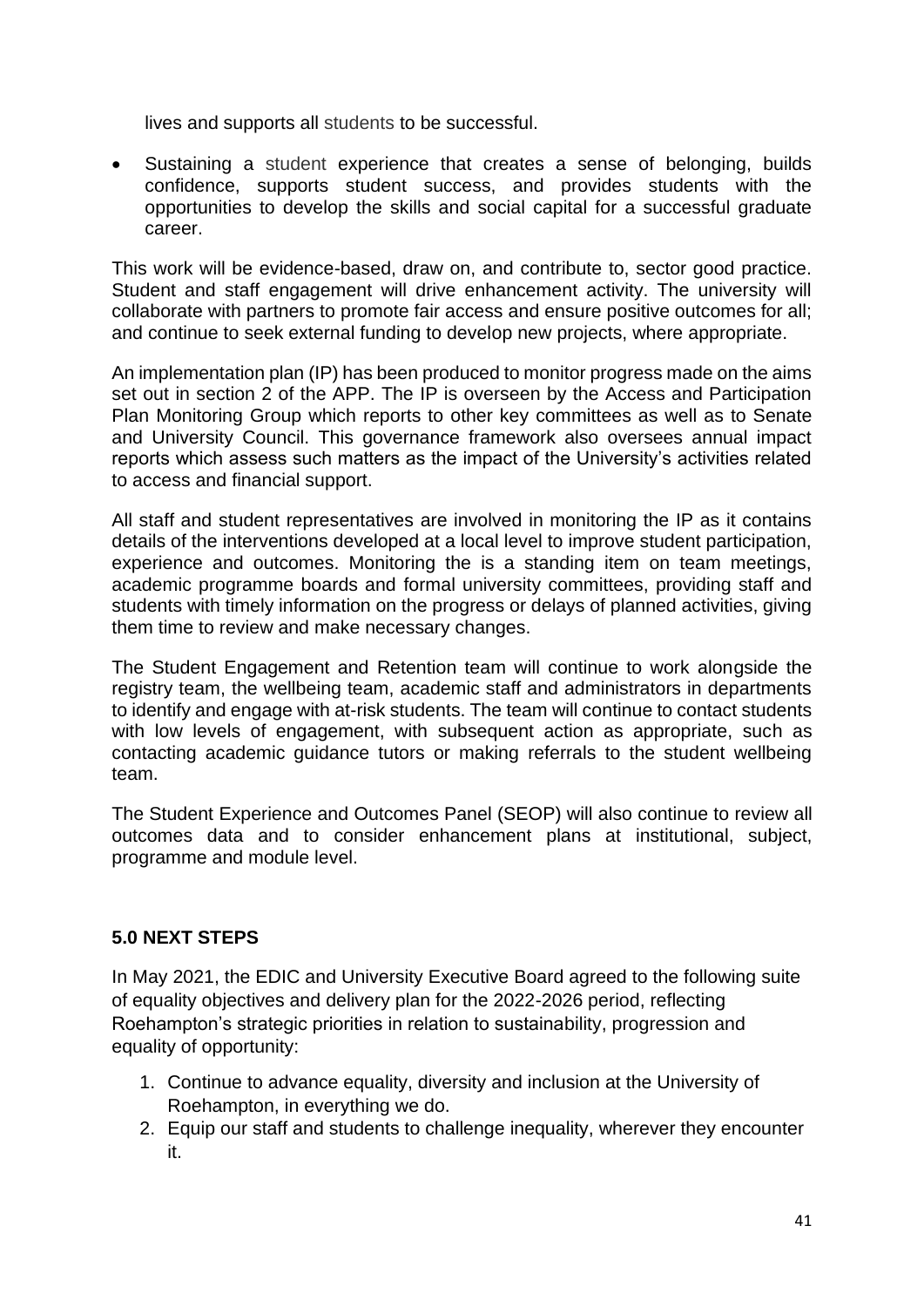- 3. Ensure that EDI is considered in estates, IT planning and learning and teaching development to enable physical and virtual environments to be accessible for everyone.
- 4. To capture and store comprehensive and robust EDI data, to support the delivery of an inclusive and supportive environment for staff and students. This will be measured by a demonstrable improvement in the percentage of disclosures, where disclosure rates are currently low.
- 5. To make a consistent improvement in the recruitment, support and progression of people of colour (POC) academic professional staff through targeted response to identified barriers.
- 6. To ensure the support and inclusion of staff and students with disabilities.
- 7. Improve student awarding gap & progression

The University's Equality, Diversity and Inclusion Plan (2022-2026) will be launched in Spring 2022.

## **PART III: STUDENTS & STAFF EQUALITY DATA**

The data and information below is a breakdown of the University's students and staff equality monitoring data for the period 1 August 2020 to 31 December 2021. The staff data is profiled by the protected characteristics of: disability, ethnicity, sexual orientation, gender, religion or belief, age, gender reassignment and marital status.

The data is submitted as part of the University's Higher Education Statistics Agency (HESA) returns, and relates to all permanent and visiting staff and staff on fixed term contracts as at 31 December. Figures are calculated based on headcount.

Year on year (YOY) data for the three year period – 2019 to 2021 is also provided below.

### **6.0 STUDENT EQUALITY DATA**

### **6.1 GENDER**

|                       | 2020/21    |        | 2021/22    |            |
|-----------------------|------------|--------|------------|------------|
|                       |            | $%$ of |            |            |
| Gender                | <b>FPE</b> | total  | <b>FPE</b> | % of total |
| Female.               | 6660       | 67%    | 5715       | 64%        |
| Male.                 | 3311       | 33%    | 3253       | 36%        |
| Not known/Information |            |        |            |            |
| refused               | 29         | 0%     | 20         | $0\%$      |
| <b>Grand Total</b>    | 10000      | 100%   | 8988       | 100%       |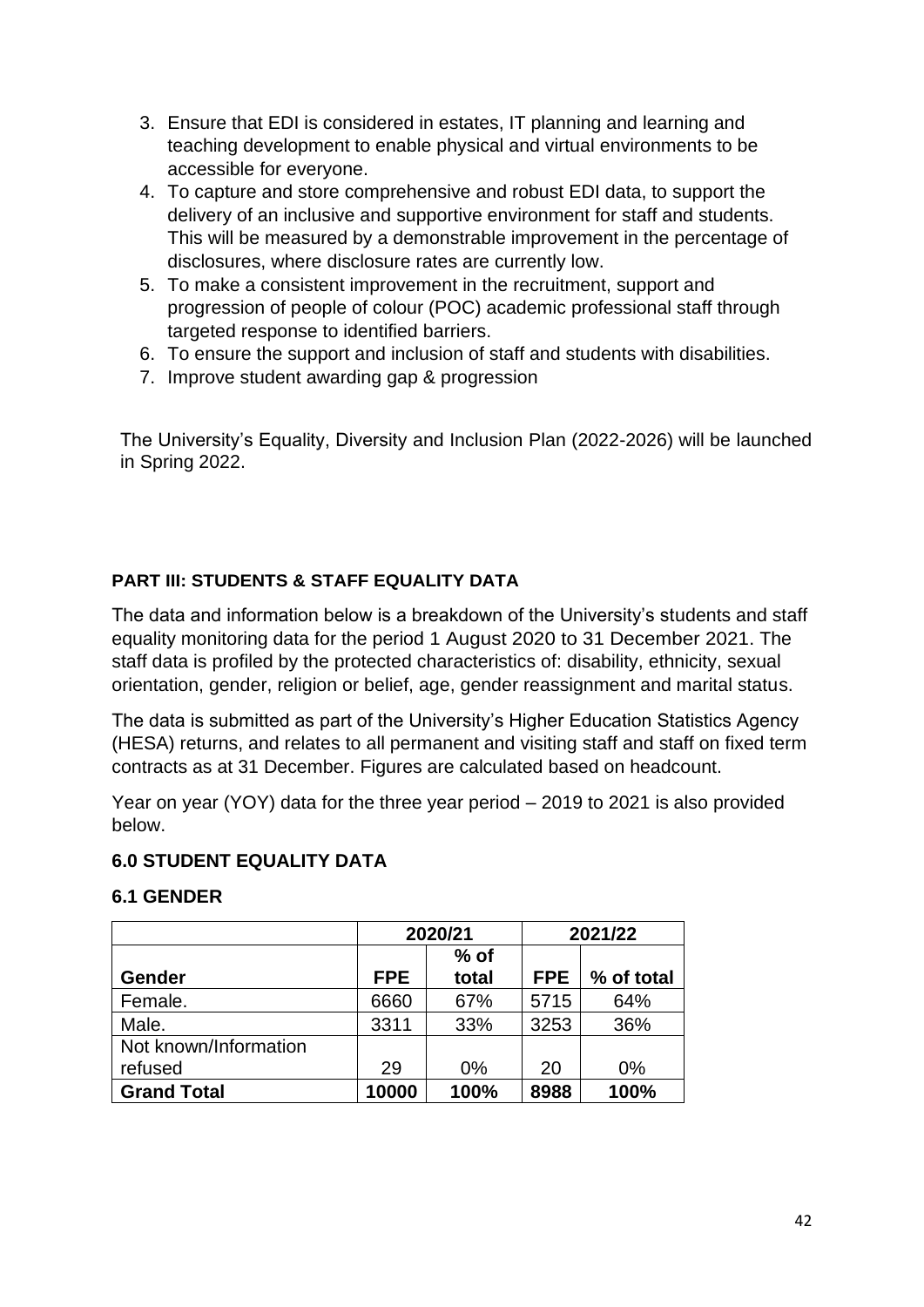

## **6.2 DISABILITY**

|                           | 2020/21    |        | 2021/22    |        |
|---------------------------|------------|--------|------------|--------|
|                           |            | $%$ of |            | $%$ of |
| <b>Disability</b>         | <b>FPE</b> | total  | <b>FPE</b> | total  |
| No known disability       | 8105       | 81%    | 7470.5     | 83%    |
| Has declared a disability | 1889       | 19%    | 1505       | 17%    |
| Not known/Information     |            |        |            |        |
| refused                   | 6          | $0\%$  | 12.5       | $0\%$  |
| <b>Grand Total</b>        | 10000      | 100%   | 8988       | 100%   |



## **6.3 ETHNICITY**

|                  | 2020/21    |       | 2021/22    |        |
|------------------|------------|-------|------------|--------|
|                  | $%$ of     |       |            | $%$ of |
| <b>Ethnicity</b> | <b>FPE</b> | total | <b>FPE</b> | total  |
| Asian            | 2173       | 22%   | 2592.5     | 29%    |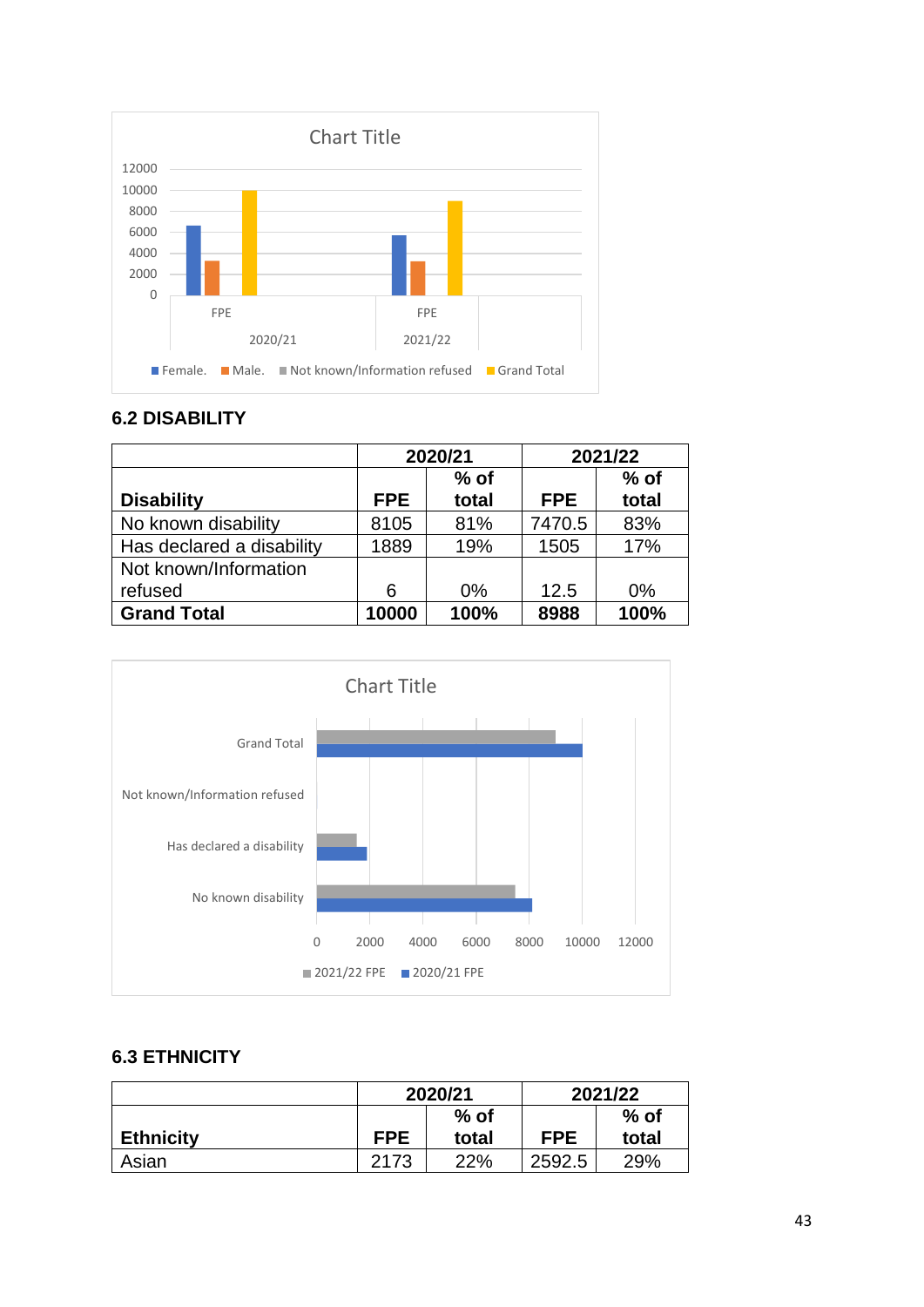| <b>Black</b>          | 2074  | 21%  | 1777.5 | 20%  |
|-----------------------|-------|------|--------|------|
| Other                 | 1352  | 14%  | 1133   | 13%  |
| White                 | 4213  | 42%  | 3178.5 | 35%  |
| Not known/Information |       |      |        |      |
| refused               | 188   | 2%   | 306.5  | 3%   |
| <b>Grand Total</b>    | 10000 | 100% | 8988   | 100% |



## **6.4 AGE**

|                    | 2020/21    |       | 2021/22    |            |
|--------------------|------------|-------|------------|------------|
|                    | $%$ of     |       |            |            |
| Age                | <b>FPE</b> | total | <b>FPE</b> | % of total |
| Young              | 6162       | 62%   | 5417       | 60%        |
| <b>Mature</b>      | 3838       | 38%   | 3571       | 40%        |
| <b>Grand Total</b> | 10000      | 100%  | 8988       | 100%       |



## **6.5 RELIGION**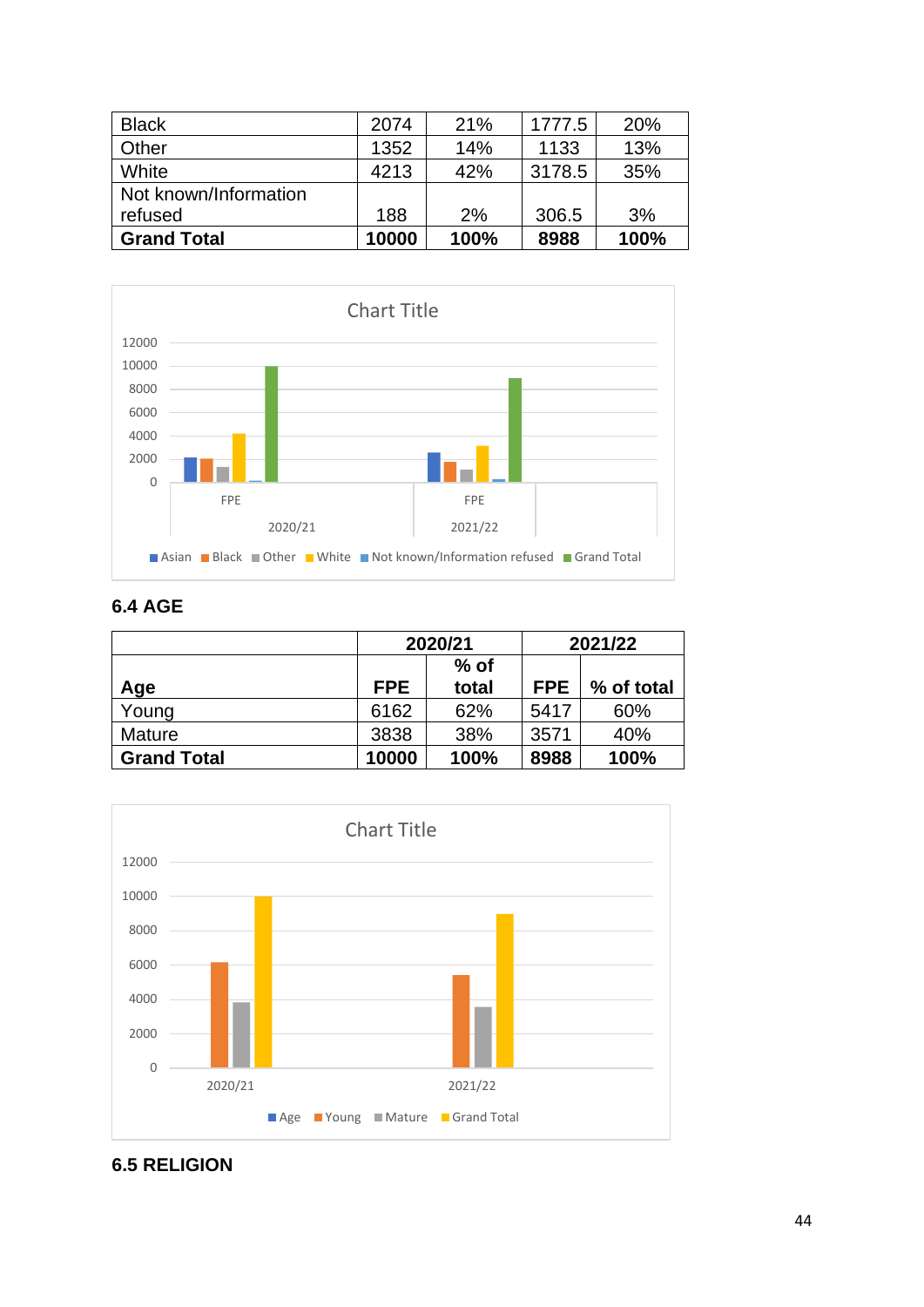|                              | 2020/21    |        | 2021/22    |        |
|------------------------------|------------|--------|------------|--------|
|                              |            | $%$ of |            | $%$ of |
| <b>Religion</b>              | <b>FPE</b> | total  | <b>FPE</b> | total  |
| <b>Buddhist</b>              | 75         | $1\%$  | 70.5       | 1%     |
| Christian                    | 3038       | 30%    | 2516.5     | 28%    |
| Hindu                        | 444        | 4%     | 578.5      | 6%     |
| Jewish                       | 46         | $0\%$  | 35         | 0%     |
| <b>Muslim</b>                | 2587       | 26%    | 2549.5     | 28%    |
| Spiritual                    | 204        | 2%     | 190        | 2%     |
| Sikh                         | 119        | $1\%$  | 100        | 1%     |
| Any other religion or belief | 104        | 1%     | 93.5       | 1%     |
| Not known/Information        |            |        |            |        |
| refused                      | 347        | 3%     | 562.5      | 6%     |
| No religion                  | 3036       | 30%    | 2292       | 26%    |
| <b>Grand Total</b>           | 10000      | 100%   | 8988       | 100%   |



## **6.6 SEX**

|                       | 2020/21 |        | 2021/22    |        |
|-----------------------|---------|--------|------------|--------|
|                       |         | $%$ of |            | $%$ of |
| <b>Sex</b>            | FPE     | total  | <b>FPE</b> | total  |
| <b>Bisexual</b>       | 510     | 5%     | 530.5      | 6%     |
| Gay man               | 117     | 1%     | 82.5       | 1%     |
| Gay woman/lesbian     | 80      | 1%     | 79         | 1%     |
| Heterosexual          | 8008    | 80%    | 6833       | 76%    |
| Other                 | 308     | 3%     | 345.5      | 4%     |
| Not known/Information |         |        |            |        |
| refused               | 977     | 10%    | 1117.5     | 12%    |
| <b>Grand Total</b>    | 10000   | 100%   | 8988       | 100%   |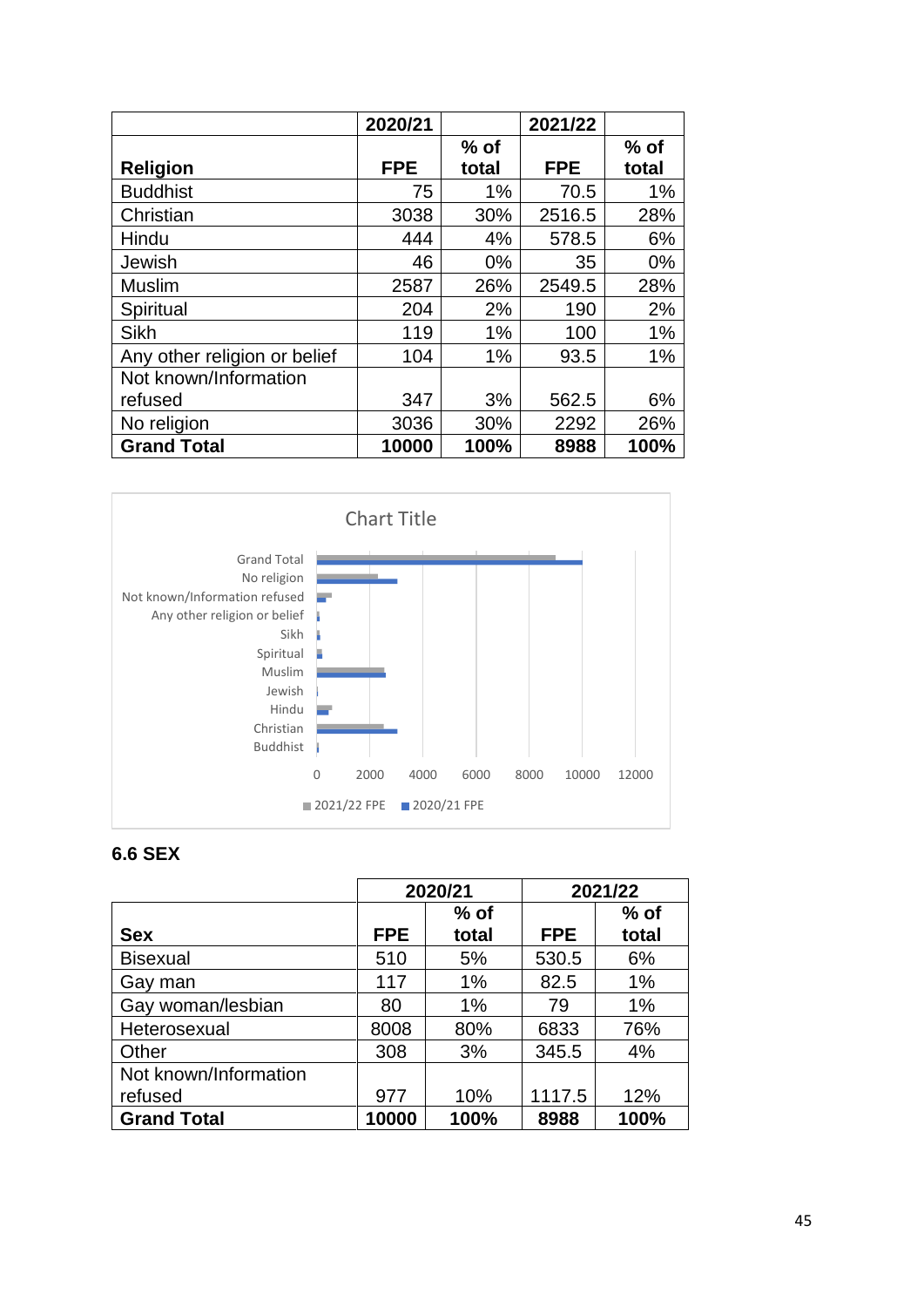

## **7.0 STAFF EQUALITY DATA**

#### **7.1 DISABILITY**

|                     | <b>Head</b>  |       |
|---------------------|--------------|-------|
| <b>Disability</b>   | <b>Count</b> | %     |
| <b>Disabled</b>     | 84           | 5.5%  |
| Not disabled        | 1190         | 77.6% |
| Declined to specify | 45           | 2.9%  |
| Not Known           | 215          | 14.0% |
| <b>Grand Total</b>  | 1534         | 100%  |



## **7.2 ETHNICITY**

|                            | Head         |       |
|----------------------------|--------------|-------|
| <b>Ethnicity</b>           | <b>Count</b> | %     |
| Black, Asian, and minority |              |       |
| ethnic                     | 339          | 22.1% |
| Not Known                  | 49           | 3.2%  |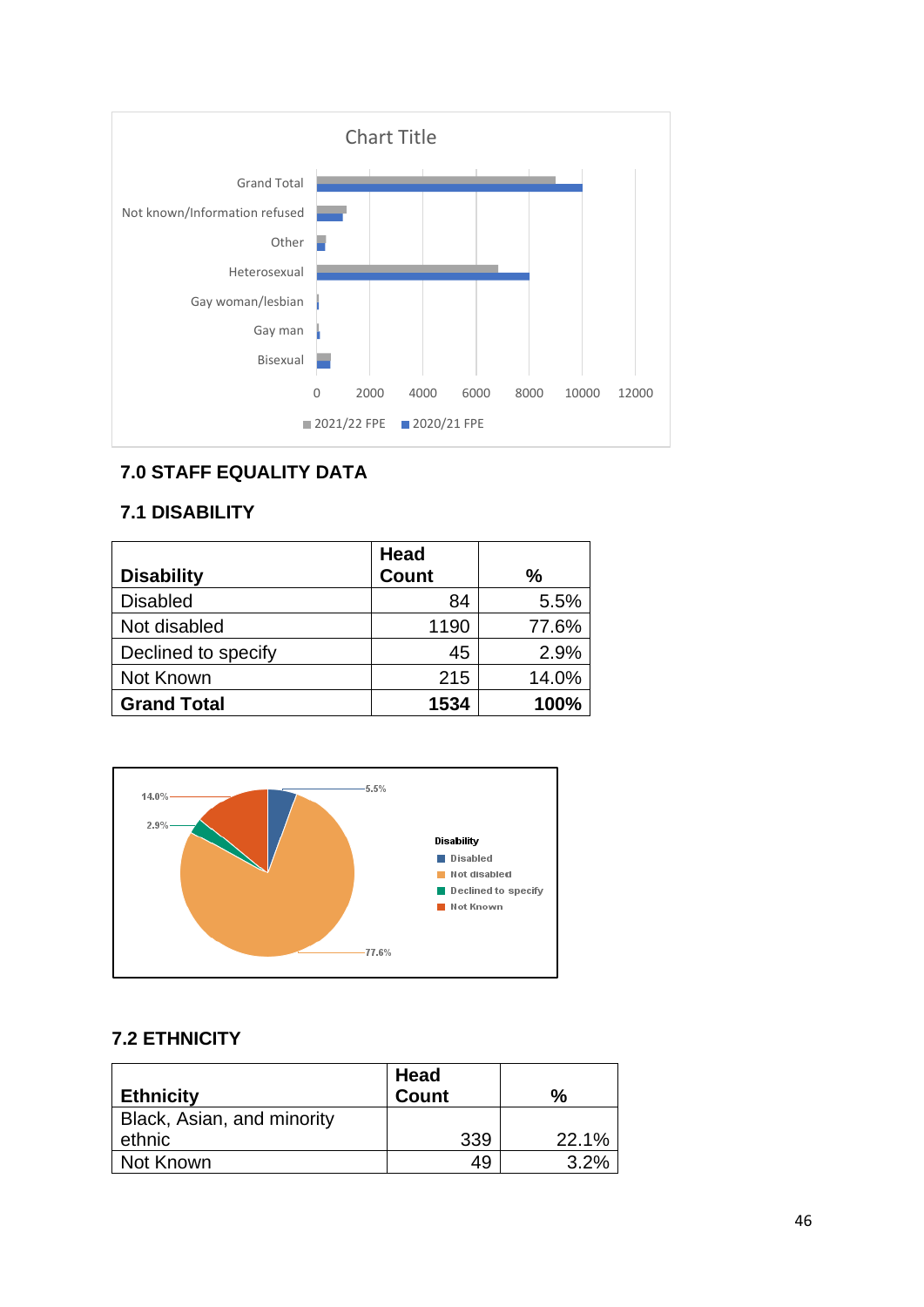| <b>Not Stated</b> | 154  | 10.0% |
|-------------------|------|-------|
| White             | 992  | 64.7% |
| <b>Total</b>      | 1534 | 100%  |



## **7.3 SEXUAL ORIENTATION**

| <b>Sexual Orientation</b> | <b>Head</b><br><b>Count</b> | $\frac{9}{6}$ |
|---------------------------|-----------------------------|---------------|
|                           |                             |               |
| Heterosexual              | 928                         | 60.5%         |
| LGB                       | 129                         | 8.4%          |
| Declined to specify       | 158                         | 10.3%         |
| Not known                 | 319                         | 20.8%         |
| Total                     | 1534                        | 100%          |

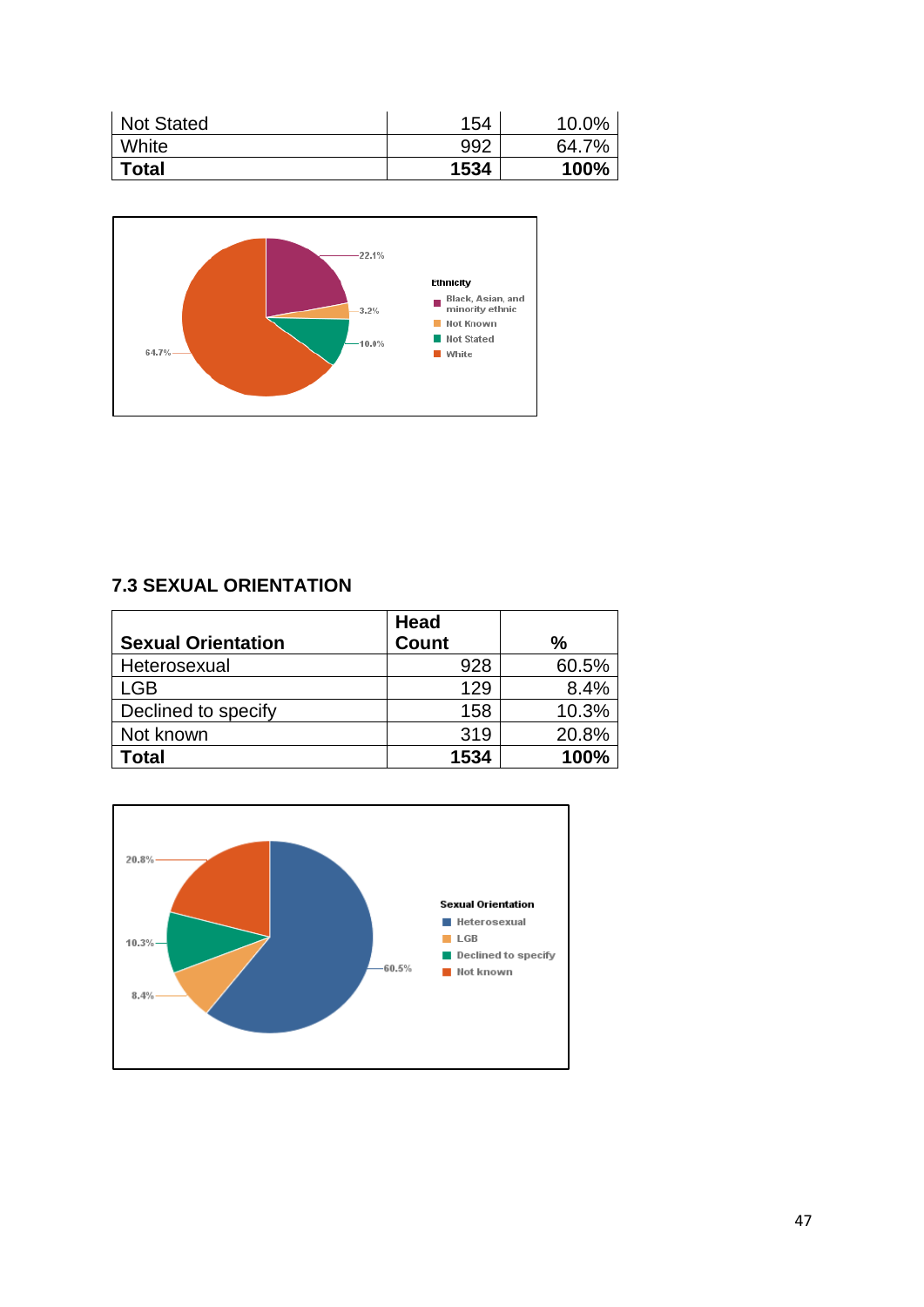## **7.4 GENDER**

| Gender | <b>Head</b><br><b>Count</b> | %     |
|--------|-----------------------------|-------|
| Female | 940                         | 61.3% |
| Male   | 594                         | 38.7% |
| Total  | 1534                        | 100%  |



## **7.5 RELIGION OR BELIEF**

|                           | <b>Head</b>  |       |
|---------------------------|--------------|-------|
| <b>Religion or belief</b> | <b>Count</b> | $\%$  |
| Agnostic / Atheist        | 145          | 9.5%  |
| <b>Buddhist</b>           | 17           | 1.1%  |
| Christianity              | 386          | 25.2% |
| Hinduism                  | 34           | 2.2%  |
| Islam                     | 53           | 3.5%  |
| Jewish                    | 18           | 1.2%  |
| No religion               | 354          | 23.1% |
| Not known                 | 319          | 20.8% |
| Other religion or belief  | 44           | 2.9%  |
| Prefer not to say         | 154          | 10.0% |
| <b>Sikhism</b>            | 10           | 0.7%  |
| <b>Total</b>              | 1534         | 100%  |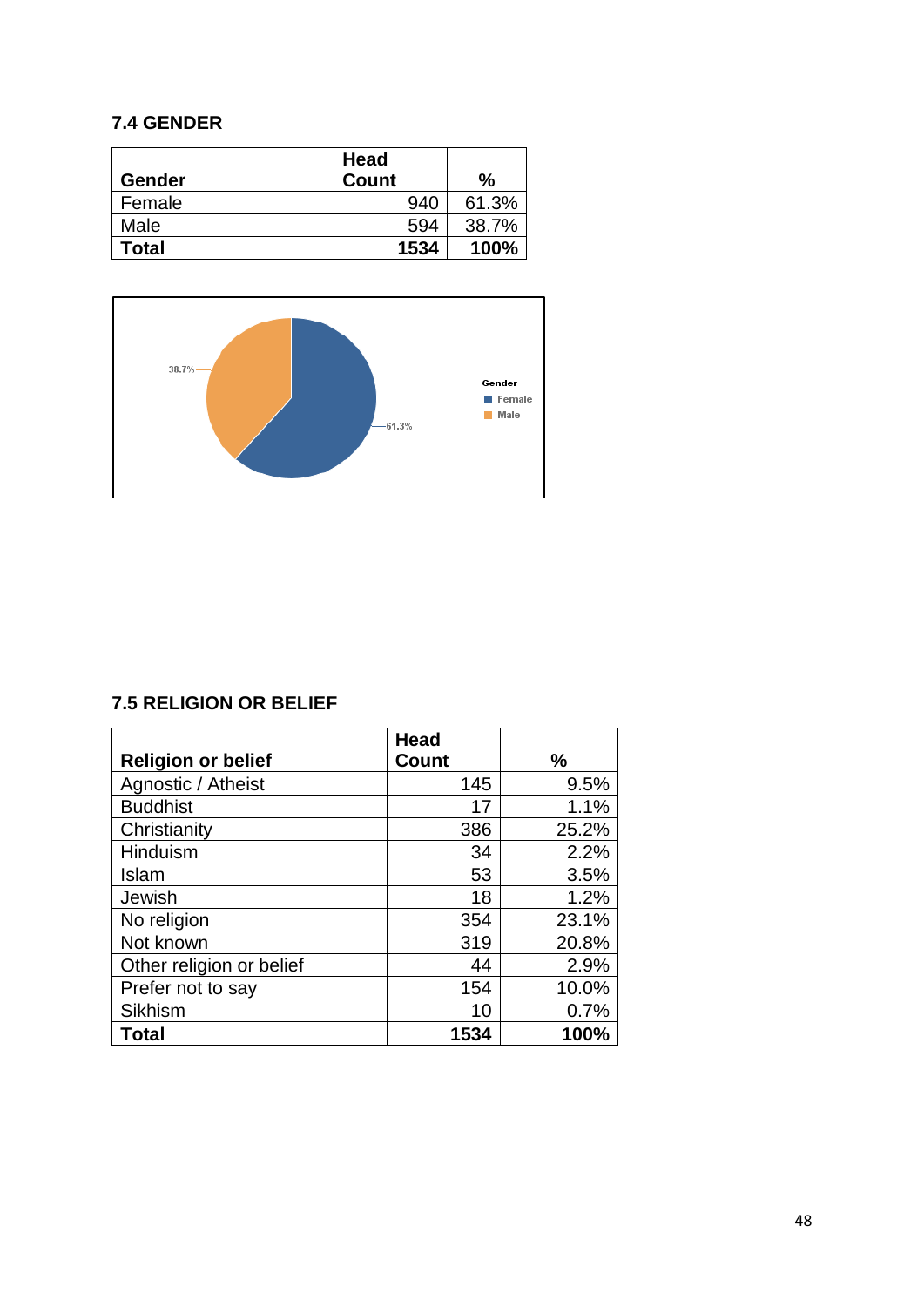

## **7.6 AGE**

|                  | <b>Head</b>  |       |
|------------------|--------------|-------|
| <b>Age Group</b> | <b>Count</b> | %     |
| 20-29            | 144          | 9.4%  |
| 30-39            | 395          | 25.7% |
| 40-49            | 413          | 26.9% |
| 50-60            | 385          | 25.1% |
| >60              | 197          | 12.8% |
| <b>Total</b>     | 1534         | 100%  |



## **7.7 GENDER REASSIGNMENT**

| <b>Gender Reassignment</b> | Head<br><b>Count</b> | %     |
|----------------------------|----------------------|-------|
| Yes                        |                      | 0.1%  |
| No                         | 413                  | 26.9% |
| Information refused        | 23                   | 1.5%  |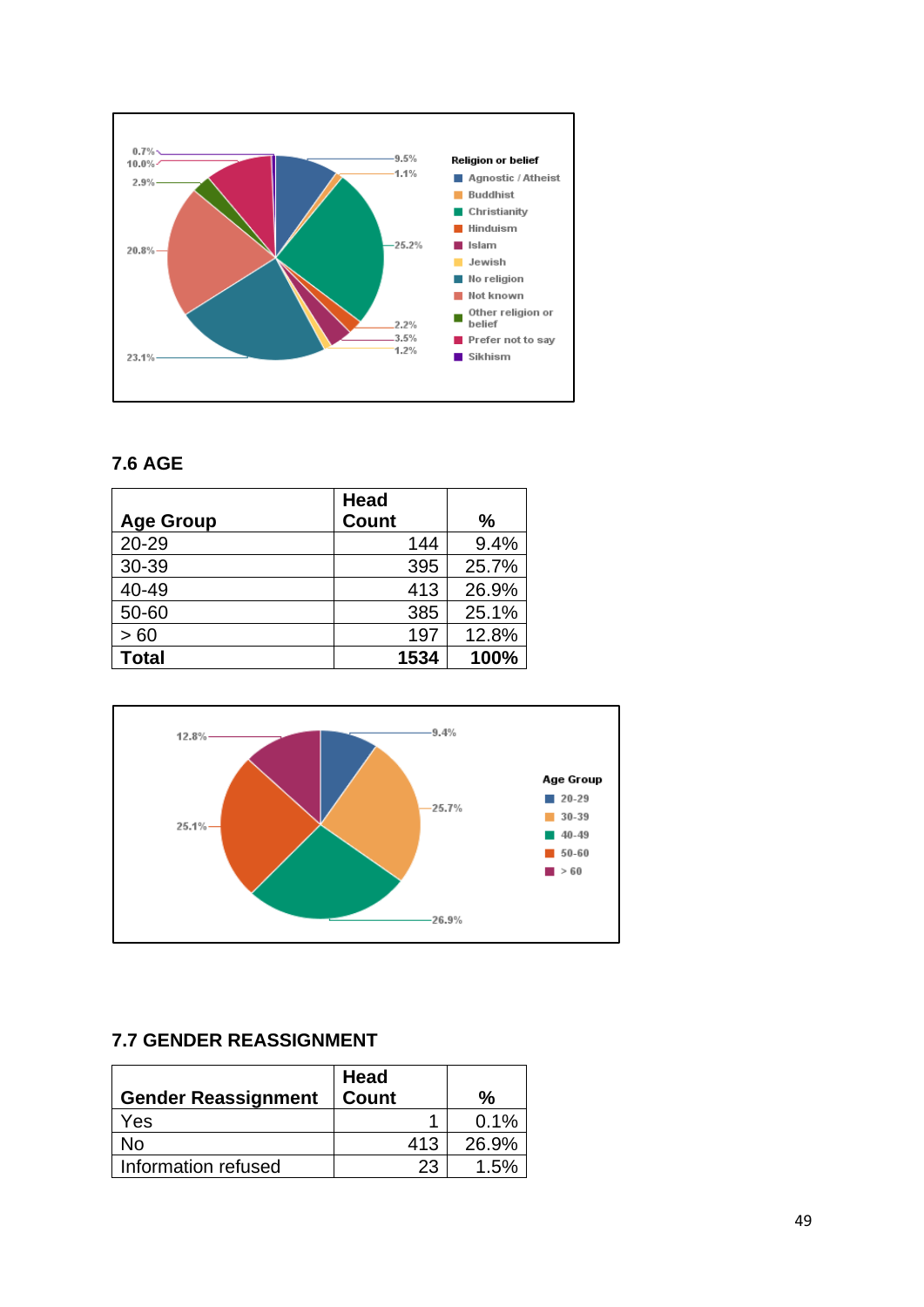| Not known | 1097 | 71.5% |
|-----------|------|-------|
| Total     | 1534 | 100%  |



## **7.8 MARITAL STATUS**

|                       | <b>Head</b> |     |       |
|-----------------------|-------------|-----|-------|
| <b>Marital Status</b> | Count       |     | %     |
| Single                | 227         |     | 14.8% |
| Married / Civil       |             |     |       |
| partnership           | 483         |     | 31.5% |
| Widowed               |             | 8   | 0.5%  |
| <b>Divorced</b>       |             | 29  | 1.9%  |
| Separated             |             | 8   | 0.5%  |
| Partner               |             | 150 | 9.8%  |
| Not Specified / Not   |             |     |       |
| Known                 | 629         |     | 41.0% |
| Total                 | 1534        |     | 100%  |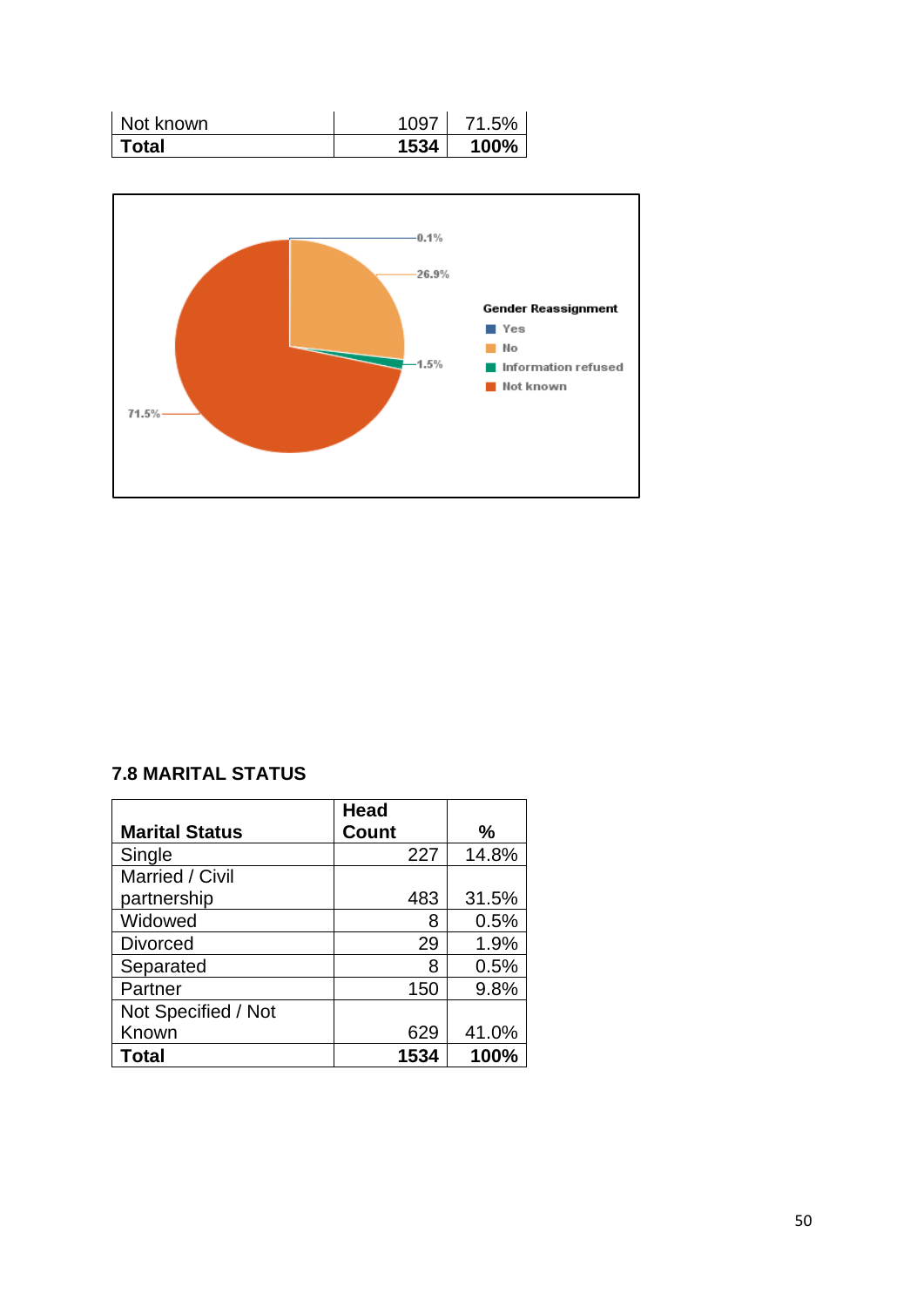

## **Year on year (YOY) staff equality monitoring data for the three year period – 2019 to 2021**

## **7.9 DISABILITY DATA - YOY**

| <b>Disability</b>          | 2019 | %    | 2020 | $\frac{0}{0}$ | 2021 | $\frac{1}{2}$ |
|----------------------------|------|------|------|---------------|------|---------------|
| Yes                        | 52   | 3%   | 46   | 4%            | 84   | 5%            |
| <b>No</b>                  | 1026 | 68%  | 902  | 69%           | 1190 | 78%           |
| Not Known                  | 391  | 26%  | 322  | 25%           | 215  | 14%           |
| <b>Information Refused</b> | 39   | 3%   | 41   | 3%            | 45   | 3%            |
| <b>Totals</b>              | 1508 | 100% | 1311 | 100%          | 1534 | 100%          |



## **7.10 ETHNICITY DATA – YOY**

|  | <b>Inicity</b><br>--- | 2010<br>Ð<br>ζU | % | 2020 | $\%$ | <br>202 | O.<br>70 |
|--|-----------------------|-----------------|---|------|------|---------|----------|
|--|-----------------------|-----------------|---|------|------|---------|----------|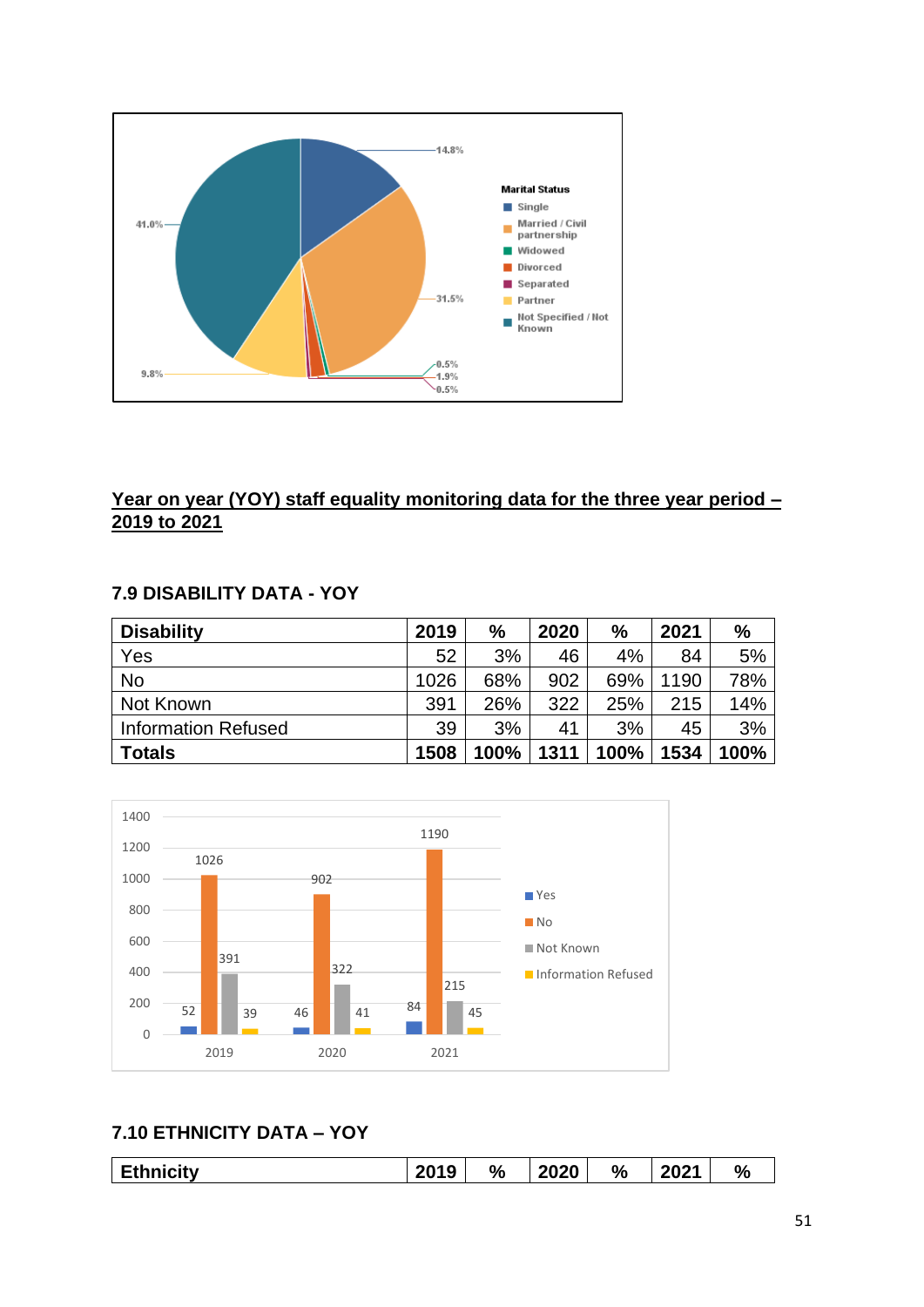| Black, Asian, and minority ethnic | 209  | 14%            | 214 | 16%  | 339  | 22%  |
|-----------------------------------|------|----------------|-----|------|------|------|
| White                             | 848  | 56%            | 766 | 58%  | 992  | 65%  |
| Not Known                         | 366  | 24%            | 272 | 21%  | 49   | 3%   |
| <b>Information Refused</b>        | 85   | 6%             | 59  | 5%   | 154  | 10%  |
| <b>Totals</b>                     | 1508 | $100\%$   1311 |     | 100% | 1534 | 100% |



## **7.11 GENDER DATA – YOY**

| <b>Gender</b> | 2019 | %    | 2020 | $\frac{9}{6}$ | 2021 | %    |
|---------------|------|------|------|---------------|------|------|
| Female        | 925  | 61%  | 785  | 60%           | 940  | 61%  |
| Male          | 583  | 39%  | 526  | 40%           | 594  | 39%  |
| <b>Totals</b> | 1508 | 100% | 1311 | 100%          | 1534 | 100% |



## **7.12 AGE DATA – YOY**

| <b>Age Group</b> | 2019 | $\frac{0}{0}$ | 2020 | $\%$ | 2021 | %   |
|------------------|------|---------------|------|------|------|-----|
| $20 - 29$        | 176  | 12%           | 131  | 10%  | 144  | 9%  |
| 30-39            | 372  | 25%           | 326  | 25%  | 395  | 26% |
| 40-49            | 372  | 25%           | 337  | 26%  | 413  | 27% |
| 50-60            | 390  | 26%           | 346  | 26%  | 385  | 25% |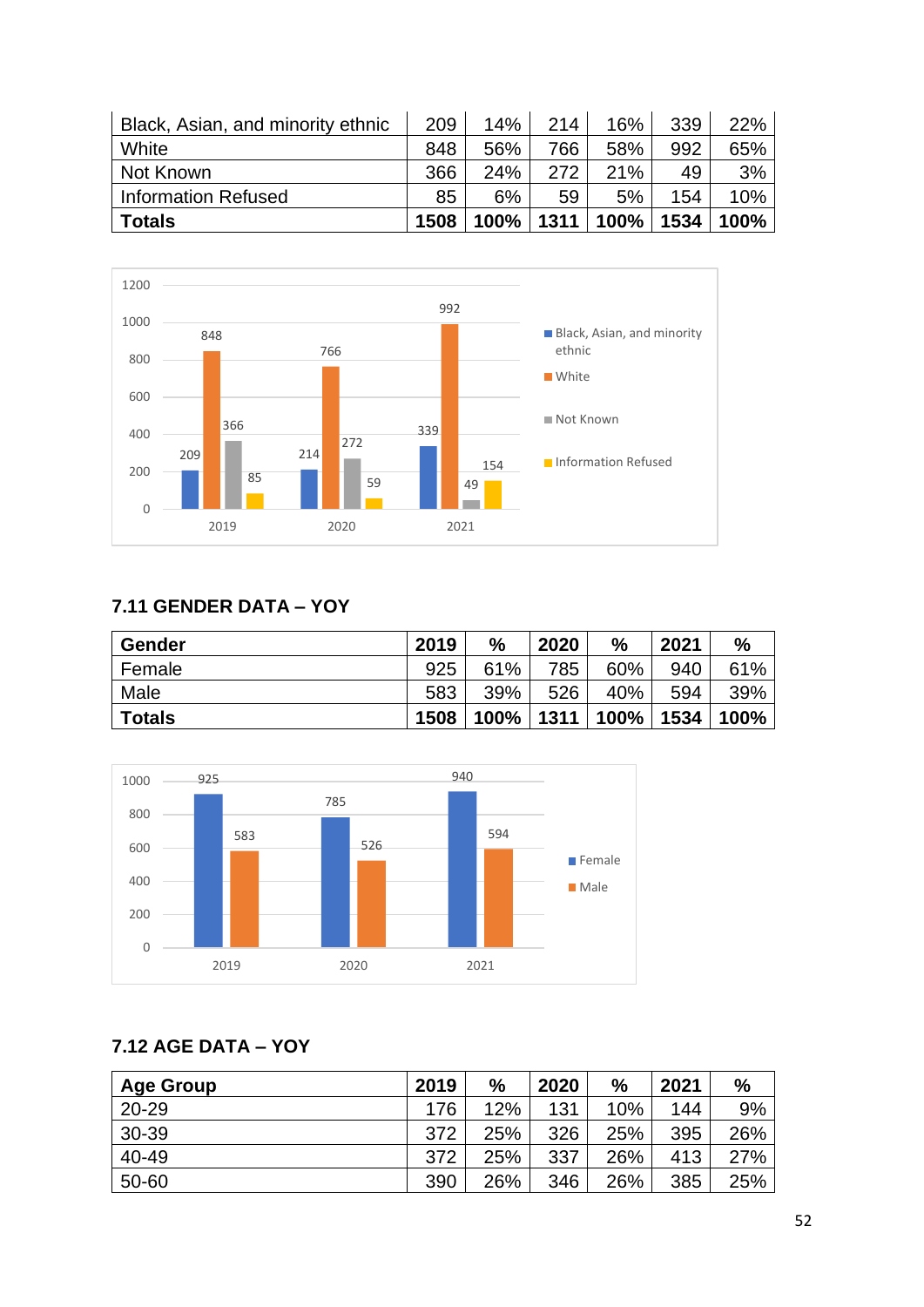| $\mid$ >60 | 198 |                                       | 13%   171   13%   197   13% |  |
|------------|-----|---------------------------------------|-----------------------------|--|
| ∣ Totals   |     | │1508 │100% │1311 │100% │1534 │100% │ |                             |  |



## **7.13 SEXUAL ORIENTATION DATA – YOY**

| <b>Sexual Orientation</b> | 2019 | $\frac{0}{0}$ | 2020 | $\frac{0}{0}$ | 2021 | $\frac{0}{0}$ |
|---------------------------|------|---------------|------|---------------|------|---------------|
| Heterosexual              | 708  | 47%           | 669  | 51%           | 928  | 60%           |
| <b>LGB</b>                | 77   | 5%            | 74   | 6%            | 129  | 8%            |
| Declined to specify       | 122  | 8%            | 116  | 9%            | 158  | 10%           |
| Not known                 | 601  | 40%           | 452  | 34%           | 319  | 21%           |
| <b>Total</b>              | 1508 | 100%          | 1311 | 100%          | 1534 | 100%          |



## **7.14 GENDER REASSIGNMENT DATA – YOY**

| <b>Gender Reassignment</b> | 2019 | %   | 2020 | $\frac{0}{0}$ | 2021 | $\%$ |
|----------------------------|------|-----|------|---------------|------|------|
| Yes                        |      | 0%  |      | 0%            |      | 9%   |
| No                         | 161  | 11% | 95   | 7%            | 413  | 27%  |
| Information refused        | 13   | 1%  | 8    | $1\%$         | າາ   | 1%   |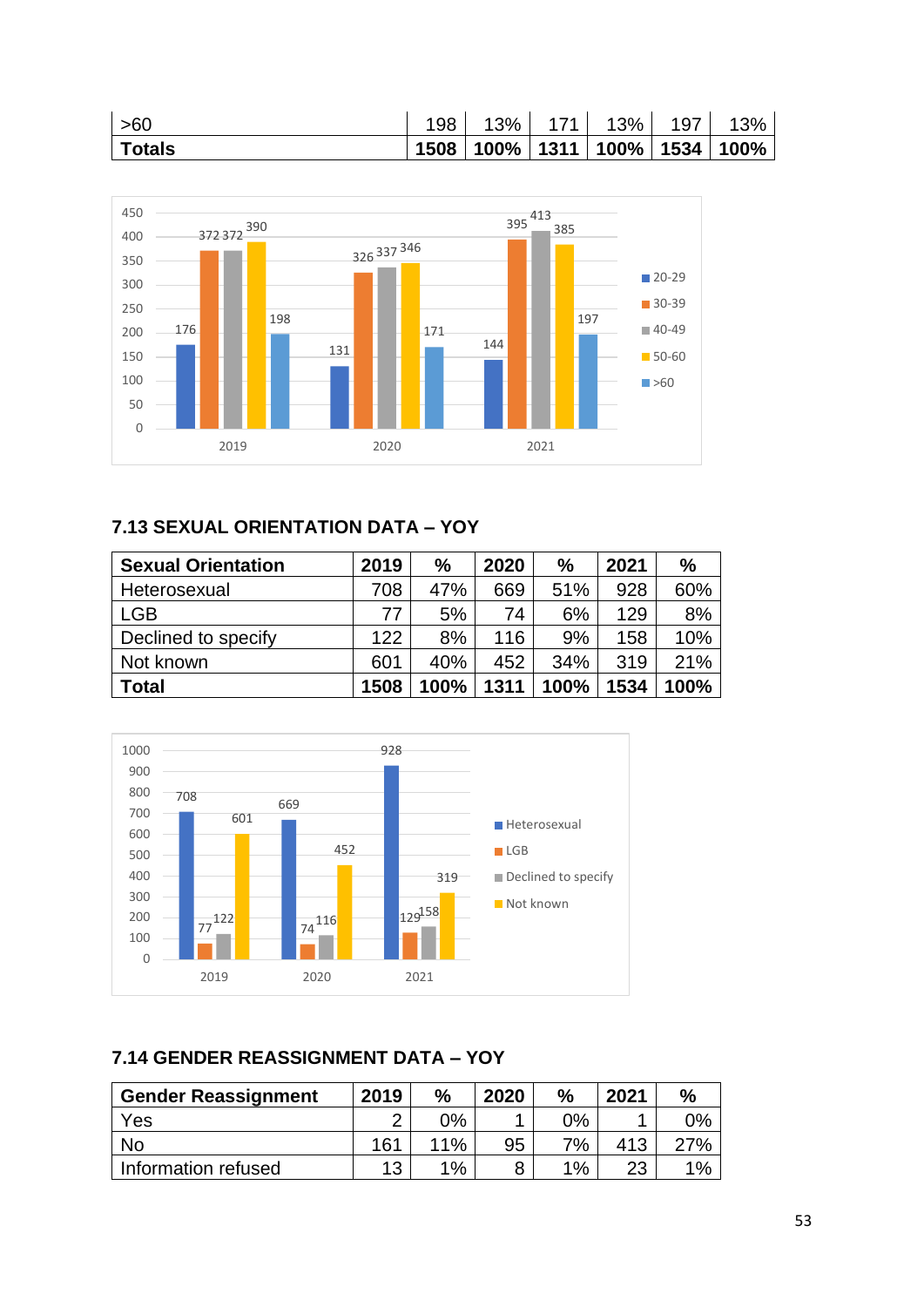| Not known    |  | 1332   88%   1207   92%   1097          | 72% |
|--------------|--|-----------------------------------------|-----|
| <b>Total</b> |  | 1508   100%   1311   100%   1534   100% |     |



## **7.15 RELIGION OR BELIEF DATA – YOY**

| <b>Religion or belief</b> | 2019 | $\frac{0}{0}$ | 2020 | %     | 2021 | $\%$ |
|---------------------------|------|---------------|------|-------|------|------|
| Agnostic / Atheist        | 149  | 10%           | 146  | 11%   | 145  | 9%   |
| <b>Buddhist</b>           | 6    | $0\%$         | 9    | 1%    | 17   | 1%   |
| Christianity              | 299  | 20%           | 289  | 22%   | 386  | 25%  |
| Hinduism                  | 16   | 1%            | 19   | 1%    | 34   | 2%   |
| Islam                     | 24   | 2%            | 27   | 2%    | 53   | 3%   |
| Jewish                    | 3    | $0\%$         | 3    | $0\%$ | 18   | 1%   |
| No religion               | 229  | 15%           | 209  | 16%   | 354  | 23%  |
| Not known                 | 611  | 41%           | 450  | 34%   | 319  | 21%  |
| Other religion or belief  | 32   | 2%            | 32   | 2%    | 44   | 3%   |
| Prefer not to say         | 130  | 9%            | 118  | 9%    | 154  | 10%  |
| <b>Sikhism</b>            | 9    | 1%            | 9    | 1%    | 10   | 1%   |
| <b>Total</b>              | 1508 | 100%          | 1311 | 100%  | 1534 | 100% |